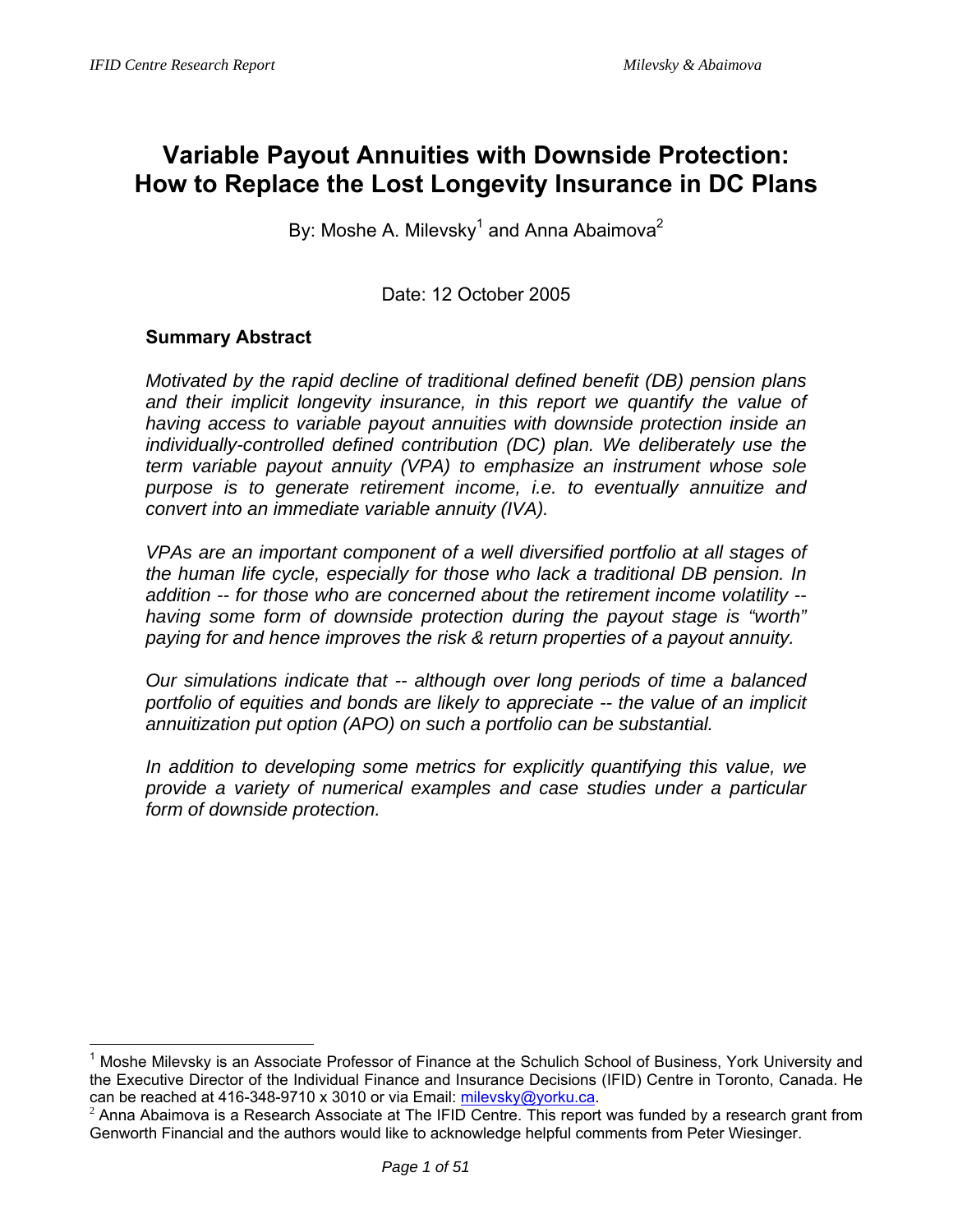#### **1.) Introduction and Motivation: The Slow Death of Longevity Insurance**

During the year 2002 a historically unprecedented pension experiment took place in the State of Florida. Every one of the State's more than 500,000 public employees – in addition to every new employee joining the State's payroll -- was given the option of converting their traditional Defined Benefit (DB) pension plan into an individually managed Defined Contribution (DC) plan. The DC investment plan was very similar to a corporate-style 401(k) plan, under which the employee has full control over asset allocation and investment decisions. The new Public Employee Optional Retirement Program (PEORP), as it has been called, was the focus of intense scrutiny by local and national media. This is because it was the largest such pension conversion in the history of the U.S. and was viewed by many observers as a potential laboratory for Social Security reform. It is estimated that over 50% of new employees of the State have decided to forgo the traditional DB pension and instead enroll in the DC investment plan.

This large-scale transition from DB to DC is not isolated to the State of Florida alone. A number of other States -- including a failed attempt by California Governor Arnold Schwarzenegger -- have proposed converting their State's public employee DB plan into either a mandatory or optional DC plan. The impetus for this massive shift can be attributed to a wide variety of factors, but is primarily due to the actuarial funding crisis that has been brewing for many years. The economic cost of funding and maintaining DB pensions has reached unprecedented levels, driven by low interest rates, poor performance of the equity markets and the uncertainty of increasing life spans. A recent cover story in *Business Week* in June of 2005 brought this crisis to national prominence.

Private sector corporate pension plans have not been immune to this trend either. In aggregate, DB pension plans in the U.S. have a collective funding deficit in the hundreds of billions of dollars, depending on which assumptions are used to discount liabilities. They, too, have suffered from the same increasing longevity patterns, declining interest rates, poor equity returns and a cumbersome regulatory environment. It is no surprise, then, that according to the U.S. Department of Labor, the number of private sector DB plans in the U.S. has fallen from 112,208 in the year 1980 to 29,512 in the year 2003. Likewise, the number of private sector employees covered by a DB plan has fallen from 30.1 million in 1980 to 22.6 million in early 2000. More interestingly, the percentage of private sector employees covered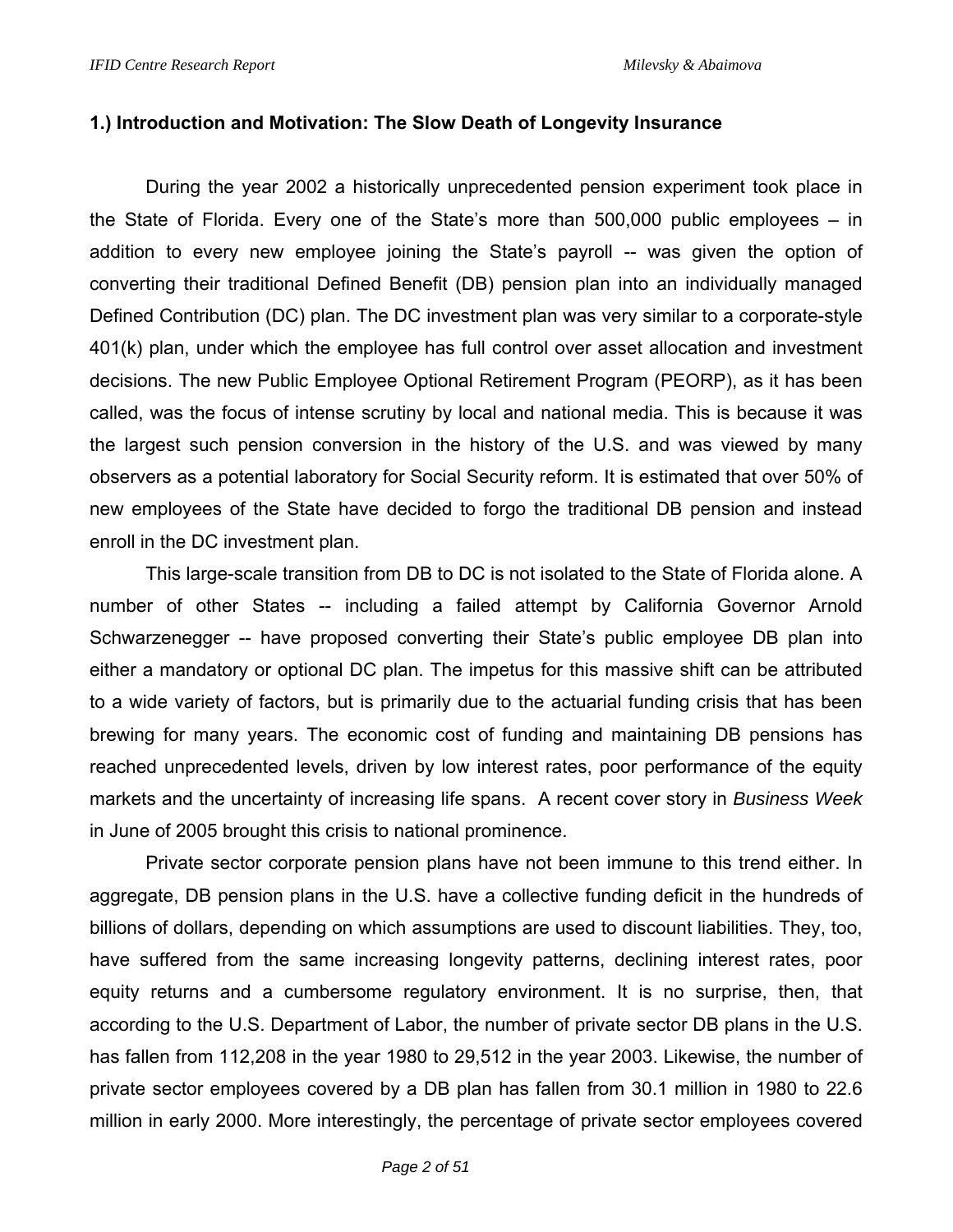by a DB plan has fallen from 28% in 1980 to 7% in early 2000. In sum, Defined Benefit pension plans are dying.

For the most part, the vacuum created by the demise of DB pension coverage has been taken-up by DC style accounts such as 401(k), 403(b), 457, etc. plans. According to LIMRA International, the percent of U.S. individuals covered by a DC plan increased from 17% in 1980 to 58% in 1999. These DC plans differ from their DB cousins by providing control over asset allocation, mobility, flexibility and greater transparency. Indeed, many consumer advocates and free-market economists have argued that this trend – from DB to DC – is a movement in the right direction as the U.S. labor force transitions from traditional lifelong manufacturing jobs to service-type employment.

This report remains neutral as to whether DC plans are better (or worse) for the general workforce and we refrain from this contentious debate as it relates to transaction costs and consumer behavior. Moreover, we concede up-front that a DC-style plan offers a number of benefits – especially for younger, professional and mobile employees -- that are simply unavailable under a DB arrangement.

However, there is one aspect of DC plans – as currently embodied in most 401(k), 403(b) and similar structures -- that places them at a disadvantage relative to traditional DB plans. We believe that this problem can be remedied by expanding the set of menu options available within DC plans together with appropriate education for plan participants and plan sponsors.

The Achilles Heel of DC plans is that regardless of how much money plan participants manage to accumulate in their accounts and despite how successful they might be in managing their financial affairs, in the words of pension economists, they have lost their *longevity insurance*. That is, they have lost the guarantee of lifetime income that is an integral part of a DB plan. Indeed, a retiree with a DC-style plan who decides to either roll-over into an IRA or take a lump-sum settlement and create systematic withdrawal plans to finance their retirement consumption, loses the longevity insurance against the cost of living far longer than they had anticipated.

This, in fact, is the core message of this report. No matter how large the menu of mutual funds, wrap accounts, ETFs or low-cost index funds the plan sponsors offer participants, most DC-style plans do not offer financial products that contain – or have the ability to create -- longevity insurance. According to a recent study by LIMRA International,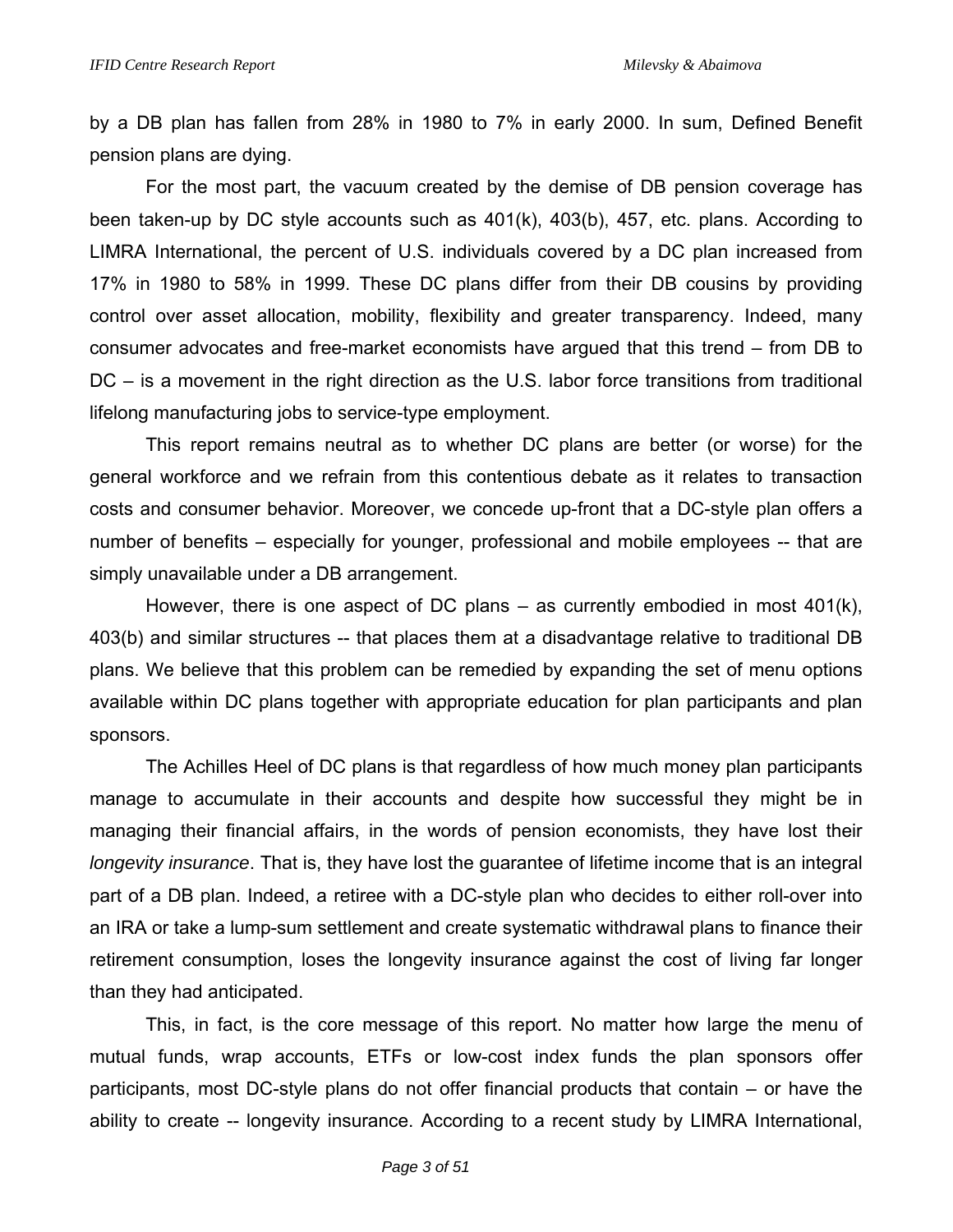fewer than three in ten 401(k) plan sponsors offer any type of payout annuity as the normal form of distribution. The number of plan participants who voluntarily annuitize – that is convert part or all of their nest egg into a lifetime income stream – is even smaller.

There are clearly two levels of decision making that must take place when it comes to retirement income planning. The first tier revolves around whether to finance withdrawals and consumption needs from a systematic withdrawal plan (SWiP) – where the retiree retains longevity risk – or whether to outsource or transfer this risk to an insurance company who is better able to pool this risk amongst a large population. This is known as the annuitization option. Of course, these two options are not mutually exclusive and a recommended possibility would be to diversify across a SWiP program and an income annuity. It is our belief that this first tier decision should not be delayed until retirement and careful attention must be devoted to longevity risk well before retirement. The Milevsky (2005) article, recently published in the *North American Actuarial Journal*, further elaborates on and argues this position. Once this first tier decision has been made, and a commitment has be made to fund some portion of retirement income using an annuity instrument, a second tier decision revolves around the optimal timing of annuitization and the type of annuity to purchase. For example, some variable payout annuities provide fluctuating income with no guaranteed base, while others protect a baseline level of income regardless of market performance. Some payout annuities protect the retiree against inflation risk, while others make payments in nominal terms. Finally, the second tier decision involves another dimension, which concerns guarantee periods and survivorship benefits.

We believe that DC plan sponsors should give serious consideration to providing a diversified menu of *asset classes and product classes* to help participants prepare for a retirement in which they must generate lifetime income. In fact, even those plan sponsors that do offer a life annuity as the primary form of distribution, only offer a fixed (nominal) payment product that is unlikely to keep up with the retirees' cost of living.

Longevity insurance is a very peculiar and odd-sounding form of insurance and it takes some thinking to understand how this insurance is embedded within DB pension plans, payout annuities, and other insurance products. Most consumers understand the mechanics of life, car, home or health insurance. A premium is paid upfront to protect one's family and possessions against a catastrophic financial event, such as the death or disability of the primary breadwinner. These commodity-type insurance policies have few financial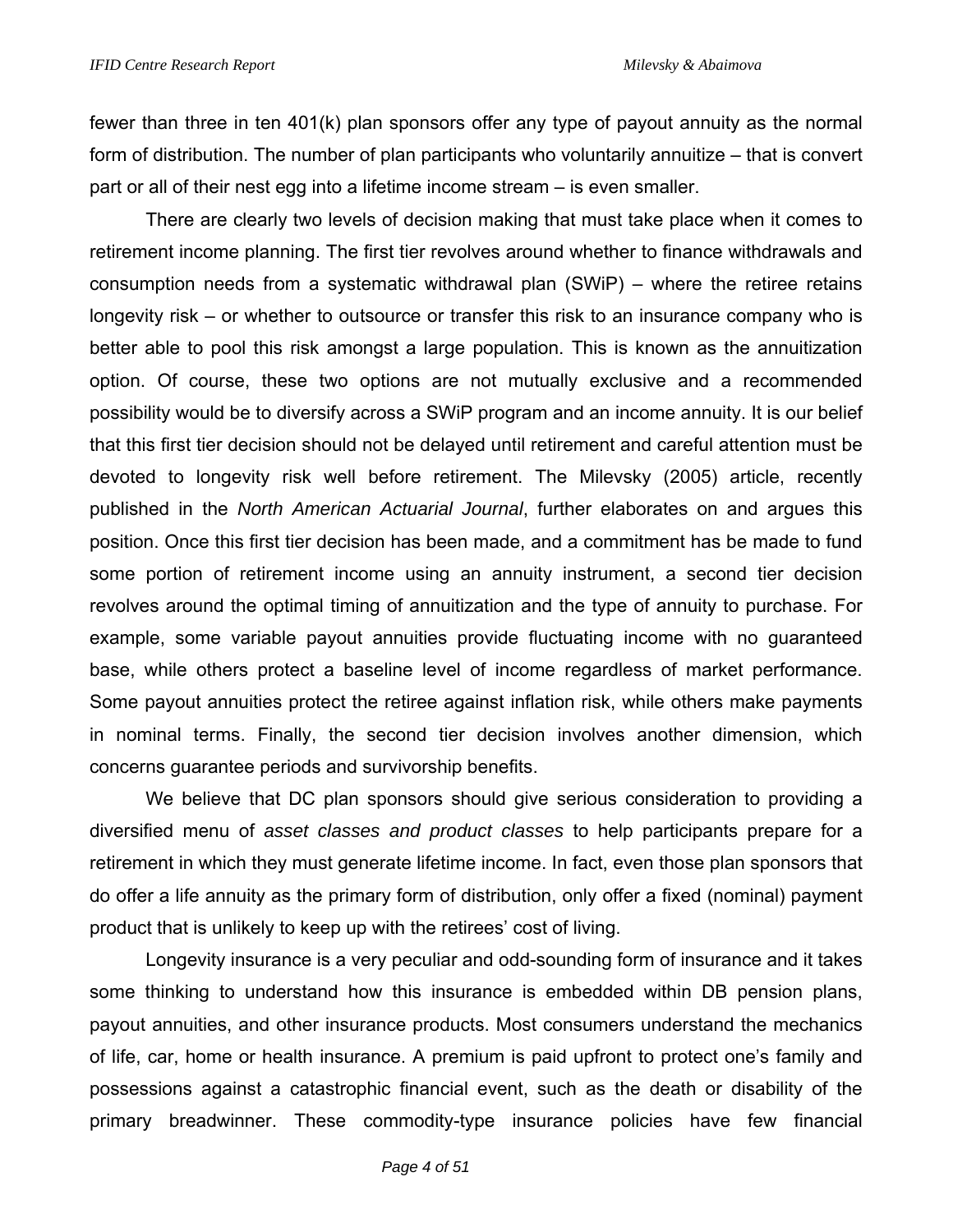characteristics and one rarely thinks of them as providing an investment rate of return. Traditional insurance policies hedge the family against catastrophic financial events.

Yet, the same line of thought can also be extended to insurance protection towards the end of the human life cycle, when the risks a retiree faces are of the exact opposite magnitude. As one ages and transitions into retirement, the value of human capital (future labor income) dwindles and all one has to support themselves during their extended retirement years is the financial capital they have amassed during the working years. At that point in their life, their future consumption *liabilities* are uncertain and unpredictable. The retiree may be fortunate enough and live a very long life well into their 90s, or they may be unlucky and barely reach a typical retiree's life-expectancy of 80. This uncertainty can be hedged or diversified away by being a member of a DB pension plan or by voluntarily purchasing a life annuity, which implicitly provides a higher rate of return, the longer one lives. So, although their liabilities might increase beyond what was expected if they reach their 90s, so too will the investment return from a life annuity, or what we call longevity insurance.

This is why a number of public commentators -- including the primary author of this report -- have argued that variable payout annuities (VPAs), which are converted into immediate variable annuities (IVA), should form the backbone of one's retirement income portfolio. In this report we echo this position and take it one step further.

We acknowledge that one of the primary concerns with linking retirement income to the performance of an investment portfolio, is the volatility. Therefore, in addition to serving as an advocacy piece for VPAs, the technical objective of this report is to examine the benefits and costs of having access to a downside-protected, or guaranteed VPA.

From an economic point of view, a guaranteed VPA (GVPA) is a savings & insurance contract that provides an option to annuitize the account at some pre-specified price, with an additional guarantee that the lifetime income will not fall below some baseline level. The GVPA becomes a GIVA, which can be thought of as an IVA with a put option. We will describe this in greater detail, later in the analysis.

The remainder of this report is organized as follows. Section 2 reviews the mechanics of the pure longevity insurance, which is embedded within a variable (or fixed) payout annuity. It helps to translate the language of insurance to the language of investments. Section 3 discusses the general structure of variable payout annuities that provide downside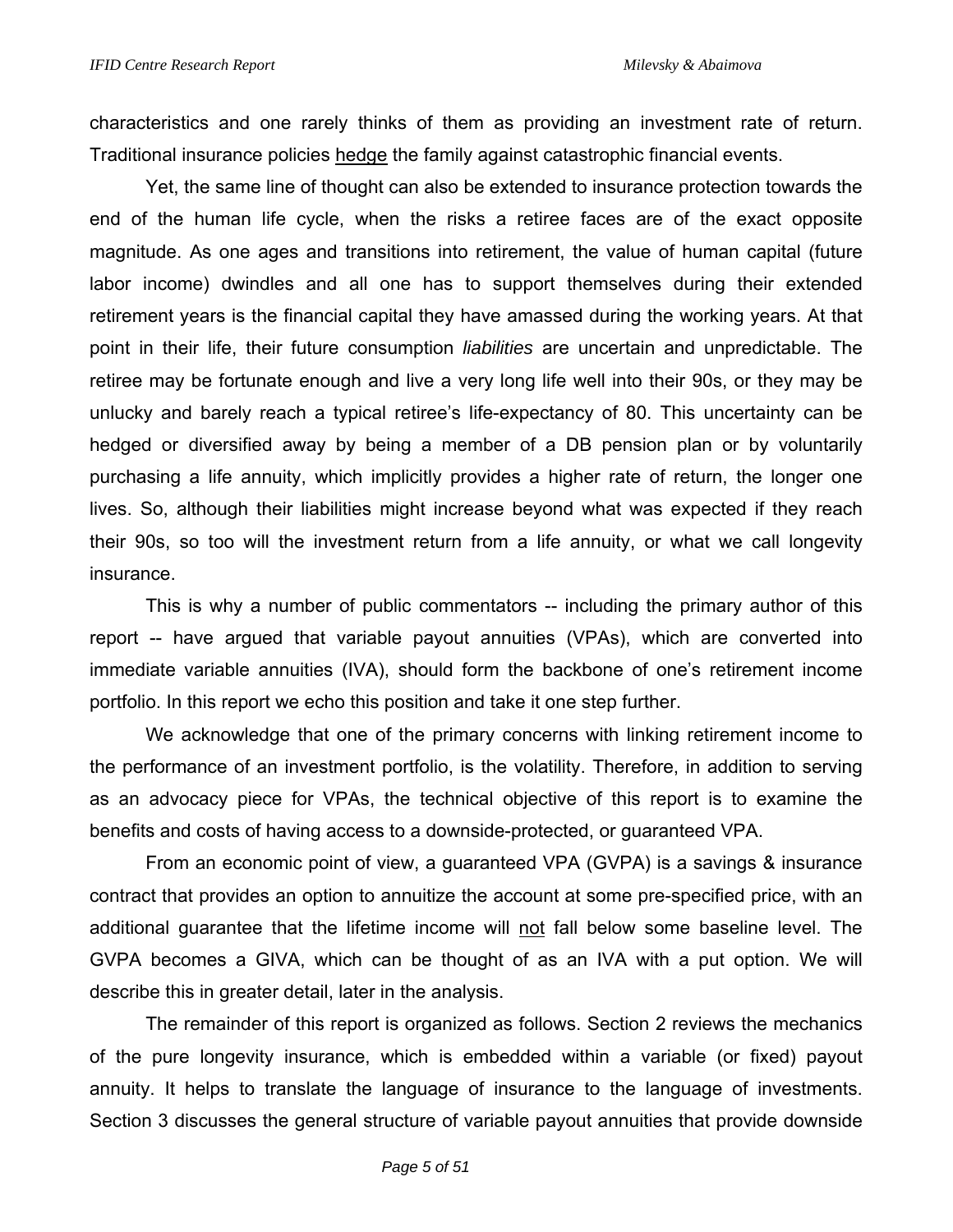protection and Section 4 goes on to report on extensive simulation results for the relative value of having this downside protection for one particular product design. Section 5 concludes the report with some final thoughts and a Technical Appendix contains the bulk of the mathematical detail. All simulation results are displayed at the end of the document.

# **2.) Understanding the Benefits of an Immediate Annuity (without having a Degree in Actuarial Science)**

In its most general form, purchasing an immediate annuity (whether joint or single, for life or for a fixed-term) involves paying a non-refundable lump sum to an insurance company in exchange for a guaranteed, constant monthly or quarterly income. With some products, the income ends after a pre-determined or fixed period of time; these are called fixed-term (or period certain) annuities. With life annuity products, the income ends at death.

Obviously, a retiree cannot outlive the income from a life annuity; this is one of the product's strong selling points. No matter how long you live, how markets perform, or what happens to interest rates or the economy as a whole, you will always get a monthly cheque. Annuities, in other words, are a type of longevity insurance.

Insurance companies can provide this lifelong benefit by (a) pooling a large enough group of annuitants and (b) making a very careful and conservative assumption about the rate of return earned on its assets. The pooling of annuitants means that individuals who do not reach their life expectancy, as calculated by actuarial mortality tables, will end up subsidizing those who exceed it.

A simple example can help convert longevity insurance embedded within annuities and DB pension plans into the language of investments. Suppose, according to population mortality tables, there is a 20 percent chance that a 95-year-old female will die during the next year, before she reaches her 96<sup>th</sup> birthday. If 1,000 such females enter into a one year term annuity (a.k.a. tontine) agreement by investing \$100 each in a pool yielding 5 percent, the funds will grow to \$105,000 by the end of the year. Of the initial 1,000 females, 800 are expected to survive, with a rather small variance around the expected value, leaving an average of \$105,000/800 = \$131.25 per survivor. This leads to a total return of 31.25% and quite obviously far exceeds the interest rate (or investment return) of 5% used to "store" the funds, because the annuitants have ceded control of assets in the event of death.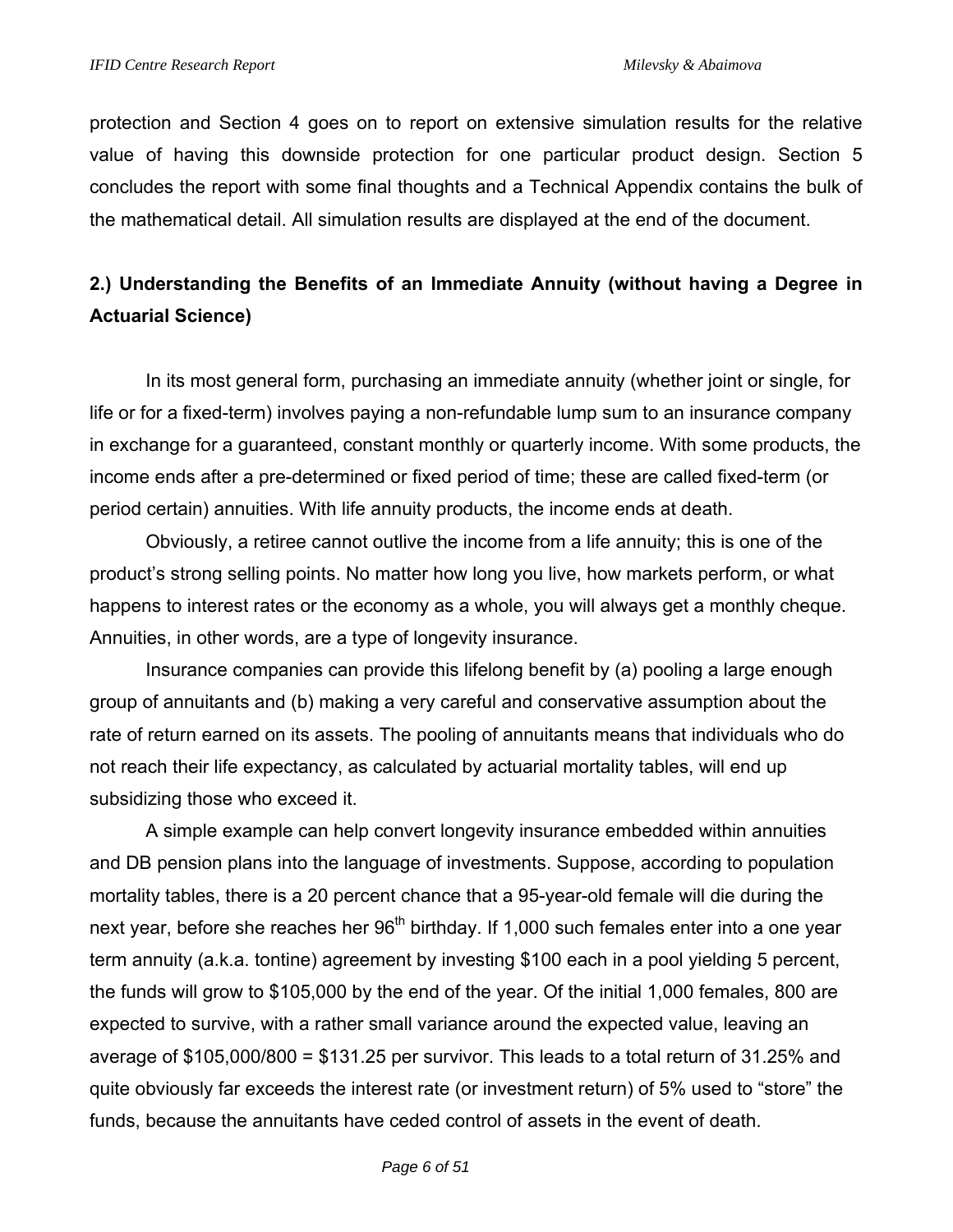The powerful algebra of longevity credits can be stated symbolically as follows: if *r* denotes the effective interest rate per year and if *p* is the probability of survival per year, then the return for the survivors from the one-year annuity is expected to be (1 + *r*)/*p* - 1 > *r*. The expectation will become reality as long as the group of annuitants participating in this riskmitigating scheme is large enough. The gap between the one-year returns to the survivors and the interest rate are the so-called mortality credits. Table #1a illustrates some numerical values for these credits at different ages, using a unisex annuitant mortality table.

| Table 1a                                             |                                          |  |  |  |  |  |  |  |  |
|------------------------------------------------------|------------------------------------------|--|--|--|--|--|--|--|--|
| The Investment Benefits from a One-Year Term Annuity |                                          |  |  |  |  |  |  |  |  |
| Age                                                  | <b>Mortality Credits (b.p.)</b>          |  |  |  |  |  |  |  |  |
| 55                                                   | 35                                       |  |  |  |  |  |  |  |  |
| 60                                                   | 52                                       |  |  |  |  |  |  |  |  |
| 65<br>83                                             |                                          |  |  |  |  |  |  |  |  |
| 70<br>138                                            |                                          |  |  |  |  |  |  |  |  |
| 75                                                   | 237                                      |  |  |  |  |  |  |  |  |
| 80                                                   | 414                                      |  |  |  |  |  |  |  |  |
| 85                                                   | 725                                      |  |  |  |  |  |  |  |  |
| 90                                                   | 1256                                     |  |  |  |  |  |  |  |  |
| 95                                                   | 2004                                     |  |  |  |  |  |  |  |  |
|                                                      | Assuming 40/60 male/female split         |  |  |  |  |  |  |  |  |
|                                                      | for Annuity 2000 Table under 6% interest |  |  |  |  |  |  |  |  |

To put these numbers in perspective, a (unisex) 85 year-old that decides not to buy the *one-year term annuity* and instead *take his or her chances* by investing in traditional (nonmortality contingent) asset classes, would have to earn 725 basis points (which is 7.25%) above the risk-free rate of 6% during the next year, in order to be as well-off as someone who decided to buy the one-year term annuity at age 85. Think of this  $(6\% + 7.25\% = 13.25\%)$ number as a hurdle-rate that must be earned by the self-annuitizer to keep up with the "annuitizer." At age 90 this hurdle rate increases to 18.56%, which becomes virtually unachievable using any conventional investment products. Of course, different interest rates and mortality tables will lead to different numerical results, but the order of magnitude is always the same. *At advanced ages nothing beats the implied yield from an income annuity.*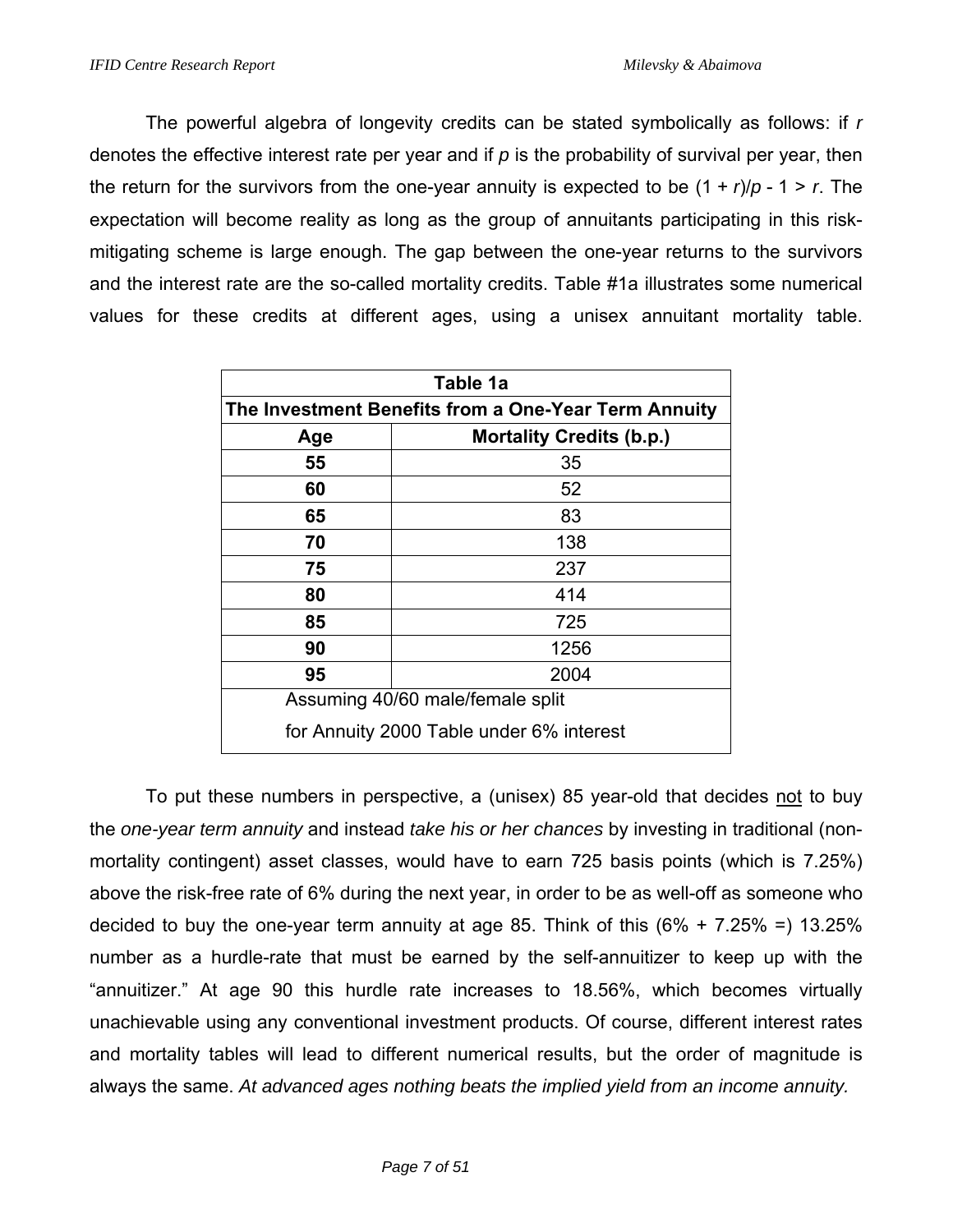As many pension actuaries understand and appreciate, the risk-sharing principle of "tontine insurance" is in fact the concept underlying all immediate annuities, and all DB pension plans for that matter. In practice, however, the risk-sharing agreement is made over a series of years, as opposed to just one year. We will elaborate on the distinction in a moment. Consider what we described as *term* longevity insurance versus *whole-life* longevity insurance. The mechanics remain the same, and the survivors derive a higher return – which is then amortized over one's life -- compared to placing the funds in a conventional (nonmortality-contingent) asset.

More importantly, while the above example assumes that the interest rate *r* is fixed, in theory, the exact same principle applies with a variable investment return as well. In fact, the *ex post* returns might be even higher. For example, the 1,000 females who are 95 years-old, can invest their \$100 in a balanced mutual fund that earns the random return *R*. They do not know in advance what the fund/pool will earn. At the end of the year the annuitants will learn (or realize) their investment returns, and then split the gains among the surviving pool. Moreover, in the event that the investment earns a negative return—and loses money—the participants will share in the losses as well, but the effect will be mitigated by the mortality credits. Algebraically, the expected return will be the same  $(1 + R)/p - 1 > R$ . In fact, this concept is the foundation of an immediate *variable* annuity.

In practice, most insurance companies go one step further than the above (participating annuity) example and actually *guarantee* that the annuitant will receive the mortality credit enhancements, even if the mortality experience of the participants is better than expected. In other words, in the above-mentioned example for one-year fixed annuities, with an expected 20% mortality rate, the insurance company would guarantee that all survivors receive 31.25% on their money, regardless of whether or not 20% of the group died during the year.

 Next, we will illustrate how risk pooling and the resulting longevity insurance works in practice, in the case of a life annuity rather than a tontine. Table #1b provides a set of hypothetical examples (since these numbers can change on a weekly basis). It states that a 65 year-old single female with \$100,000 can purchase an annuity that will provide her with \$630 per month for the rest of her life, no matter how long she lives. The same \$100,000 will buy an annuity that will provide a 65 year-old male with a greater income of \$730 per month for life. The additional \$100 per month, or 16%, that a male will receive is a direct result of his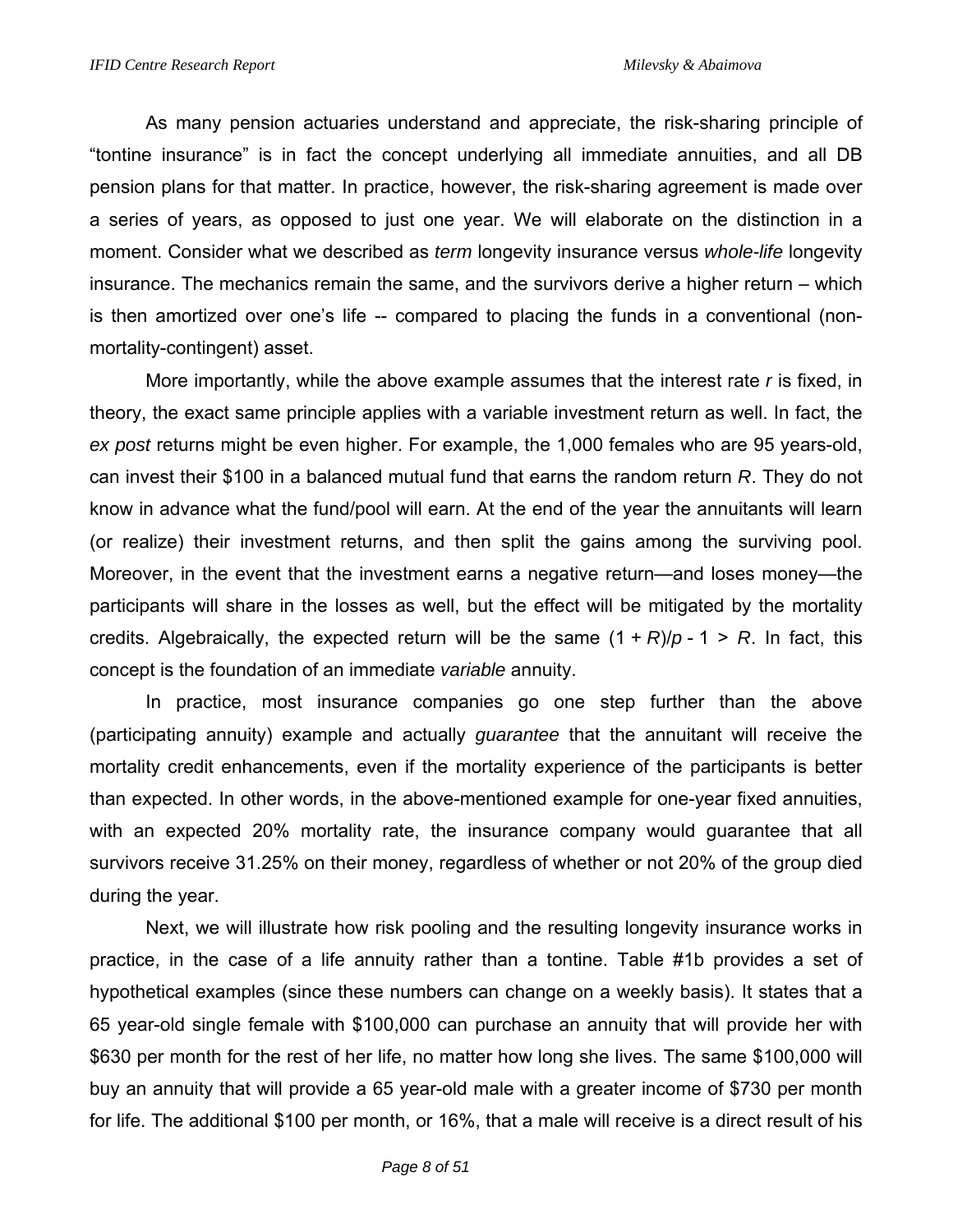lower life expectancy. That is, a group of 65 year-old men can expect to live 14 more years, while a group of 65 year-old females, on the other hand, can expect to live 20 more years, on average. Thus, if the money must last longer, the payments must be smaller.

| Table 1b                                 |                                          |             |  |  |  |  |  |  |  |
|------------------------------------------|------------------------------------------|-------------|--|--|--|--|--|--|--|
| <b>Sample Annuity Quotes</b>             |                                          |             |  |  |  |  |  |  |  |
| \$100,000 buys monthly payments for life |                                          |             |  |  |  |  |  |  |  |
| <b>Current Age</b>                       | <b>Female</b>                            | <b>Male</b> |  |  |  |  |  |  |  |
| 55                                       | \$533                                    | \$591       |  |  |  |  |  |  |  |
| 65                                       | \$630                                    | \$730       |  |  |  |  |  |  |  |
| 70                                       | \$712                                    | \$844       |  |  |  |  |  |  |  |
| 75                                       | \$832                                    | \$1,008     |  |  |  |  |  |  |  |
| \$1,014<br>\$1,250<br>80                 |                                          |             |  |  |  |  |  |  |  |
|                                          | Source: CANNEX Financial Exchanges, 2003 |             |  |  |  |  |  |  |  |

 With that in mind, if the 65-year-old exceeds the median life span of approximately 14 (20) more years, he (she) will end up earning a return that is greater than the average interest rate that was applied at the time of purchase. If he or she falls short of the median life span, the return will be inferior.

Another important aspect of life annuities is that the monthly payments that retirees can receive increase the longer they wait before buying the annuity. As noted previously, a 65-year-old male (female) can get \$730 (\$630) per month from a \$100,000 annuity. But if they waited another 10 years to make the purchase, until age 75, the male (female) would get \$1,008 (\$832), for life. That's an increase of approximately 35%, simply for deferring the purchase for 10 years.

 Once again, the median life span is the key. At age 75, a male's median life span is approximately 83.5 years (86.5 for women). This translates into an average of 9 (12) more years of payments, as opposed to 14 (20) more years when they annuitize at age 65. The fewer years the age cohort is likely to live, the larger the monthly payments will be. So the lesson is: the longer you wait to annuitize, the more you will get per month.

 The natural alternative to buying a life annuity is the do-it-yourself annuity using a systematic withdrawal plan (SWiP). A retiree can create and manage his or her own annuity stream. For example, the retiring 65-year-old male (female) can keep the \$100,000 invested in an IRA for the next few years and then start withdrawing a fixed monthly income of exactly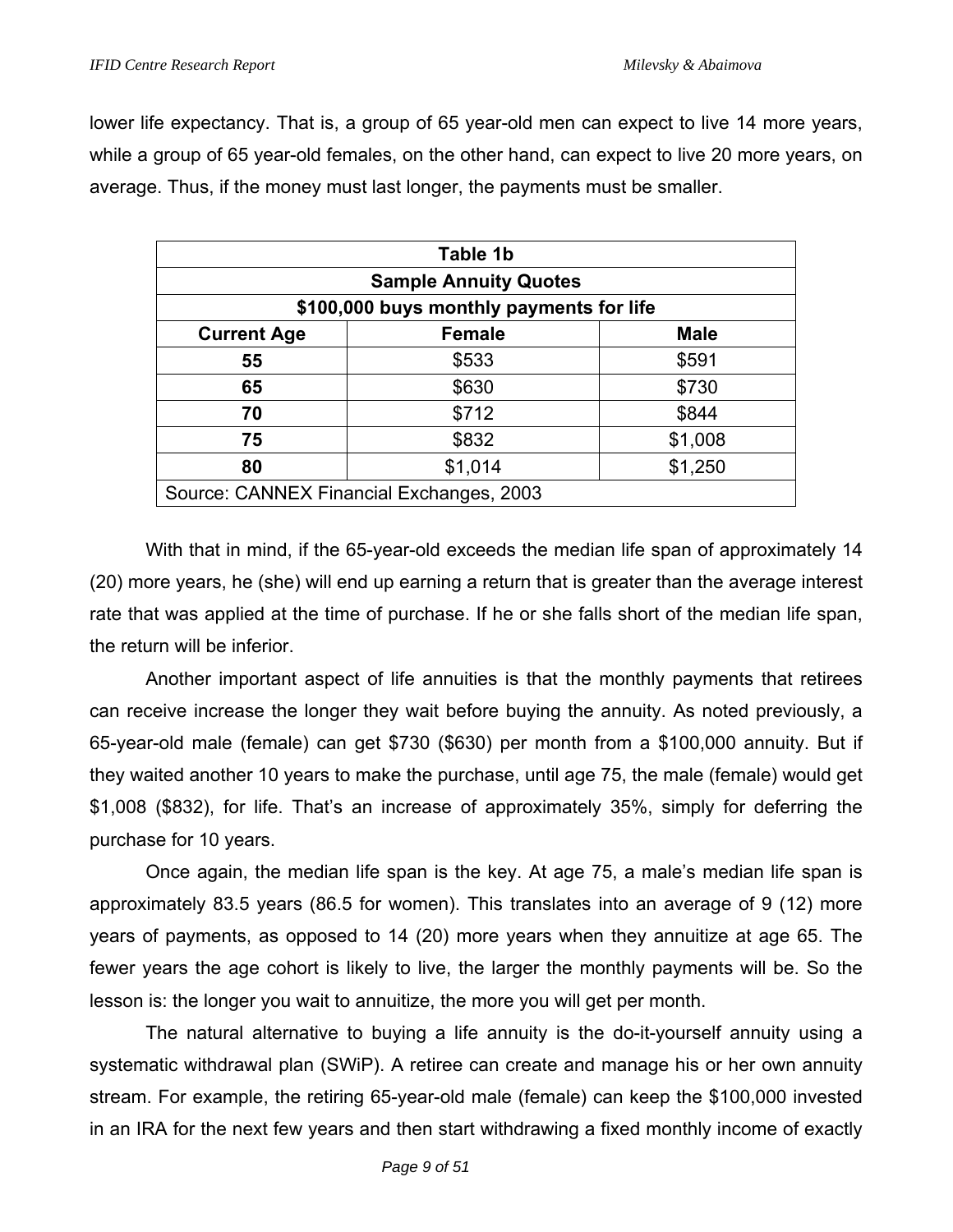\$730 (\$630). That, you will remember, is the hypothetical annuity amount that the insurance company would have provided at age 65. But what if they live too long? Will their money last? Indeed, this do-it-yourself strategy runs a serious financial risk: under-funding retirement in the event of long-run inferior investment returns in conjunction with unexpected human longevity. This is exactly how and why a life annuity provides longevity insurance.

 Here is an additional explanation of how age impacts the return from a fixed life annuity. Table #1c shows the internal rate of return (IRR) — a measure of profitability — from purchasing a life annuity with \$100,000 at various ages, assuming that you will live and receive payments until age 95.

| Table 1c                                       |               |             |  |  |  |  |  |  |  |
|------------------------------------------------|---------------|-------------|--|--|--|--|--|--|--|
| You purchase a life annuity with \$100,000.    |               |             |  |  |  |  |  |  |  |
| What is your IRR, assuming you live to age 95? |               |             |  |  |  |  |  |  |  |
| <b>Purchase Age</b>                            | <b>Female</b> | <b>Male</b> |  |  |  |  |  |  |  |
| 65                                             | 6.66%         | 8.24%       |  |  |  |  |  |  |  |
| 75                                             | 8.22%         | 11.17%      |  |  |  |  |  |  |  |
| 80                                             | 9.37%         | 13.54%      |  |  |  |  |  |  |  |
| 85                                             | 10.00%        | 19.62%      |  |  |  |  |  |  |  |

 Table #1c states that if an 80 year-old male purchases a life annuity, and survives to age 95 — thus receiving \$1,250 per month for 15 years — he will earn an implicit annual return of 13.54% on his initial investment. It is implicit because when you discount 15 years of \$1,250 monthly payments, at a rate of 13.54% per year, you obtain the original \$100,000. Conceptually, this is equivalent to a \$100,000 home mortgage, amortized at 13.54% over a 15-year period, with monthly payments of \$1,250.

 The same purchase at age 85 provides an even better yield — an implicit 19.62% annual return. A 19.62% return is very high and would clearly be difficult to beat using alternative investment classes. However, at age 65, the internal rate of return is much lower (8.24%), even with the assumption that you live to age 95.

 In sum, we hope the above illustrations help the reader understand the benefits of longevity insurance and how these benefits can be translated into investment terms. A retiree who is receiving income from an immediate annuity earns a return on the order of magnitude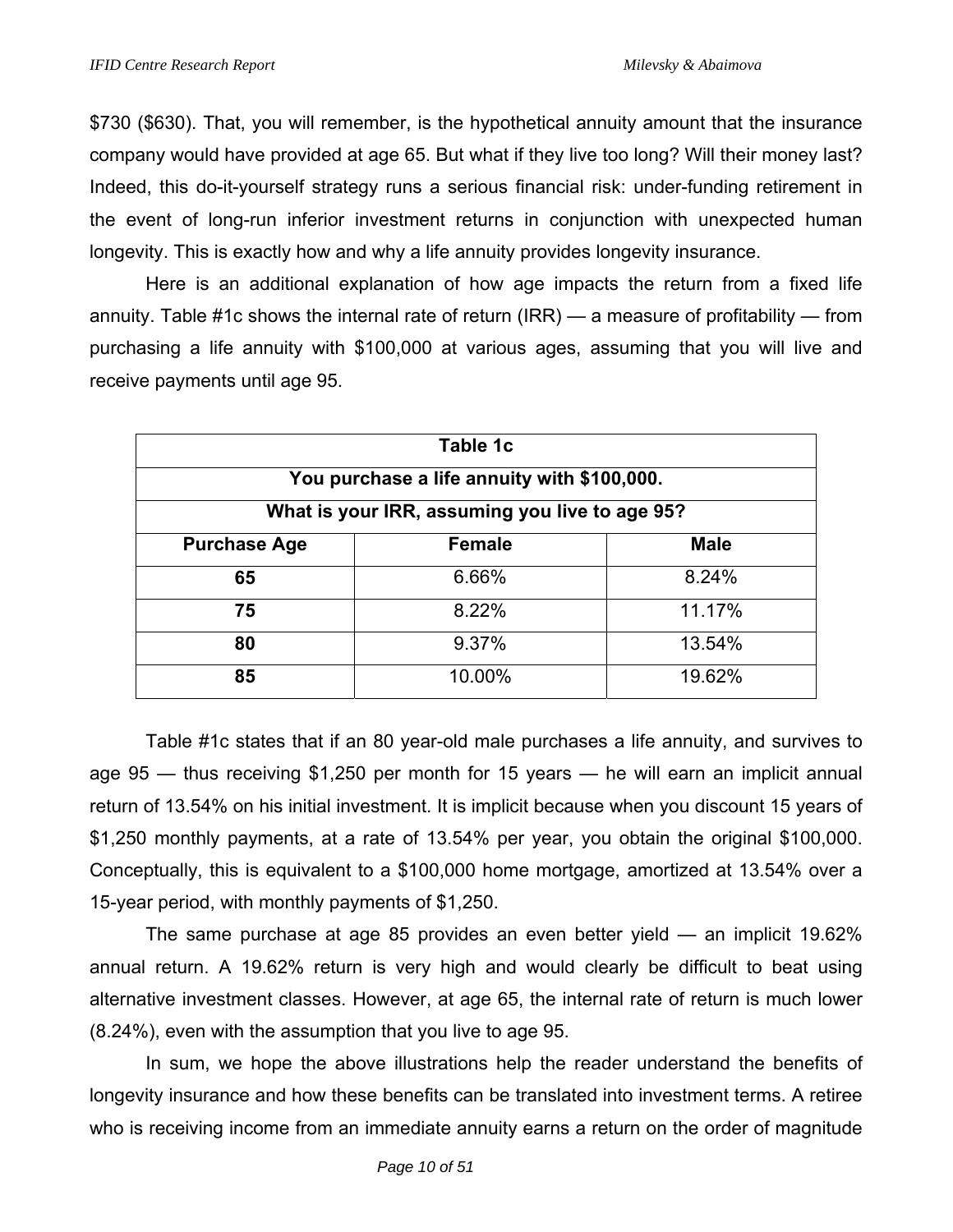displayed in Table #1c. This is why we advocate (eventual) annuitization in order to sustain and maintain a reasonable standard of living during retirement. Moreover and once again, only insurance companies can offer this form of risk pooling mechanism.

# **3.) The Mechanics of a Guaranteed VPA: Protecting the Downside**

There are many ways in which to construct or design a payout annuity instrument that offers downside protection to annuitants. The common denominator of all (possible) designs is that they offer an implicit put option on either: (i) actuarial mortality rates, (ii) interest rates or (iii) portfolio investment returns. Collectively we label them annuitization put options (APOs). For example, a \$10,000 premium deposited into an underlying fund by a 40 year-old can be attached to an explicit guarantee that if the contract is annuitized at age 65, the annuity will provide at least \$2,000 in annual income for the rest of the annuitant's life. In this case, the annuity payment (income) can fluctuate and be linked to the performance of an underlying fund. This guarantee would contain an explicit put option on investment returns and mortality rates.

Therefore, from our perspective, under the most general conditions, all guaranteed VPA (GVPA) structures can be analyzed within the following framework.

**Initial Retirement Income** =  $MAX[(D+C)/A, B]$  (Formula.1)

In this fundamental formula, the letter *D* denotes the original deposit premium, the letter *C* denotes the cumulative investment gains, the letter *A* denotes an annuity conversion factor and the letter *B* denotes a base income. Any and all of the three letters *A,B* or *C* can be guaranteed, projected or completely random. For example, a contributor might be guaranteed that their deposit premium will earn (or be credited with) at least 100% interest, so that *C = D* in the above formula, but only given an anticipation of what *A* and *B* will be. In this case, there really is no guarantee being provided since neither the right nor the left part of the MAX expression is given a lower bound in advance.

On the other hand, the contributor might be guaranteed that they will receive annual retirement income of at least 20% of their initial deposit, in which case *B = 0.2D* in the above formula, and a firm guarantee is being provided. On a slightly more esoteric level, the participant might be guaranteed that the annuity conversion factor will be *A =10*, so that each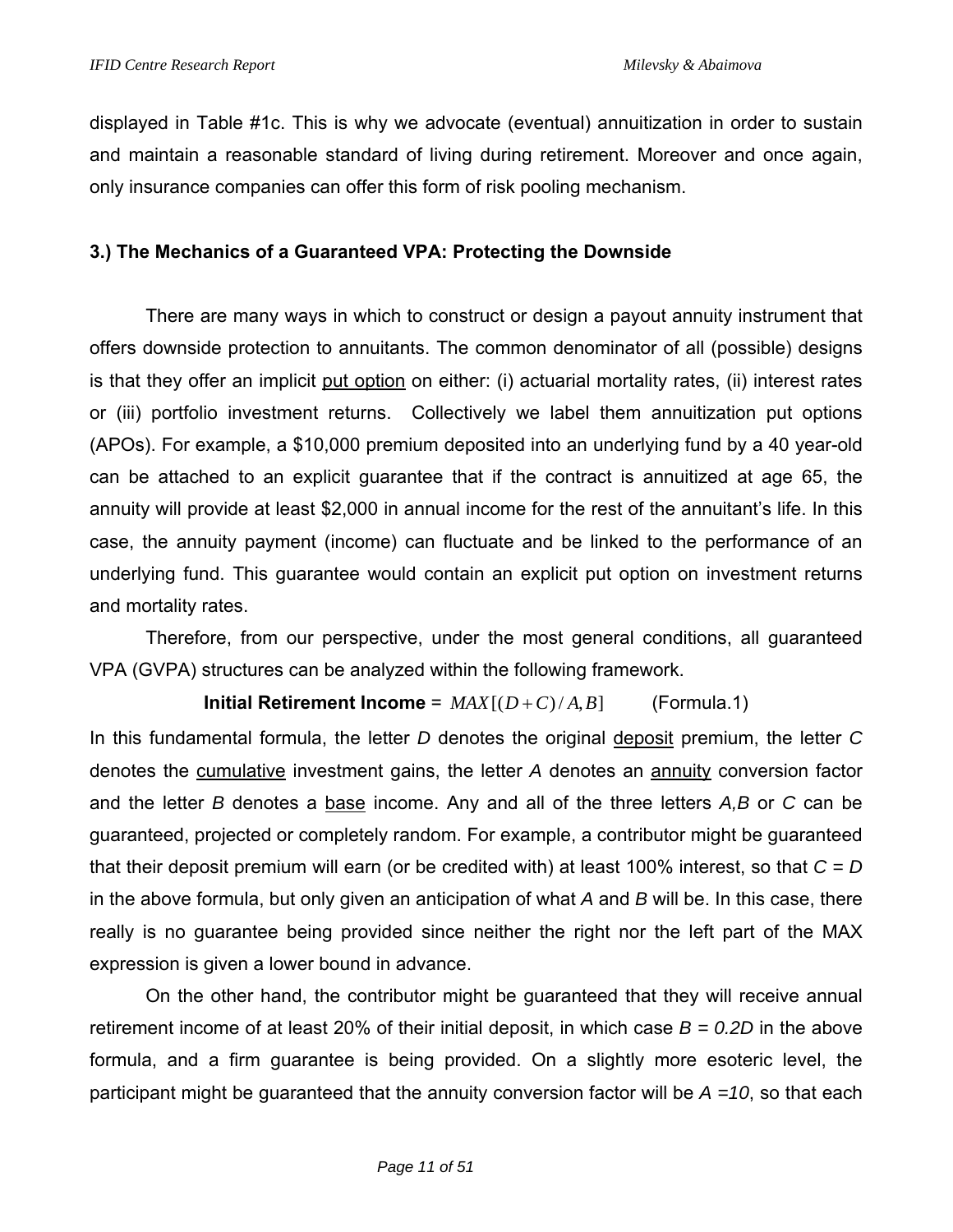and every \$10 in the account (*D+C*) will generate at least \$1 of retirement income, etc. Note, also, that *C* itself can be zero or even negative.

 The important point is that in order to analyze any guarantees that are embedded within a VPA, one must carefully represent the payoff based on (formula.1) and then read-off the values of A, B and C to determine whether they are simply anticipated or absolutely guaranteed. Note that these three variables themselves might contain their own guarantees - for example A could be at least 20, or B could be at least \$1,000 – but all VPAs can still be expressed in the above manner.

 Then, in subsequent years, the retirement income can increase (or decline) based on the performance of a reference investment basket or fund. We can express subsequent payments using a similar formula:

### **Subsequent Retirement Income** =  $MAX[I + C, B]$ , (Formula.2)

In this case, the new letter *I* denotes the previous year's retirement income and C denotes an aggregate investment return (net of fees and any adjustments) in the prior year, and B is the same guaranteed base. Note that C might be negative, which might reduce the subsequent year's income.

 In the next section we conduct a number of simulation experiments to quantify the value of a guaranteed VPA relative to a non-guaranteed VPA assuming that there are no guarantees on the parameters C, that the parameter A is anticipated and that the parameter B is guaranteed. Note, once again, the distinction between a quantity that is random (investment returns), anticipated (mortality table to be used in converting the account into income) or guaranteed (minimum retirement income). For a more detailed understanding of the underlying formulas, we encourage the reader to consult the technical appendix.

# **4.) Numerical Examples and Analysis of One Possible Product Design**

 This section reports the results of extensive computer simulations that we conducted in an attempt to quantify the value of downside protection on an Immediate Variable Annuity (IVA). As mentioned earlier, all of our simulations were conducted with an assumed guaranteed structure that randomizes *C*, anticipates *A* and guarantees *B*, as per (formula.1). We hypothesize two plan-participants or investors, one of whom deposits \$10,000 in a regular VPA, which will be converted (a.k.a. annuitized) into an IVA, the other invests in a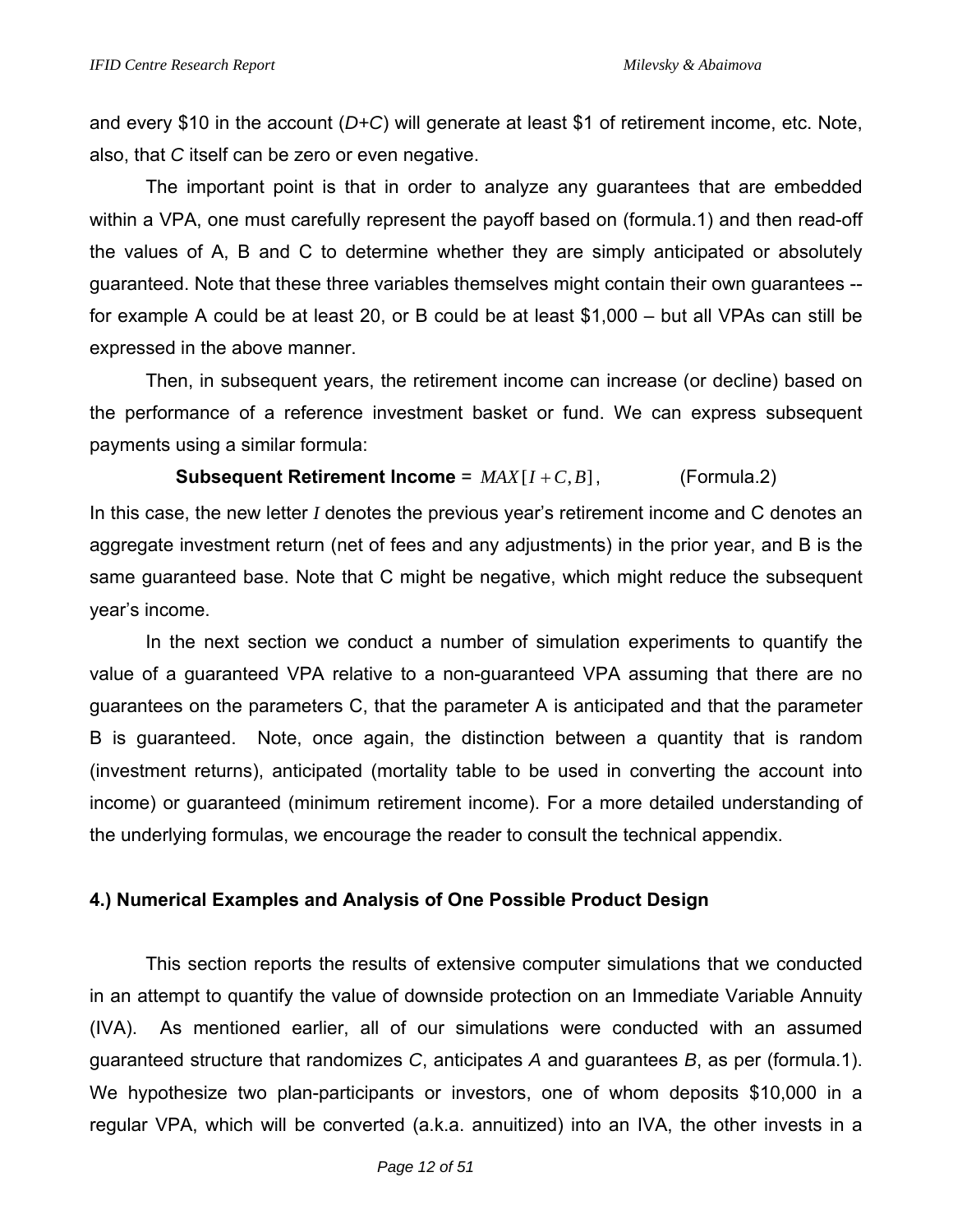guaranteed VPA, which will be converted to a GIVA. Both individuals are charged the exact same level of fees and invest in the exact same underlying securities (or fund). The fees were identical for both types of accounts in order to isolate the value of the downside protection, rather than influence the outcome of the analysis by charging different fees. Further, both participants are also exposed to the same random growth-rate of the underlying fund, denoted by the letter *C*. They both convert (or exchange) their VPA into an IVA at the anticipated rate of *A* (for example, \$17 dollars per each dollar of lifetime income). Finally, the participant with the guarantee is promised the payment will never fall beyond the base *B*.

 Note that the product design we are investigating in this section assumes that the guaranteed base B will be established at retirement. Specifically, in the basic cases, *B* will equal the maximum of a specified, age-dependent percentage of the initial deposit and 5% of the account value at retirement. Thus, the participant will "ratchet-up" the value of their initial guarantee, but only at the time of annuitization. This means that if the account value of the underlying fund increases substantially during the savings period and the original guaranteed base (which we denote by  $g_y$ ) is less than 5% applied to the retirement account value, it will be rational to step-up this guarantee. The technical appendix elaborates on this aspect of the guarantee.

Table #3 – which is in the last section of report -- lists the precise input variables that were used for each of the 25 case simulations we conducted. Given the scalable nature of the analysis, in all cases we assumed that \$10,000 was deposited into both accounts: the VPA (which upon annuitization becomes an IVA) and the GVPA (which upon annuitization becomes a GIVA). The subsequent tables list the input parameters (on top) and the output results (on the bottom) of each simulation. A number of input parameters are highlighted to emphasize the main focus of each simulation.

In Simulations #1-4, we assumed that the growth rate (denoted by *h)* is equal to 8%, and that the volatility (denoted by  $\sigma$ ) is equal to 15%. Asset-based fees were held constant at 50 basis points for the asset management fees (denoted by  $f_A$ ) and 80 basis points for the insurance expense fees (denoted by  $f_{\rm G}$ ).

*Based on our simulation results, we find that there is a significant probability that the initial income provided by the IVA will be less than that of the GIVA at the point of retirement, after deferral periods of 30, 20 and 10 years.* This is what we mean by the probability of relative loss.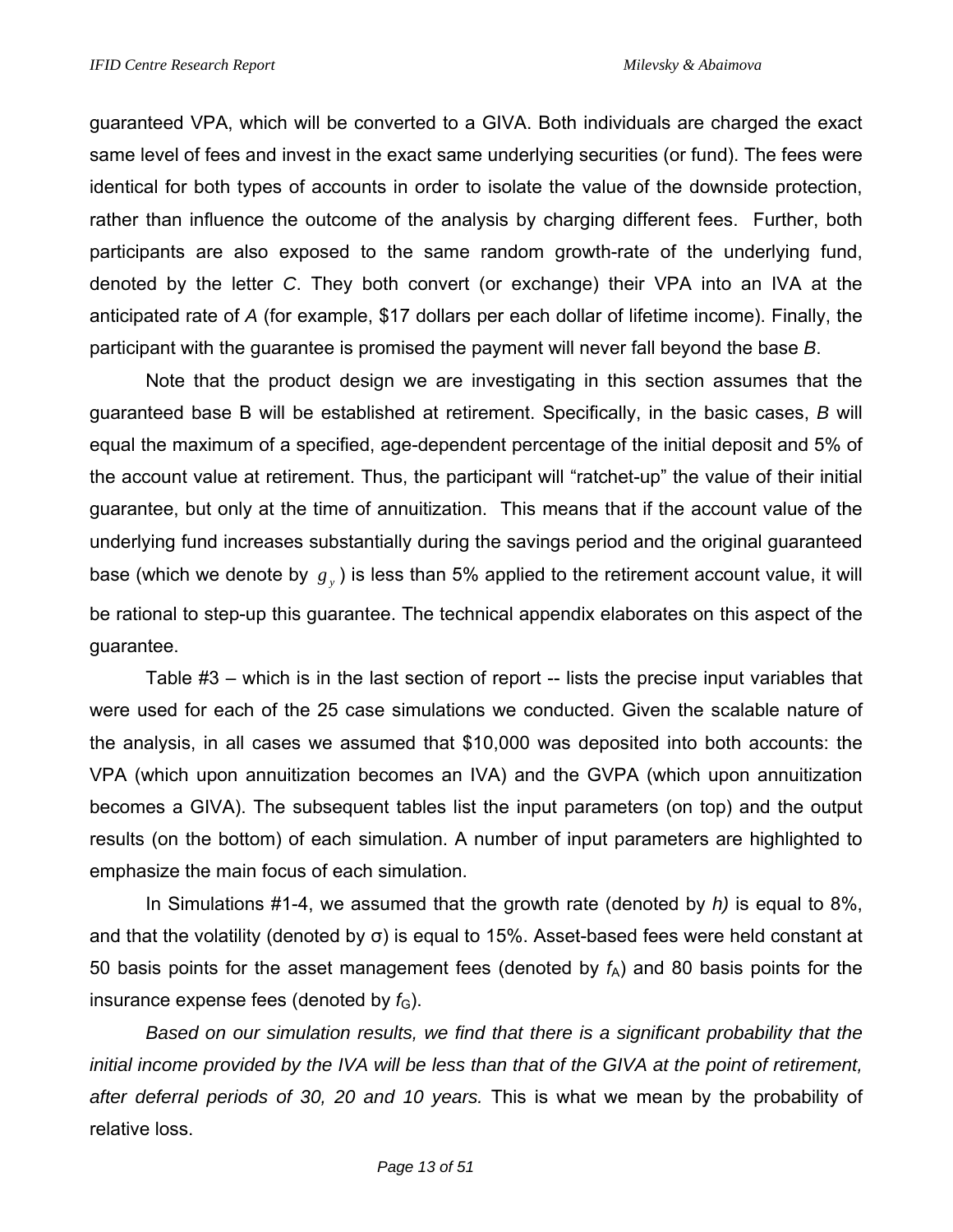In Simulations #1-4, the individual who invests \$10,000 at age 45 and annuitizes the accumulated value at age 65 faces the highest relative risk of loss. In this case, according to the simulation results, the probability  $IVA_{65} <$ GIV $A_{65}$  is 31.09%. If the same \$10,000 is invested at age 35 and annuitization takes place at age 65, the probability of relative loss is 25.22%. The intuition for this result is as follows. Although the income base that is guaranteed at the time of the original investment is higher at age 35, the increased time span between investment and annuitization allows the initial deposit of \$10,000 to grow to a higher value. This, in turn, partially offsets the level of the higher guaranteed income factor.

Simulation #3 indicates that investing at age 55 and annuitizing at age 65 (after a 10 year deferral period) results in a probability of relative loss of 27.53%. The tables with Simulations #1-4 also provide loss probabilities for the later years of retirement. The relationship between the investment age and the probability of relative loss remains the same. The 35 year-old investor faces a chance of approximately 32.48% that the income provided by an IVA is less than that of the GIVA at age 70 (note that the opposite is not true, i.e., that 67.52% of the time the IVA > GIVA; in theory, the upside would be the same since they both use the same underlying fund); the 45 year-old faces a 34.24% chance and the 55 year-old a 30.53% chance. We can also examine the probabilities of relative loss for a 65 year-old investor – who annuitizes immediately – and there is an 18.75% chance that the IVA income will be less than the GIVA income at age 70. At age 75, the probability equals 15.95%, at age 80 – 12.90%, at age 85 – 10.25%, at age 90 – 9.02%, and finally at age 95 – 7.10%.

Simulations # 5a-5e were conducted using the growth rate and volatility parameters, based upon the historical returns of a generic diversified fund. In this particular case, the combination of a high return and a low volatility resulted in lower relative probabilities of loss. This is because the (better) performance of the fund is expected to trigger the income guarantee less frequently. In the subset containing Simulations #5a-5c we varied the fees for the contract of an investor assumed to annuitize immediately. In Simulations # 5d-5e, we assumed a 20 year deferral period – that is, an investment that is made at age 45 and annuitized at age 65 - and also varied the fees. As would be expected intuitively, higher combined fees resulted in marginally higher probabilities of relative loss.

 We also conducted a set of simulations (#6-9) in which we examine the impact of increasing the risk of the underlying investment portfolio by changing the expected growth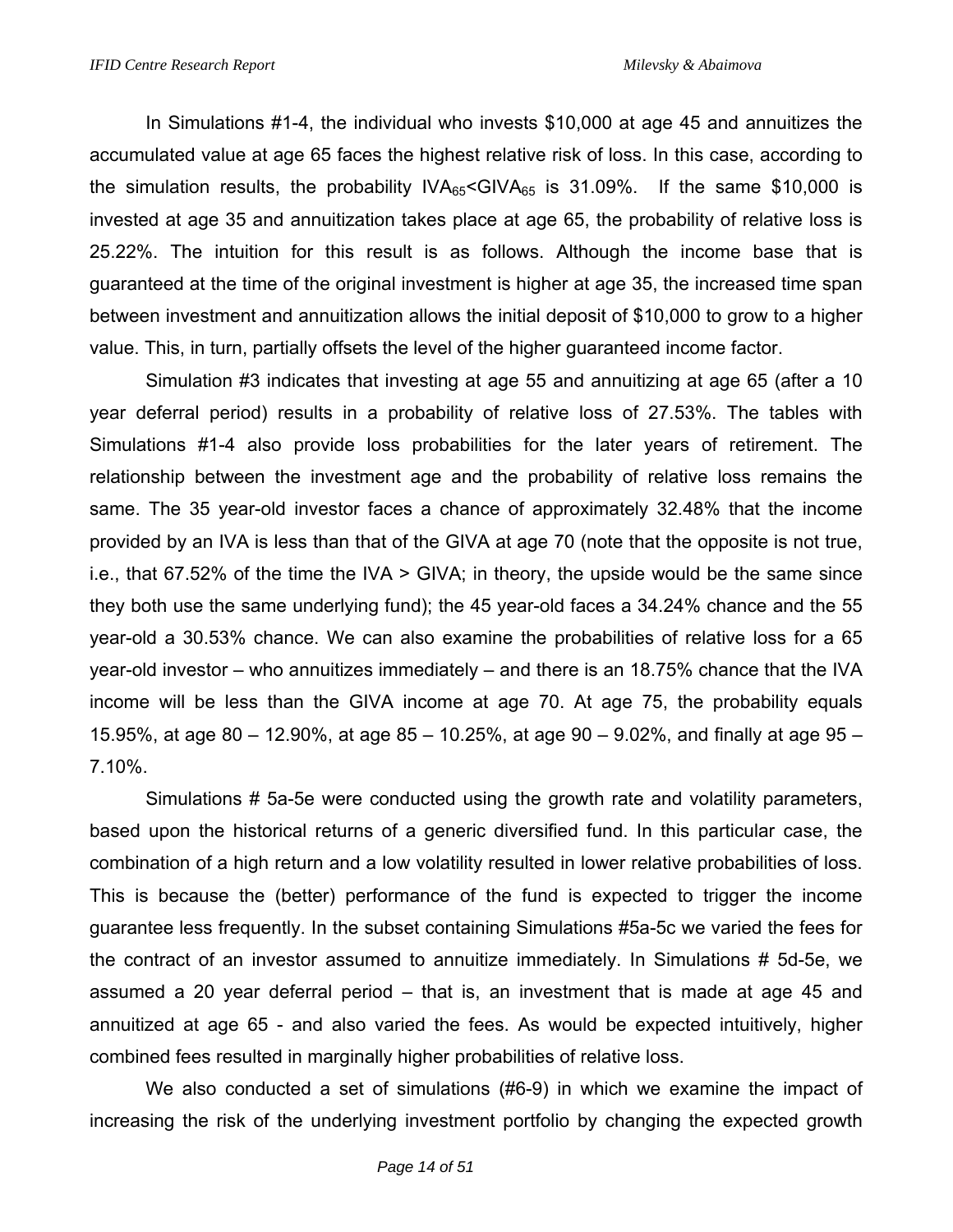and volatility parameters to 10% and 20%, respectively. In making this change, we discovered a reduced probability of relative loss during retirement years across all investment ages. This effect, not surprisingly, was most pronounced at younger investment ages. For example, as can be seen in Simulations #1 and 6, the risk of loss at retirement decreases by 10.27%. For a 45 year-old investor the risk at retirement drops by 9.56% and for a 55 year old investor – by 4.93%. However, if the investor annuitizes immediately upon investing at age 65, the probability that the income from the IVA is less than that of the GIVA at age 70 drops by only 0.2%.

 Conversely, when we reduce the expected growth rate from 8% to 6% and reduce the volatility from 15% to 10%, we notice that the probability that the IVA<GIVA throughout the retirement years increases for all investment periods. This effect, again, is most noticeable when the initial deposit is made at age 35. Here, the loss of probability at retirement – at age 65 - rises from 25.22% (in Simulation #1) to 53.90% (in Simulation # 10). During the later retirement ages, for example age 70, the probability of loss rises from 32.48% to 53.79%. The alternative parameters do not have such a drastic impact when the investor immediately annuitizes his or her investment at age 65. For example, 5 years after retirement, at age 70, there is an 18.75% chance (Simulation #4) that the income from the IVA is less than the income from the GIVA under the initial parameters, whereas the probability increases by only 0.20% to 18.94% (Simulation #13) when the return and volatility are lowered.

 The second metric that we focused on to assess the value of downside protection was the Option's Worth. The Option's Worth is a valuation procedure that attempts to estimate what it would cost an intermediary to hedge a particular guarantee using the market for derivative securities. This valuation procedure is at the heart of the famed Black-Scholes equation and is frequently used by investment banks and hedge funds to mark-to-market their trading position on a daily basis. This valuation procedure is also used for accounting purposes, for example, to estimate the cost of incentive stock options, which must be treated as expenses. Thus, the Option's Worth valuation algorithm is ubiquitous in financial markets and for this reason is quite appropriate in our context. For example, an Option's Worth of 140% means that the buyer is getting a value which is 40% more than what they are paying. Likewise, an Option's Worth of 95% implies that the buyer is losing 5% by acquiring this instrument. One can think of the Option's Worth as the generalized money's worth, except that the random nature of the underlying variables is taken into account explicitly.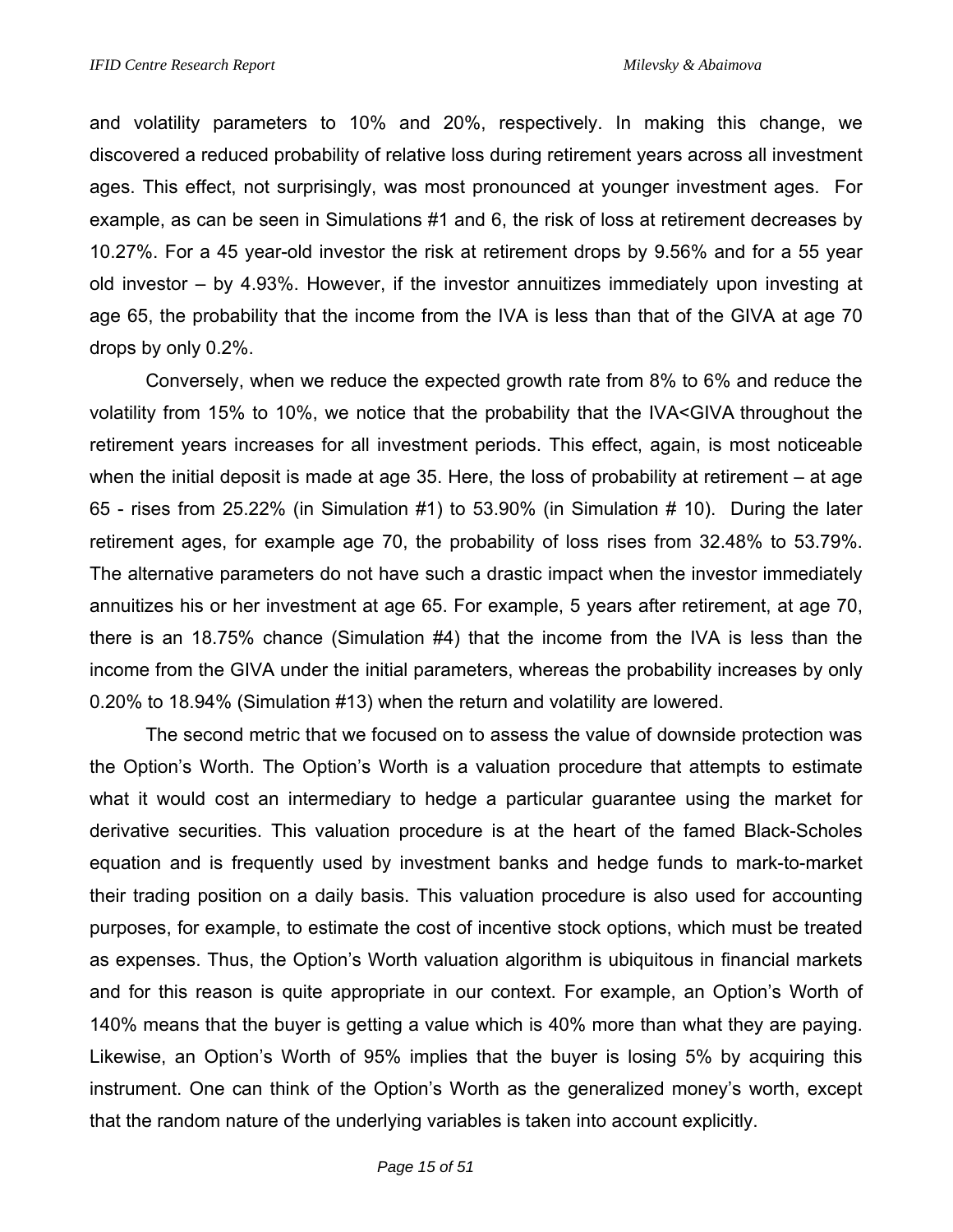Mathematically, the Option's Worth is computed by projecting future cash flow benefits – net of any fees paid -- at a risk-adjusted rate and then discounting those cash flows at a risk-free rate. The precise mechanics of this calculation are discussed in greater detail in the technical appendix.

Note that in a properly functioning capital market, one would expect that the Option's Worth of any traded financial instrument is very close to 100%. Of course, when these instruments can not be sold short or are in the presence of transaction costs and other market restrictions, it is possible to see large discounts or premiums, which are represented by the Option's Worth. However, like any valuation methodology that is based on future assumptions, caution is warranted in interpreting the results. This is especially true within the context of long-term projections. At best, **an Option's Worth greater than 100% implies that the product adds relative economic value. And, an Option's Worth that is much smaller than 100% implies that economic value is being destroyed, both on a present value basis.** 

The set of simulations pertaining to the Option's Worth was comprised of Simulations #18-25. The (risk neutral) "expected benefits minus fees" quantity can be viewed as a proxy for the market value of the guarantee offered by the GIVA. A separate simulation was conducted in order to confirm that the value of the IVA is equal to the initial investment, when all fees are equal to zero. And indeed, the simulated expected value of the generic annuity is within \$15 of the original \$10,000 investment. The results of Simulations #19-22, where the insurance fee of 0.80% is charged, lead to the conclusion that the value of the downside protection is highest when the initial investment is made at age 35 and annuitized at age 65. This is compared to investing at ages 45, 55 and 65 while maintaining the same annuitization age. Specifically, the value of the GIVA at age 35 is approximately \$14,145, or 141% of the original investment for a 35 year old, \$12,664 or 127% of the initial investment for a 45 year old, \$10,403 or 104% for a 55 year old, but is only \$9,673 or 97% for a 65 year old.

Table #2 provides a summary of the relationship between the various inputs to the GIVA in relation to the (i) *probability of relative loss* and (ii) *Option's Worth* of the contract.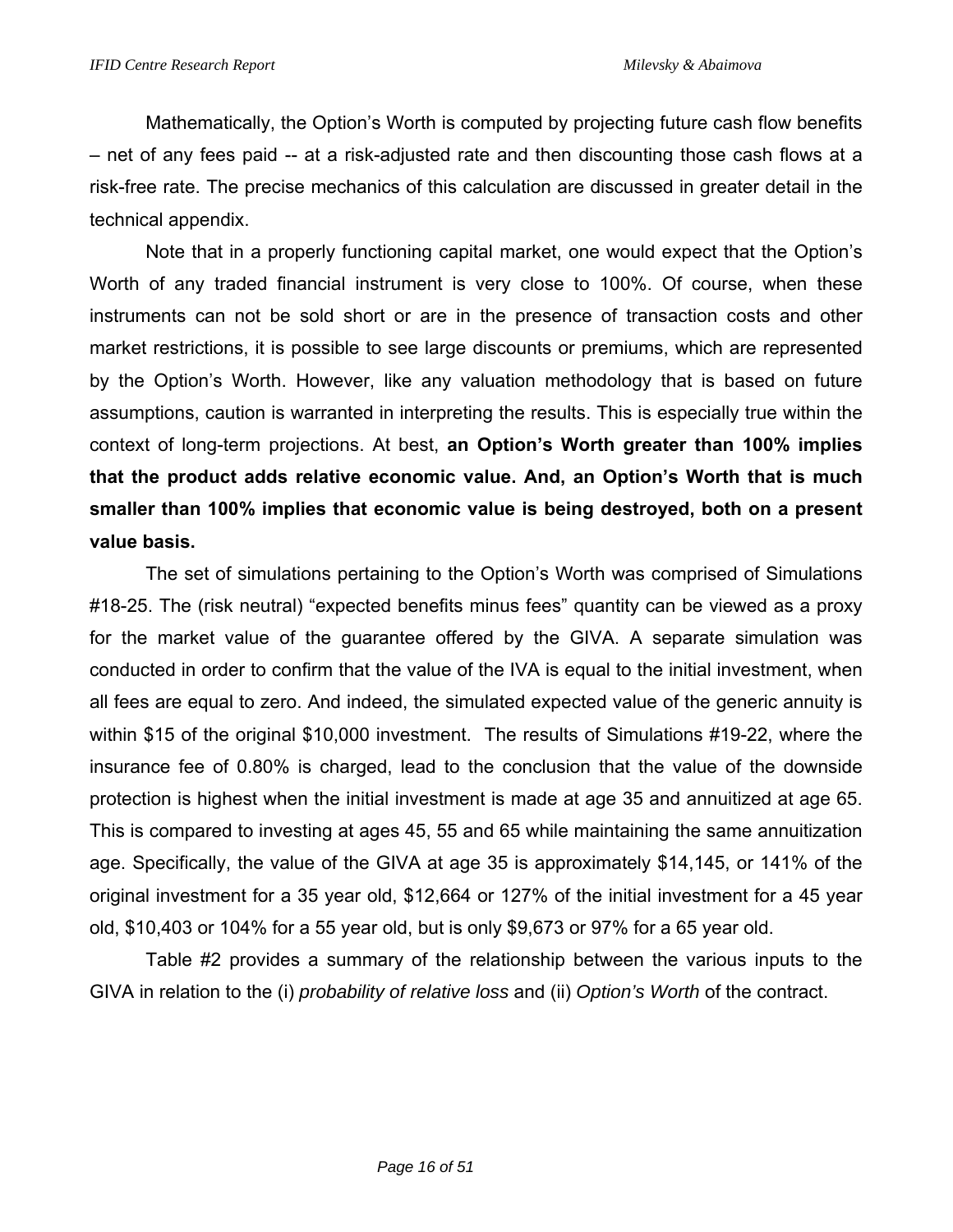| Table 2                                                                                                                                                      |                                                               |                       |  |  |  |  |  |  |  |
|--------------------------------------------------------------------------------------------------------------------------------------------------------------|---------------------------------------------------------------|-----------------------|--|--|--|--|--|--|--|
| <b>Is It Better or Worse?</b><br>What influences the Value of a GIVA                                                                                         |                                                               |                       |  |  |  |  |  |  |  |
| <b>Input Factor</b>                                                                                                                                          | <b>Probability of Relative Loss</b><br>(GIVA better than IVA) | <b>Options' Worth</b> |  |  |  |  |  |  |  |
| <b>Higher Investment Volatility</b>                                                                                                                          | Increases                                                     | Increase              |  |  |  |  |  |  |  |
| <b>Better Investment Returns</b>                                                                                                                             | Decrease                                                      | No Impact             |  |  |  |  |  |  |  |
| Purchase at Younger Age                                                                                                                                      | Depends on Age & Horizon                                      | <b>Increases</b>      |  |  |  |  |  |  |  |
| 5% Ratchet at Retirement                                                                                                                                     | Increases                                                     | Increases             |  |  |  |  |  |  |  |
| <b>Projecting Mortality Table</b>                                                                                                                            | <b>Increases</b>                                              | Decreases             |  |  |  |  |  |  |  |
| Higher Asset-Based Fees                                                                                                                                      | Increases                                                     | Decreases             |  |  |  |  |  |  |  |
| Note: In the GIVA vs. IVA comparison we are assuming that both products are identical in all<br>aspects, except for the quaranteed base downside protection. |                                                               |                       |  |  |  |  |  |  |  |

# **5.) Conclusions and Final Remarks:**

There appears to be universal agreement amongst financial economists and pension actuaries about the substantial social welfare benefits from payout (or immediate) annuity contracts. But the public and media have yet to embrace this risk-management instrument as being equally important as a well diversified retirement portfolio of stocks and bonds. Indeed, the global trend away from Defined Benefit (DB) and towards Defined Contribution (DC) plans, in conjunction with exceptionally low levels of voluntary annuitization, cry out for a new way—or revisiting old ways—of thinking about the provision of lifetime retirement income.

This paper promotes, advocates and explores the financial risk-and-return properties of a guaranteed variable payout annuity (GVPA). The GVPA would be acquired at a young age—and small premiums would be paid over a long period of time—but would begin paying at retirement. **The GVPA is a close relative of a DB pension and is intended for those who have an insufficient or no DB plan**, as an option within a DC (or 401k) style plan. The GVPA would entitle the holder to insure against the risk of outliving assets.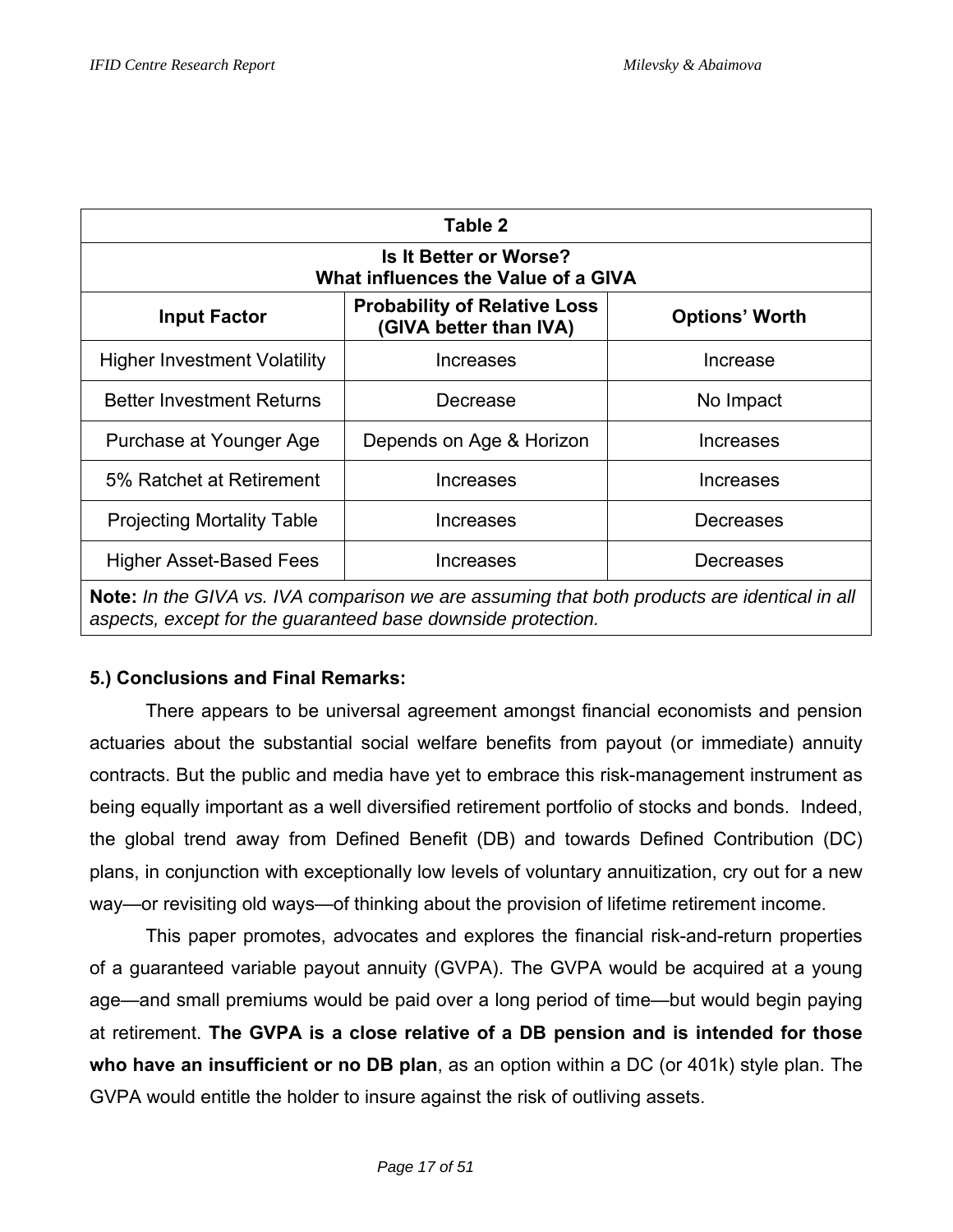We have provided a number of different metrics for quantifying the value and benefit of a GVPA compared to a generic VPA that does not offer any downside protection. We conclude by arguing that over long time horizons the implicit insurance benefit offered by such a structure can be substantial.

### **References and Additional Citations:**

Ameriks, J., M. Veres and M. Warshawsky (2003), Retirement income that lasts a lifetime, *Journal of Financial Planning*, pg 20-30.

Brown, J. R. and M. Warshawsky (2001), Longevity-insured retirement distributions from pension plans: Market and regulatory issues, *National Bureau of Economic Research (NBER)*, Working Paper # 8064.

Chen, P. and M.A. Milevsky (2003), Merging asset allocation and longevity insurance: an optimal perspective on payout annuities, *Journal of Financial Planning*, Vol. 16(6): 52-62.

Drinkwater, M., M.W. Swanson and N.M. Byrne (2005), Payout Options in 401(k) Plans, *LIMRA International*, Windsor Connecticut.

Ibbotson Associates (2004). Stocks, Bonds, Bills and Inflation 2004 Yearbook. Chicago: *Ibbotson Associates*.

Milevsky, M.A. (2005), Real Longevity Insurance with a Deductible: Introduction to Advanced Life Delayed Annuities (ALDA), *North American Actuarial Journal*, October/November

Milevsky, M.A. (2006) *The Calculus of Retirement Income: Financial Models for Pensions and Insurance*, Cambridge University Press, forthcoming.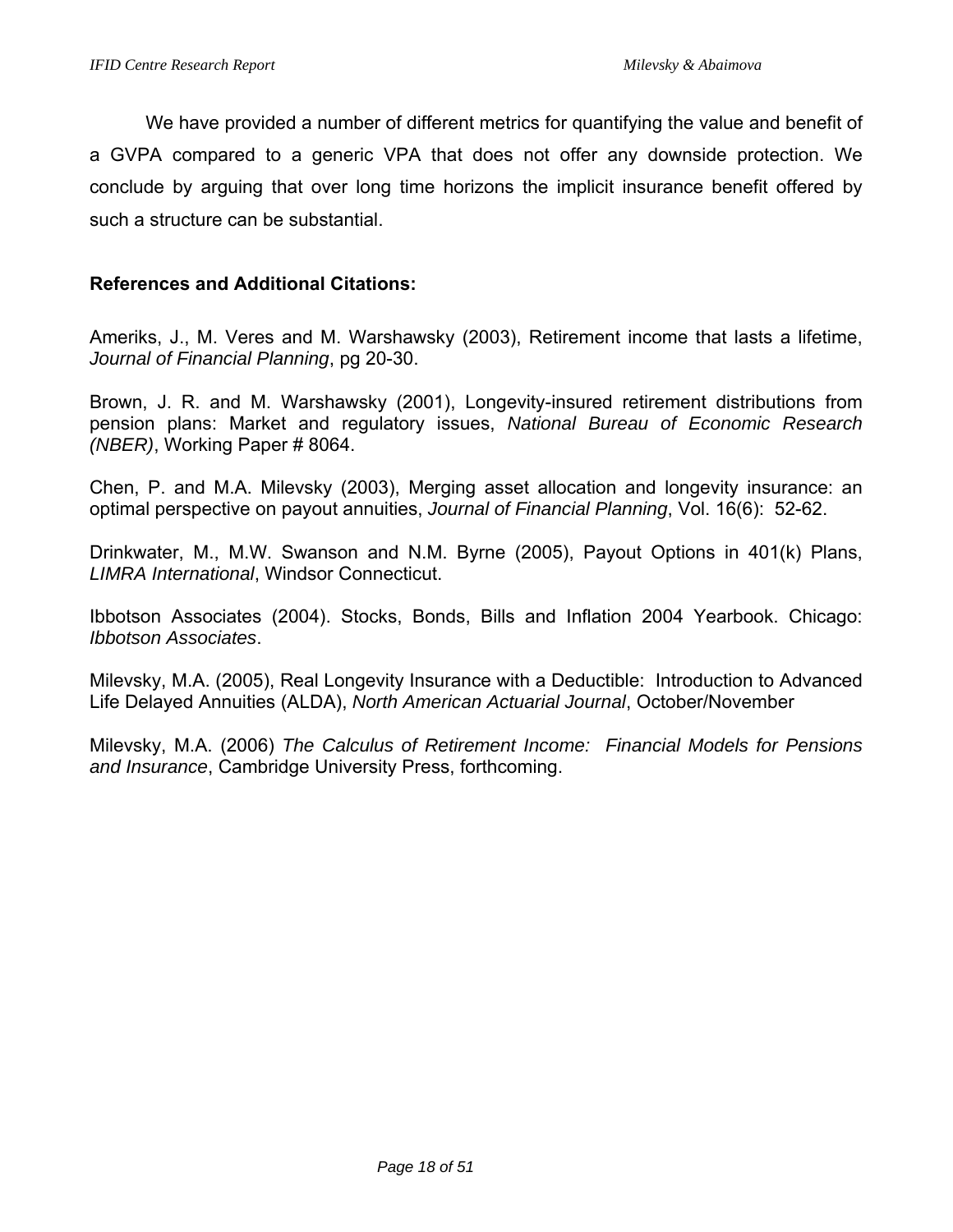# **Technical Appendix:**

In the body of the report we conducted financial simulations to compute two distinct metrics for valuing the protection embedded within a Guaranteed Immediate Variable Annuity (GIVA), compared to a non-guaranteed or generic Immediate Variable Annuity (IVA). The first metric focused on the Probability of Relative Loss forecast that an IVA will generate less income compared to a GIVA, when both annuities are linked to the same underlying investment account. The second metric focused on the Option's Worth, which serves as a proxy for the amount capital markets would charge to re-insure the downside protection embedded within a GIVA, compared to an IVA which does not offer this protection. Computing the above-mentioned *probability of relative loss* and the *Option's Worth* requires distinct simulation inputs and outputs, although the underlying data generating models are similar. In this appendix we describe the precise methodology and assumptions behind these two metrics.

Our analysis starts at time  $t=0$ , when the participant/investor deposits a lump-sum  $W_0$ into a variable annuity account at age *y*. The value of the account (deposit) will grow at a stochastic annualized rate denoted by  $\eta$  (Greek letter eta), between the date of deposit and retirement age  $x \rightarrow y$  at  $t = T$ . This annualized rate is gross of any fees.

For convenience, we assume that  $\eta$  is expressed using continuous compounding, which means that the random value of the variable annuity account (a.k.a. the original deposit) at time *T*, will be equal to and denoted by the symbol  $W_T := W_0 e^{\eta T}$  , before any asset management (AM) or mortality fees (ME) are deducted. Once we subtract these fees, the stochastic value of the variable annuity account at retirement will be equal to  $W_T := W_0 e^{(\eta - f_A - f_G)T}$ , where  $f_A$  denotes the annual AM fee and  $f_G$  denotes the annual ME fee, both expressed using continuous compounding. For all intents and purposes we will assume that the monthly compounding of fees is akin to continuous compounding since  $(1+f/12)^{12}$  is quite close to  $e^f$ .

In all the simulations, we assumed that the random growth rate  $\eta$  was Normally distributed with a (geometric) mean value of  $h = E[\eta]$  and a standard deviation (volatility) of <sup>σ</sup> / *T* − *t* , where *T* − *t* denotes the calendar time that elapses between the deposit *t*, and retirement *T.* This obviously implies zero serial correlations between successive returns since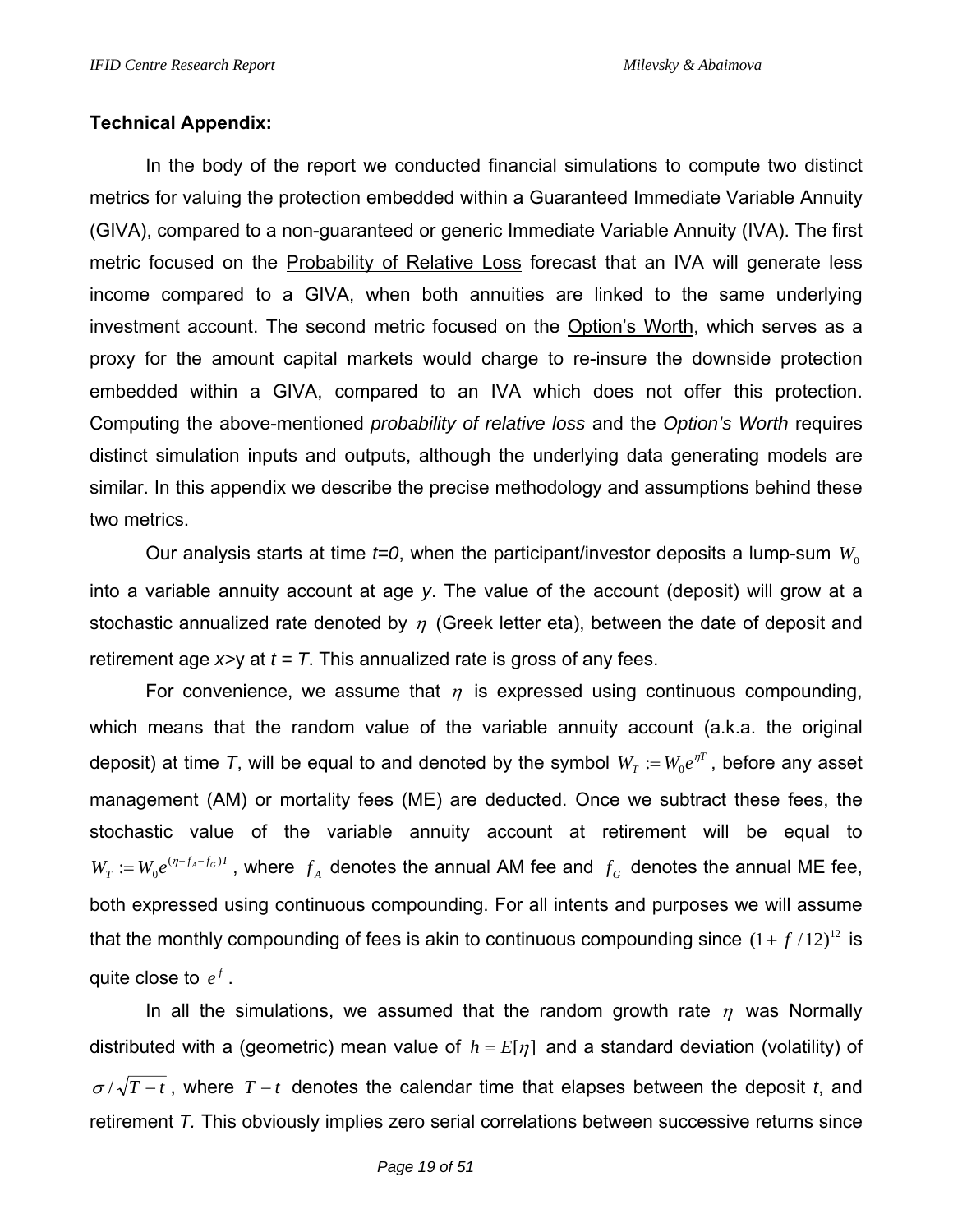the returns are assumed independent. We are cognizant that our (simple) model might poorly describe the performance of a bond-heavy fund, but are reasonably confident that our results will not be meaningfully impacted when dealing with an equity-heavy fund. Stated differently, we believe that the uncertainty regarding the input parameters from long-term growth rates are more important – from a probabilistic perspective – compared to the difference between a 0% and 10% serial correlation.

In the *probability of relative loss* simulations we used values of  $h = 6\%, 8\%, 10\%$  and volatility values of  $\sigma = 10\%, 15\%, 20\%$ . Note, also, that although:  $h = E[\eta]$ , the expected account value of  $W_T$  at retirement, is actually  $E[W_T] = W_0 e^{(h+0.5\sigma^2)T}$  $[W_T] = W_0 e^{(h+0.5\sigma^2)T}$ . This is why the quantity  $h + 0.5\sigma^2$  is often labeled the arithmetic mean return and *h* is the geometric mean return. For example, if  $h = 8\%$  and  $\sigma = 15\%$ , then  $0.08 + 0.5(0.15)^2 = 0.09125$  is the arithmetic mean return. We reported both numbers in all simulation results.

Now, let's move on to retirement, once the (guaranteed) variable payout annuity has been converted into a (guaranteed) immediate variable annuity. Let the symbol *<sup>i</sup> IVA* denote the annual income the annuitant receives from a generic IVA during the *i*'th year of retirement. This quantity is stochastic and depends on the performance of the underlying fund in the (*i-1*)'th year of retirement. Likewise, let the symbol *GIVA*, denote the annual income the annuitant receives from the guaranteed IVA during the i'th year of retirement. This quantity is also stochastic, but will have a lower bound denoted by *G*, where *G* is determined and known at the point of retirement. The quantity *G* will automatically be set equal to the greater of *gy* times the original deposit  $W_0$ , and  $g_{65} = 0.05$  times the account value at retirement  $W_T$ , where this new symbol  $g_y$  denotes the guaranteed income factor stipulated at the time of the deposit. For example, for the year 2005 baseline simulations, we used the following guaranteed income factor values:  $g_{35} = 0.2464$ ,  $g_{45} = 0.15536$ ,  $g_{55} = 0.08349$ .

The  $G = \max[g_{y}W_{0}, 0.05W_{r}]$  structure – which is the essence of the downside protection we are investigating in this report -- allows us to capture the option of the participant to stepup the guaranteed benefit just prior to annuitization. We also ran some cases with *0.04* and *0.06* instead of *0.05* to measure the sensitivity of the results to this so-called option.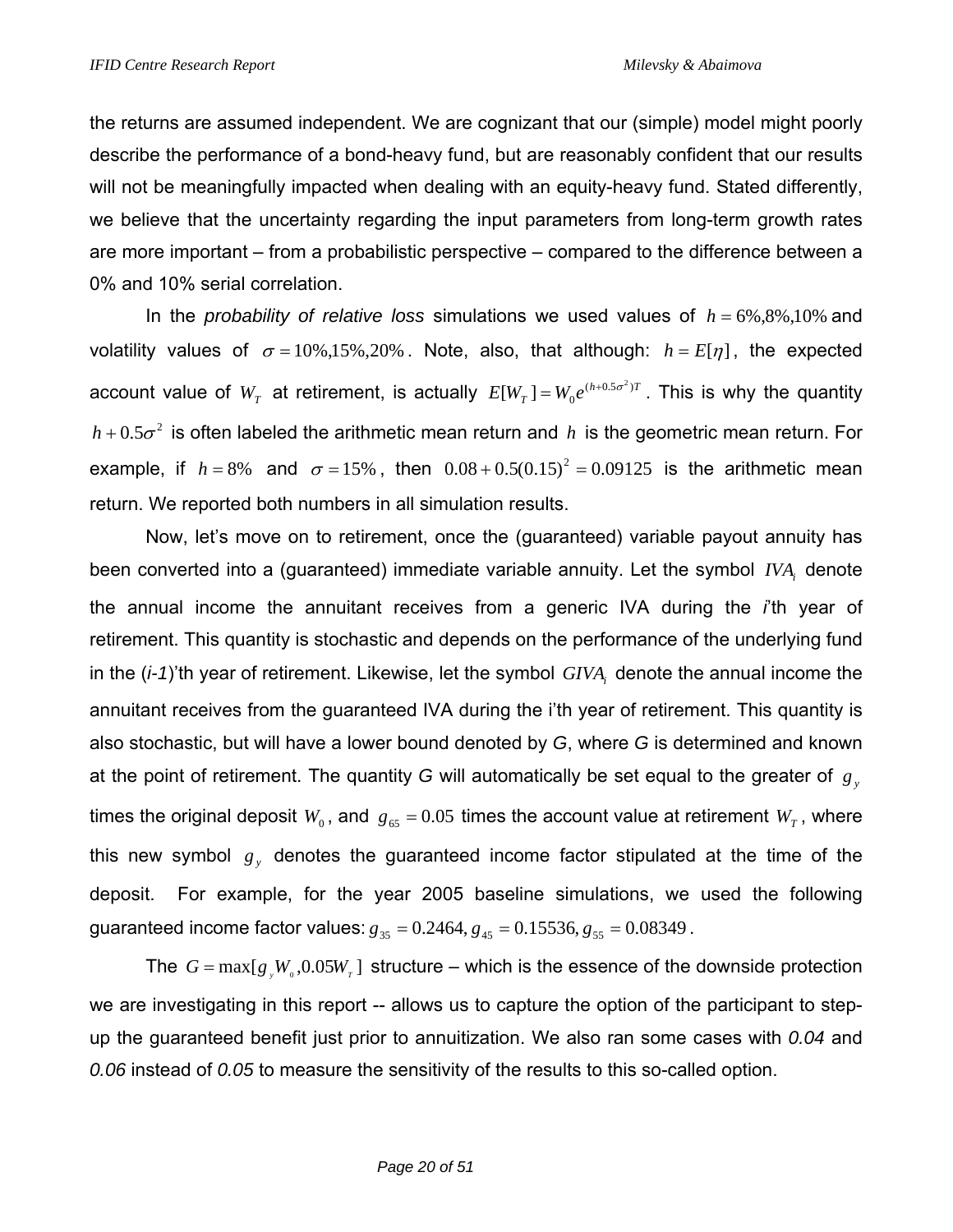To understand the relationship between *IVA*, and *GIVA*, we must first understand the recursive way in which the generic payment *IVA* is determined. Note that if *UF* denotes the gross return from the underlying fund (UF) during the i'th year of retirement, prior to any management fees, then:

$$
IVA_{i+1} = (1 + M_i)IVA_i, \t\t(eq.1)
$$

where the new factor  $M_i$  is defined via:

$$
M_{i} = \frac{UF_{i} + e^{-(f_{A} + f_{G})}}{1 + R} - 1, \tag{eq.2}
$$

The *UFi* value is stochastic, and generated using the same distribution as in the accumulation phase;  $UF_i = e^r - 1$ . Note that  $M_i$  is obviously increasing with  $UF_i$ , but decreasing with the fees  $(f_A + f_G)$  and the assumed interest rate R. The value of  $M_i$  can be negative – and next year's income will decline -- if the gross returns from the underlying fund is not enough to overcome the fees and the hurdle rate *R* .

For example, if in the  $5<sup>th</sup>$  year of retirement the income from the generic IVA was \$10,000 per annum and during the same year the underlying fund earned  $UF<sub>s</sub> =11%$  before asset management fees of  $f_A = 0.5\%$  and mortality expense fees of  $f_G = 0.8\%$ , then under an  $R = 3\%$  assumed interest rate (AIR), the income from the generic IVA in the  $6<sup>th</sup>$  year of retirement would be  $IVA<sub>s</sub> = 10000 \times (1 + 6.51\%)$ .

 Now, moving on to compute the periodic payment under the guaranteed IVA, we must perform a two-step recursive procedure. First, at retirement, we compute the initial income from the GIVA using the following formula:

$$
GIVA1 = max[G, WT / ax],
$$
 (eq.3)

where  $G$  is the guaranteed base and  $a<sub>x</sub>$  is the annuity factor, which is applied to the account value at retirement, time T. For example, under the Annuity 2000 (female) mortality table, the value of  $a_{65}$  at age 65 is  $1000/55.78 = 17.927$  per dollar of lifetime income, with a 20-year payment certain. Thus, if the account value at retirement was  $W_T = 50000$  in one of the simulation outcomes, then the initial GIVA income would be the greater of *G* and  $50000 / 17.927 = 2789.1$  dollars per year.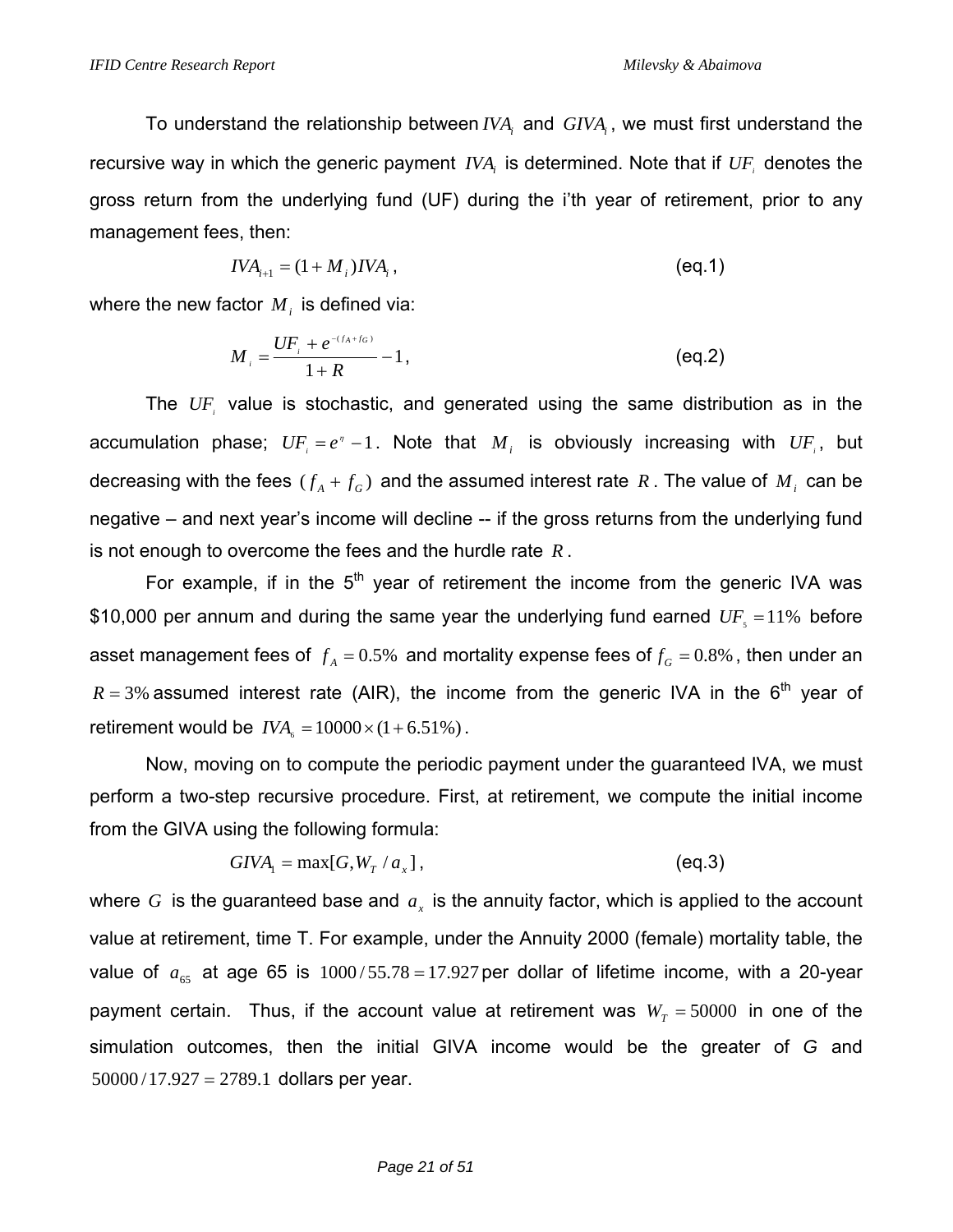In the second and subsequent years of retirement, the annuity income from the GIVA will satisfy the following recursive equation:

$$
GIVA_{_{i+1}} = \max[(1+M_{_i})IVA_{_i} - L_{_i}, G], \tag{eq.4}
$$

where  $M_i$  is the same income adjustment factor defined in equation (eq.2), but the new variable  $L<sub>i</sub>$  is defined by:

$$
L_i = \max[\sum_{j=1}^{i} (GIVA_j - IVA_j), 0]
$$
 (eq.5)

Intuitively, one can think of *Li* as a shadow account (or interest free loan), which keeps track of any excess payments that have been made to the GIVA annuitant, above and beyond payments made to the IVA annuitant. If this shadow account and the value of  $M_i$  are positive, then the GIVA annuitant will not receive the full increase in annuity payment relative to the previous year, until the shadow account balance is eliminated. Of course, there is always a floor in place, denoted by G, which creates a lower bound on payments.

 To understand the mechanics of GIVA versus IVA, here is a simple three-period example. The assumed interest rate is  $R = 3%$ , the asset management fee is  $f_A = 0.5%$  and the mortality expense fee is  $f_G = 0.8\%$ . Assume that  $G = 3000$  dollars,  $W_T = 50000$  dollars and that  $a_{65} = 17.927$  at age 65, as per the Annuity 2000 (female) table. The non-guaranteed IVA payment will be equal to  $IVA<sub>1</sub> = 2789$  dollars, while the initial guaranteed payment will be  $GIVA<sub>1</sub> = 3000$  dollars. Thus, the shadow account starts off at a value of  $L<sub>1</sub> = 211$  dollars, since there has been an extra payment made to the protected annuitant. Assume further that  $UF_1 = -15\%$  in the first year of retirement. Thus,  $M_1 = -18.73\%$  according to equation (eq.2), and the IVA payment for the second year of retirement shrinks to  $IVA<sub>2</sub> = 2267$  dollars. The GIVA payment stays the same, at the minimally guaranteed  $GIVA<sub>2</sub> = 3000$  dollars. The shadow account value has now increased to  $L<sub>2</sub> = 944$  dollars. Now, for the last part of this example, assume that  $UF_2 = +30\%$  in the second year of retirement. In this case,  ${M, =24.96\%}$  and the IVA increases to *IVA*<sub>3</sub> = 2832. However, the GIVA payment will stay at \$3000, and the shadow account will increase to  $L_3 = 1112$  dollars.

 With a numerical example behind us, and all the important symbols in place, we can put this all together to arrive at precise expressions for our two metrics of interest. The first is: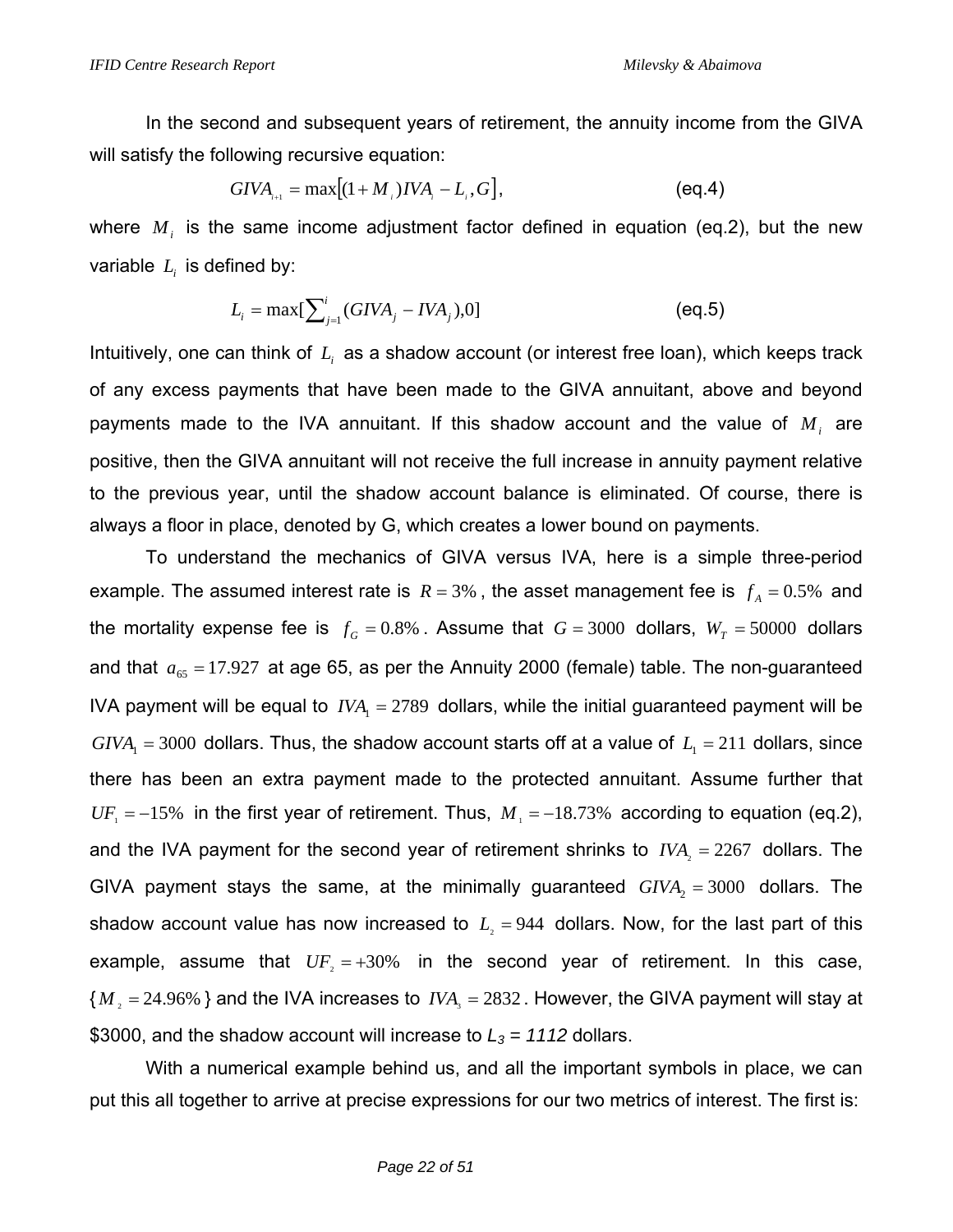Probability of Relative Loss = 
$$
Pr[IVA_z \le GIVA_z|y]
$$
 (eq.6)

This is the probability that IVA income will be lower than the GIVA income – and hence the protection was "worthwhile" – viewed from the perspective of someone aged y. The variable y can be age 35, 45, 55 or even 65 and the probability forecast will obviously depend on this conditioning age. The closer we are to the age z in question, the more information we have regarding whether  $Pr[IVA_{7} \leq GIVA_{7}]$ . For example,  $Pr[IVA_{75} \leq GIVA_{75}]$  denotes the probability – assuming the participant is currently 45 years old – that his/her IVA payment would be lower than the promised GIVA payment, at age 75. Likewise, the quantity  $Pr[IVA_{75} \leq GIVA_{75} | 55]$  is the same probability, but now we are conditioning on age 55. Of course, one is never certain whether they will actually be alive at age 75, which is why all our results report the probability of survival adjacent to the actual  $Pr[*IVA*, *AGVA*, |*y*]$  values. We will denote this quantity by  $\binom{p}{p}$ . This is the probability that a *y*-year old will survive *i* years. For consistency, we used IAM 2000 values for this quantity as well.

Thus, by simulating values of UF, and hence values of *GIVA*, and *IVA*, we are able to count the number of times  $IVA$ ,  $\leq GIVA$ , and divide this by the total number of simulations to arrive at an estimate for  $Pr[IVA \le GIVA_{x}|y]$ . We used  $N = 10,000$  simulation for all of our results.

 Moving on, the second quantity of interest – the expected Option's Worth -- is computed in three stages. First, we quantify the discounted payoff via:

$$
B = \sum_{i=1}^{120-t} (1+R)^{-(i+T-t)} \left( \binom{1}{T-t+i} p_y \right) G I V A_i \tag{eq.7}
$$

The variable B is stochastic since we don't know the outcome of any of the *GIVA*, payment values until after the returns UF, have been observed. This is the present value of the benefits that one obtains from the guaranteed IVA, where the discounting takes place at the assumed interest rate *R* .

We then subtract-off any fees charged for this guaranteed IVA. This is calculated via the formula:

$$
F = f_G\left(\sum_{j=1}^{T-t} (f_j p_y) W_j (1+R)^{-j} + \sum_{i=1}^{120-x} (f_{T-t+i} p_y) G I V A_i (a_{x+i}) (1+R)^{-(T-t+i)}\right),
$$
 (eq.8)

*Page 23 of 51*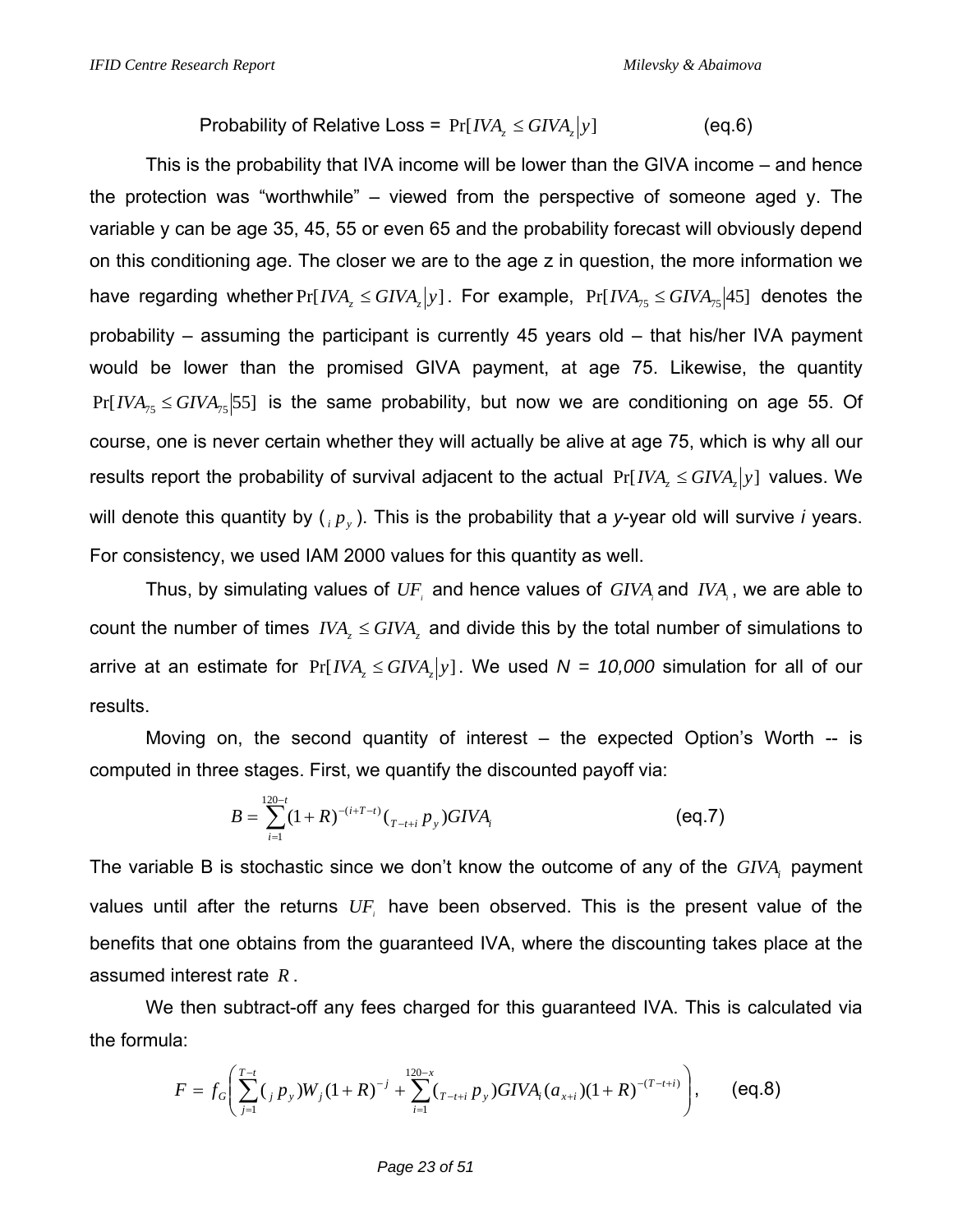where the new quantity  $(a_{x+i})$ *GIVA*, denotes the hypothetical value of the reserves supporting the annuity payment. This is necessary to keep track of the asset-base on which fees are being charged. One can think of  $(a_{x+i})GIVA_i$  as a "mark to market" value of the annuity. The insurance company must have at least this sum to back-up the annuity payments. The company earns fees of  $f<sub>G</sub>$  on those payments. We could have also used  $(a<sub>x+i</sub>) IVA<sub>i</sub>$  which would have increased the level of fees. Thus, our model provides a lower-bound.

The financial intuition for equation (eq.8) is as follows. The first item in the summation sign captures the value of the account between now and retirement. Each year the account value of  $W_i$  is charged a proportional mortality expense fee of  $f<sub>G</sub>$ , for a total cash payment of  $f_GW_i$ . This amount must be discounted back to the present -- time *t*, age *y* -- which is the justification for the  $(1+R)^{-j}$  expression. This fee will only be charged to the account if the contributor is still alive, which is why we have placed  $\binom{p}{p}$  in front. The second item in the summation sign captures the proportional mortality expense fees  $f<sub>G</sub>$  that are charged in the payout phase. Note that this dollar-value is also adjusted for the probability of survival.

Finally, we divide the expected *benefits minus fees* by the original deposit  $W_0$  and subtract 1 to arrive at the (risk-neutral expected-value) *Option's Worth* of the GIVA.

Option's Worth = 
$$
\frac{E^*[B] - E^*[F] - W_0}{W_0}
$$
 (eq.9)

The only technical issue – which we are deliberately vague about  $-$  is that we are taking expectations of the random variables *B* and *F* under the assumption that the expect growth rate of  $h = E[\eta]$  is set equal to  $\ln(1 + R) - 0.5\sigma^2$ , so that the expected account value after *j* periods, is exactly  $W_0(1+R)^j$ . This is known as a risk-neutral valuation. Note that the riskneutral valuation ignores the asset management fees  $f_A$  since, although they are being paid by the participant, these fees should not impact the Option's Worth of the insurance component.

In the absence of any asset management fees  $f_A$  and mortality expense fees  $f_G$  fees, the Option's Worth of an IVA should be exactly 100% of the original deposit  $W_0$ , which we confirmed in a separate simulation. We then computed *Option's Worth* values at various

#### *Page 24 of 51*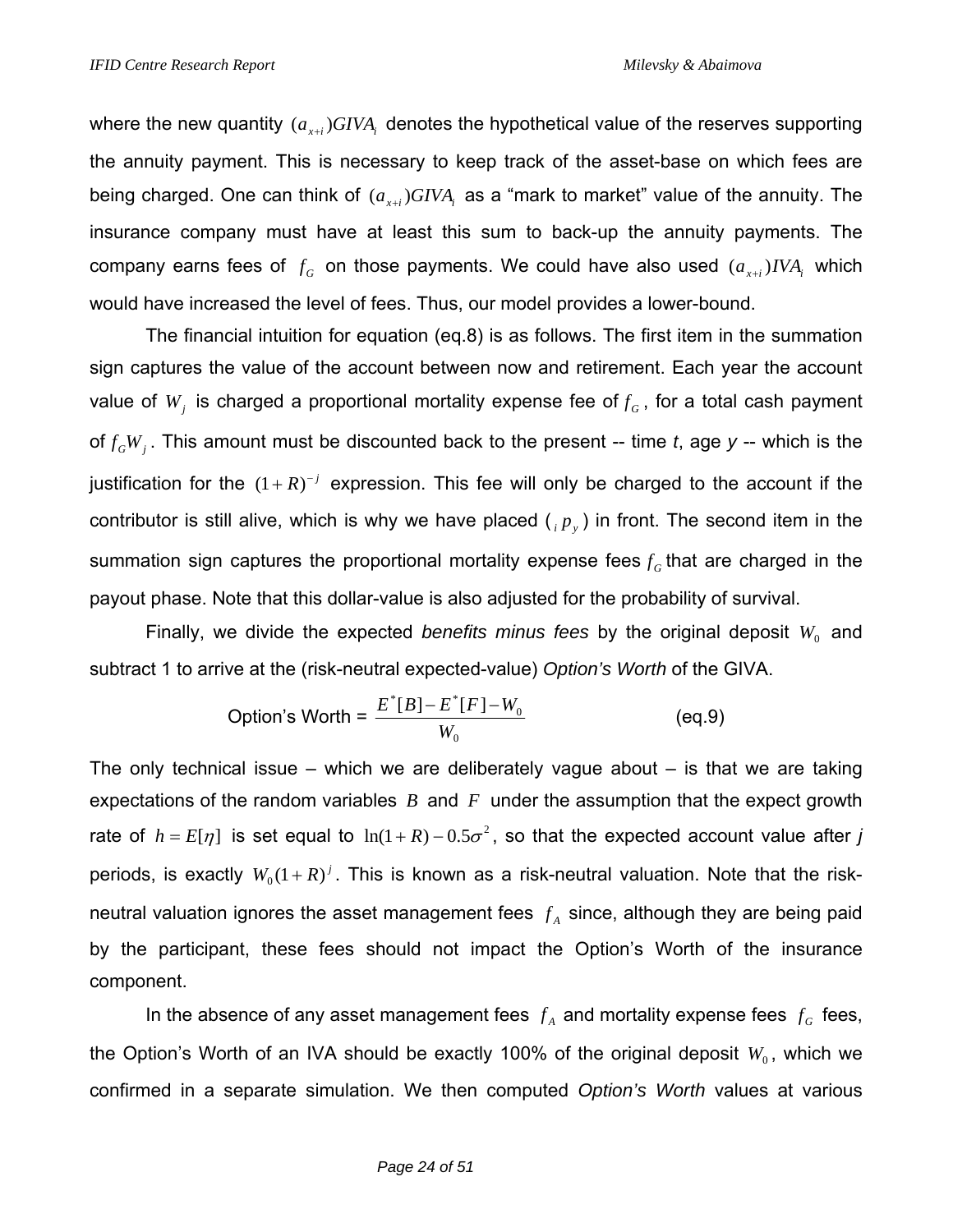deposit ages  $y = 35,45,55,65$ , assuming annuitization took place at age  $x = 65$  under the same Annuity 2000 (female) mortality table.

Finally, we offer the following analytic expression for the initial *probability of relative loss* at the time of annuitization. This easy-to-use analytic expression provides an alternative to time consuming simulation techniques and can be used to calibrate as well as verify extensive simulation results. The assumption here is that the random (annualized) return, which we denoted by $\eta$ , is Normally distributed, which means that  $e^{\eta}$  is Log-Normally distributed.

From the perspective of someone who is y-years of age and about to contribute  $W_0$  to the variable annuity account, the quantity  $Pr[IVA_x < GIVA_x|y]$  is mathematically equivalent to  $Pr[IVA \, < G|y]$ . But, since the definition of the minimally guaranteed income is via  $G = \max[0.05 W_r, g_y W_o]$  and by definition  $W_T / a_x > 0.05 W_T$ , we are left with the relationship:

$$
\Pr[IVA_x < GIVA_x \mid y] = \Pr\bigg[\frac{W_T}{a_x} < g_y W_0\bigg].\tag{eq.10}
$$

Intuitively, the possible step-up at retirement might increase the magnitude of the variable G, but it will not impact the probability that the initial payment under the generic IVA will be lower than the guaranteed amount. Finally, since  $W_T$  is Log-Normally distributed, the probability can be obtained in closed-form as:

$$
\Pr\left[\frac{W_T}{W_0} < (g_y)(a_x)\right] = \Pr\left[\mathbf{Z} < \frac{\ln[a_x] + \ln[g_y] - (h - f_A - f_G)(T - t)}{\sigma\sqrt{T - t}}\right] \tag{eq.11}
$$

where Z is the standard (mean zero, variance one) Normal random variable. This function is easily available in Excel using the syntax *NormsDist(z)*. Thus, for example, if  $h = 8\%, \sigma = 15\%$ ,  $g_{35} = 0.2464, a_{65} = 17.927$  and the fees are  $f_A = 0.5\%$ ,  $f_G = 0.8\%$ , then according to equation (eq.11) the probability that a 35-year old contributor will experience an initial retirement income from GIVA that is greater than IVA is approximately 26.16%. This number is wellwithin the simulation margin of error which was reported in the body of the report .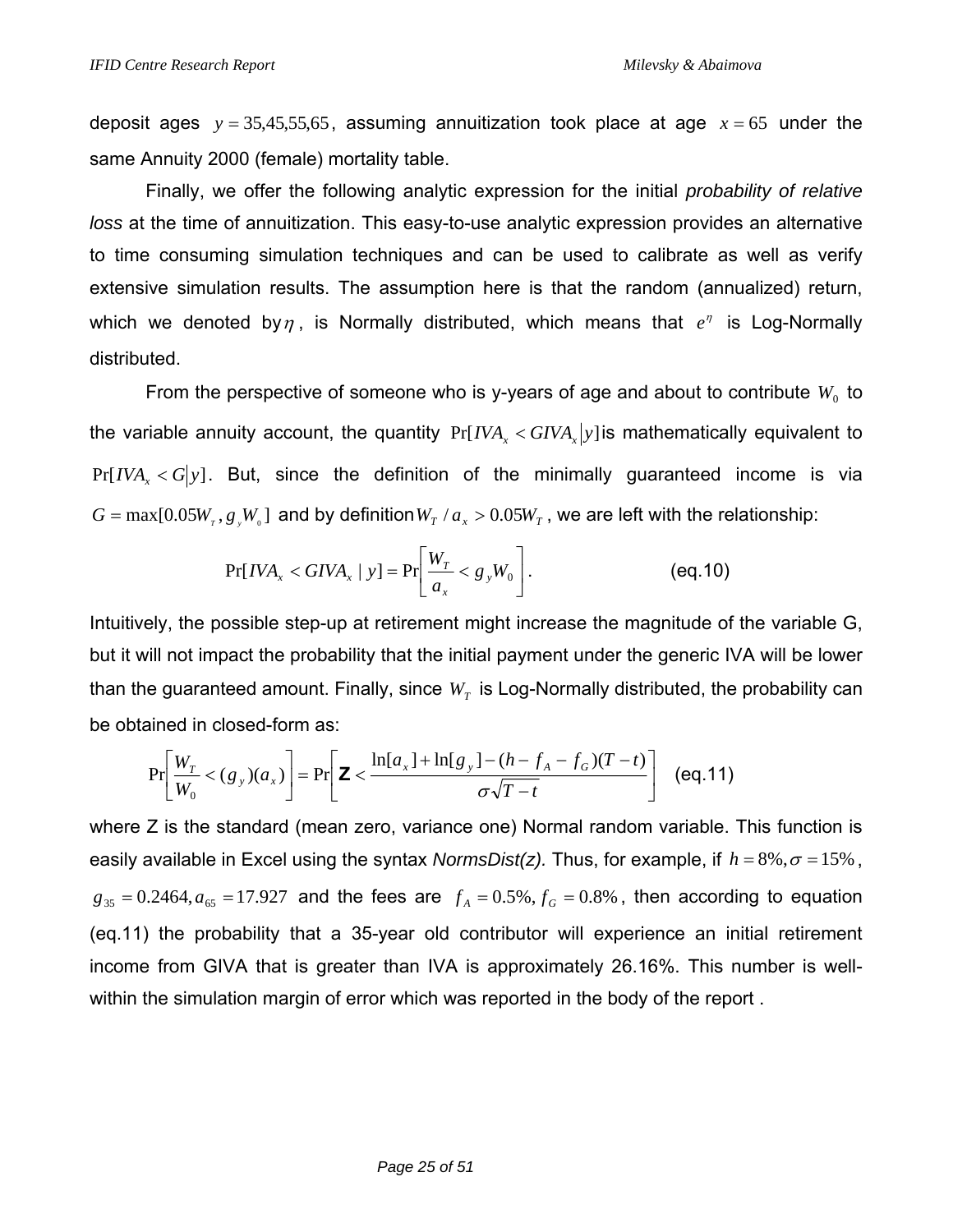# **Results Tables:**

|                         | <b>Table 3</b>    |                                                |                                                   |                                                          |                                         |  |  |  |  |  |  |
|-------------------------|-------------------|------------------------------------------------|---------------------------------------------------|----------------------------------------------------------|-----------------------------------------|--|--|--|--|--|--|
|                         |                   |                                                | <b>Probability of Loss</b>                        |                                                          |                                         |  |  |  |  |  |  |
| <b>Sim</b><br>#         | I. Age/<br>R. Age | <b>Growth</b><br>rate/volatility<br>$h/\sigma$ | <b>AM fees and</b><br><b>ME</b> fees<br>$f_A/f_G$ | <b>Retirement</b><br><b>Ratchet</b><br><b>Assumption</b> | <b>Assumed Annuity</b><br><b>Factor</b> |  |  |  |  |  |  |
| 1                       | 35/65             | 8%/15%                                         | 0.50%/0.80%                                       | 5%                                                       | \$17.93                                 |  |  |  |  |  |  |
| $\overline{\mathbf{2}}$ | 45/65             | 8%/15%                                         | 0.50%/0.80%                                       | 5%                                                       | \$17.93                                 |  |  |  |  |  |  |
| $\overline{\mathbf{3}}$ | 55/65             | 8%/15%                                         | 0.50%/0.80%                                       | 5%                                                       | \$17.93                                 |  |  |  |  |  |  |
| $\overline{\mathbf{4}}$ | 65/65             | 8%/15%                                         | 0.50%/0.80%                                       | 5%                                                       | \$17.93                                 |  |  |  |  |  |  |
| 5a                      | 65/65             | 9.57%/10.11%                                   | 0.50%/0.80%                                       | 5%                                                       | \$17.93                                 |  |  |  |  |  |  |
| 5 <sub>b</sub>          | 65/65             | 9.57%/10.11%                                   | 0.30%/0.80%                                       | 5%                                                       | \$17.93                                 |  |  |  |  |  |  |
| 5 <sub>c</sub>          | 65/65             | 9.57%/10.11%                                   | 0.75%/0.90%                                       | 5%                                                       | \$17.93                                 |  |  |  |  |  |  |
| 5d                      | 45/65             | 9.57%/10.11%                                   | 0.30%/0.80%                                       | 5%                                                       | \$17.93                                 |  |  |  |  |  |  |
| 5e                      | 45/65             | 9.57%/10.11%                                   | 0.75%/0.90%                                       | 5%                                                       | \$17.93                                 |  |  |  |  |  |  |
| 6                       | 35/65             | 10%/20%                                        | 0.50%/0.80%                                       | 5%                                                       | \$17.93                                 |  |  |  |  |  |  |
| $\overline{7}$          | 45/65             | 10%/20%                                        | 0.50%/0.80%                                       | 5%                                                       | \$17.93                                 |  |  |  |  |  |  |
| 8                       | 55/65             | 10%/20%                                        | 0.50%/0.80%                                       | 5%                                                       | \$17.93                                 |  |  |  |  |  |  |
| 9                       | 65/65             | 10%/20%                                        | 0.50%/0.80%                                       | 5%                                                       | \$17.93                                 |  |  |  |  |  |  |
| 10                      | 35/65             | 6%/10%                                         | 0.50%/0.80%                                       | 5%                                                       | \$17.93                                 |  |  |  |  |  |  |
| 11                      | 45/65             | 6%/10%                                         | 0.50%/0.80%                                       | 5%                                                       | \$17.93                                 |  |  |  |  |  |  |
| 12                      | 55/65             | 6%/10%                                         | 0.50%/0.80%                                       | 5%                                                       | \$17.93                                 |  |  |  |  |  |  |
| 13                      | 65/65             | 6%/10%                                         | 0.50%/0.80%                                       | 5%                                                       | \$17.93                                 |  |  |  |  |  |  |
| 14                      | 35/65             | 8%/15%                                         | 0.50%/0.80%                                       | 4%                                                       | \$17.93                                 |  |  |  |  |  |  |
| 15                      | 55/65             | 8%/15%                                         | 0.50%/0.80%                                       | 4%                                                       | \$17.93                                 |  |  |  |  |  |  |
| 16                      | 35/65             | 8%/15%                                         | 0.50%/0.80%                                       | 6%                                                       | \$17.93                                 |  |  |  |  |  |  |
| 17                      | 55/65             | 8%/15%                                         | 0.50%/0.80%                                       | 6%                                                       | \$17.93                                 |  |  |  |  |  |  |
|                         |                   |                                                | <b>Option's Worth</b>                             |                                                          |                                         |  |  |  |  |  |  |
| 18                      | 65/65             | 1.90%/15%                                      | 0%/0%                                             | 5%                                                       | \$17.93                                 |  |  |  |  |  |  |
| 19                      | 35/65             | 1.90%/15%                                      | 0%/0.80%                                          | 5%                                                       | \$17.93                                 |  |  |  |  |  |  |
| 20                      | 45/65             | 1.90%/15%                                      | 0%/0.80%                                          | 5%                                                       | \$17.93                                 |  |  |  |  |  |  |
| 21                      | 55/65             | 1.90%/15%                                      | 0%/0.80%                                          | 5%                                                       | \$17.93                                 |  |  |  |  |  |  |
| 22                      | 65/65             | 1.90%/15%                                      | 0%/0.80%                                          | 5%                                                       | \$17.93                                 |  |  |  |  |  |  |
| 23                      | 35/65             | 1.90%/15%                                      | 0%/0.80%                                          | 5%                                                       | \$20.75                                 |  |  |  |  |  |  |
| 24                      | 45/65             | 1.90%/15%                                      | 0%/0.80%                                          | 5%                                                       | \$19.77                                 |  |  |  |  |  |  |
| 25                      | 55/65             | 1.90%/15%                                      | 0%/0.80%                                          | 5%                                                       | \$18.82                                 |  |  |  |  |  |  |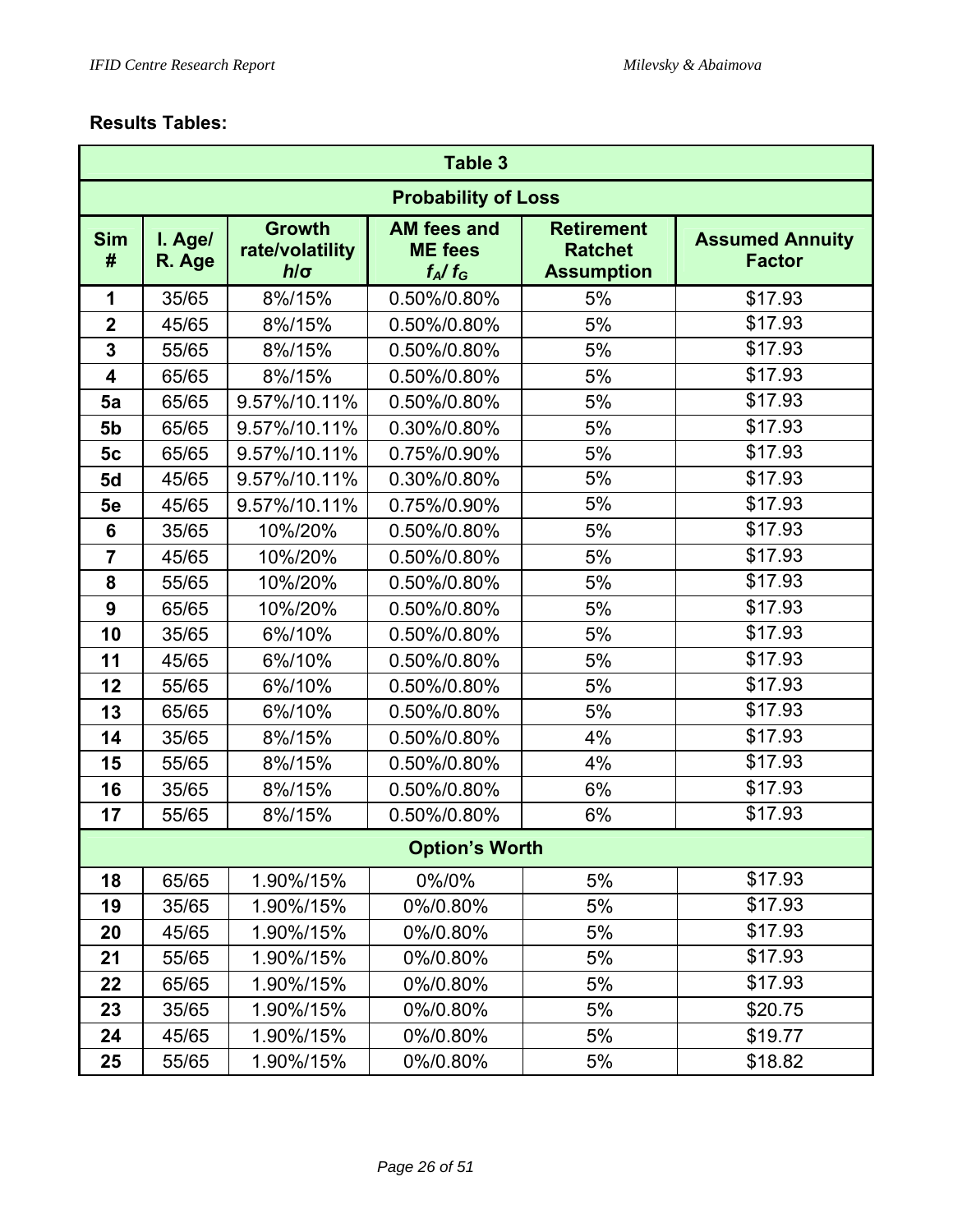### Note: Interpretation of Results Tables

Here is how to interpret the results in the following tables. The upper portion of each table contains a listing of the input parameters in the simulation. For example, in the table for Simulation 1, we assumed the annuitization AIR was 3%, the asset based fee was 50 basis points for management fees and 80 basis points for insurance fees. The future investment growth rate of the underlying fund (UF) was assumed to be 8% per annum, with a volatility (standard deviation) of 15%, which leads to an arithmetic mean of 9.13%. The simulation assumed that at the point of annuitization the base guarantee would be ratcheted-up to 5% of the accumulated account value, if this value was greater than the original guarantee of 24.64% of the \$10,000 deposit.

Using these parameters, we found that the \$10,000 deposit grows to a median value of \$77,928 at retirement. When this median value is divided by the assumed annuity factor of \$17.93 per dollar of lifetime income, we arrive at a median initial income of \$4,347 per year. This can be contrasted with the median guaranteed base of \$3,896. In other words, most of the time the account value at retirement was sufficiently high – after 30 years of investing in the UF – so that the guaranteed base was less than the entitlement under the annuity factor. The table also illustrates the probabilities of relative loss (that the GIVA produces more income than the IVA) and the percentiles of the distribution of payments at various ages. Thus, for example, the figures in rows with the labels "GIVA at 65" and "IVA at 65" can be interpreted as follows. First, the left hand column lists the conditional survival probability – the probability that the 35 year old investor survives 30 more years to age 65. Next, from the perspective of a 35-year old, there is a 10% chance that an IVA will generate less than \$1,471 at retirement (for example if markets "stay crashed" during the next 30 years), but the GIVA generates at least \$2,464 of lifetime income, which is 24.64% of the original deposit of \$10,000. Finally, the right-hand column states the probability that the IVA will produce less income than the GIVA at retirement, which is equal to 25.22%. The remaining rows can be interpreted in the same manner, from the perspective of a 35 year-old. Finally, when relevant, the bottom row of the table displays an analytic confirmation of the simulation results obtained for the year of retirement. Please review the technical appendix for more information on this metric.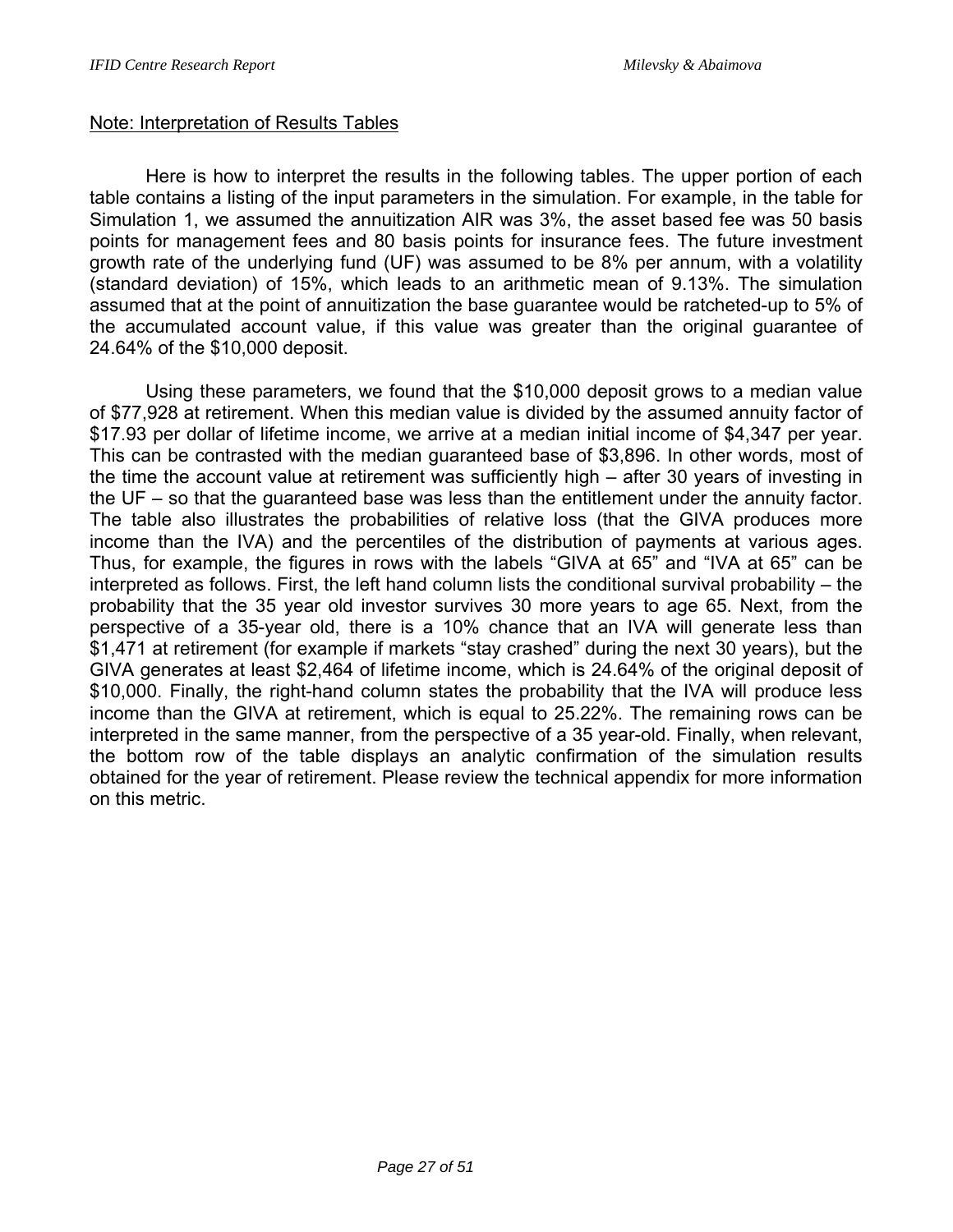| <b>Simulation 1: Scenario Parameters</b>                                          |                                       |         |                                                |                                        |                                      |          |  |          |              |  |
|-----------------------------------------------------------------------------------|---------------------------------------|---------|------------------------------------------------|----------------------------------------|--------------------------------------|----------|--|----------|--------------|--|
| System A.I.R.:                                                                    |                                       | 3%      |                                                |                                        | Initial Investment Age (y):          |          |  | 35       |              |  |
| <b>System AM Fee:</b>                                                             |                                       | 0.50%   |                                                |                                        | <b>Annuitization Age:</b>            |          |  | 65       |              |  |
| <b>System M&amp;E Fee:</b>                                                        |                                       | 0.80%   |                                                | <b>Initial Investment:</b><br>\$10,000 |                                      |          |  |          |              |  |
|                                                                                   | 8.00%<br><b>Expected Growth Rate:</b> |         |                                                |                                        | <b>Med. Account Value at Ret:</b>    |          |  |          | \$77,928     |  |
| <b>Arithmetic Mean Rate:</b>                                                      |                                       | 9.13%   |                                                |                                        | <b>Assumed Annuity Factor:</b>       |          |  |          | \$17.93      |  |
| <b>Standard Deviation:</b>                                                        |                                       | 15.00%  |                                                |                                        | <b>Median Initial Annual Income:</b> |          |  |          | \$4,347      |  |
| <b>Retirement Ratchet Assumption:</b>                                             | 5%                                    |         |                                                | <b>Median Guaranteed Base:</b>         |                                      |          |  | \$3,896  |              |  |
| <b>Scenario Results</b>                                                           |                                       |         |                                                |                                        |                                      |          |  |          |              |  |
|                                                                                   |                                       |         | Percent of Simulations Where Income Was Under: |                                        |                                      |          |  |          |              |  |
| <b>Survival</b><br><b>Probability</b>                                             | <b>Annuity</b><br><b>Type</b>         | 10%     | 25%                                            |                                        | 50%                                  | 75%      |  | 90%      | Pr<br>[Loss] |  |
|                                                                                   | GIVA at 65                            | \$2,464 | \$2,464                                        |                                        | \$4,347                              | \$7,395  |  | \$12,247 | 0.00%        |  |
| $_{30}P_{35} = 94.19\%$                                                           | IVA at 65                             | \$1,471 | \$2,452                                        |                                        | \$4,347                              | \$7,395  |  | \$12,247 | 25.22%*      |  |
|                                                                                   | GIVA at 70                            | \$2,464 | \$2,796                                        |                                        | \$5,332                              | \$9,528  |  | \$16,088 | 0.00%        |  |
| $_{35}P_{35} = 90.66\%$                                                           | IVA at 70                             | \$1,627 | \$2,807                                        |                                        | \$5,209                              | \$9,396  |  | \$15,968 | 32.48%       |  |
|                                                                                   | GIVA at 75                            | \$2,464 | \$3,264                                        |                                        | \$6,384                              | \$12,082 |  | \$21,493 | 0.00%        |  |
| $_{40}P_{35} = 85.09\%$                                                           | IVA at 75                             | \$1,800 | \$3,246                                        |                                        | \$6,244                              | \$11,936 |  | \$21,493 | 25.85%       |  |
|                                                                                   | GIVA at 80                            | \$2,464 | \$3,809                                        |                                        | \$7,666                              | \$15,095 |  | \$27,702 | 0.00%        |  |
| $_{45}P_{35} = 75.88\%$                                                           | IVA at 80                             | \$2,031 | \$3,784                                        |                                        | \$7,581                              | \$15,027 |  | \$27,772 | 20.63%       |  |
|                                                                                   | GIVA at 85                            | \$2,464 | \$4,500                                        |                                        | \$9,109                              | \$18,956 |  | \$35,964 | 0.00%        |  |
| $_{50}P_{35} = 61.50\%$                                                           | IVA at 85                             | \$2,304 | \$4,466                                        |                                        | \$9,038                              | \$18,894 |  | \$35,951 | 16.90%       |  |
|                                                                                   | GIVA at 90                            | \$2,464 | \$5,159                                        |                                        | \$11,011                             | \$23,609 |  | \$47,515 | 0.00%        |  |
| $_{55}P_{35} = 41.87\%$                                                           | IVA at 90                             | \$2,528 | \$5,153                                        |                                        | \$10,964                             | \$23,607 |  | \$47,515 | 14.21%       |  |
|                                                                                   | GIVA at 95                            | \$2,464 | \$6,032                                        |                                        | \$13,345                             | \$28,927 |  | \$59,995 | 0.00%        |  |
| $_{60}P_{35} = 21.64\%$                                                           | IVA at 95                             | \$2,881 | \$6,014                                        |                                        | \$13,374                             | \$28,931 |  | \$59,995 | 11.81%       |  |
| *Analytic confirmation: Pr [IVA <sub>65</sub> <giva<sub>65   y]=26.16%</giva<sub> |                                       |         |                                                |                                        |                                      |          |  |          |              |  |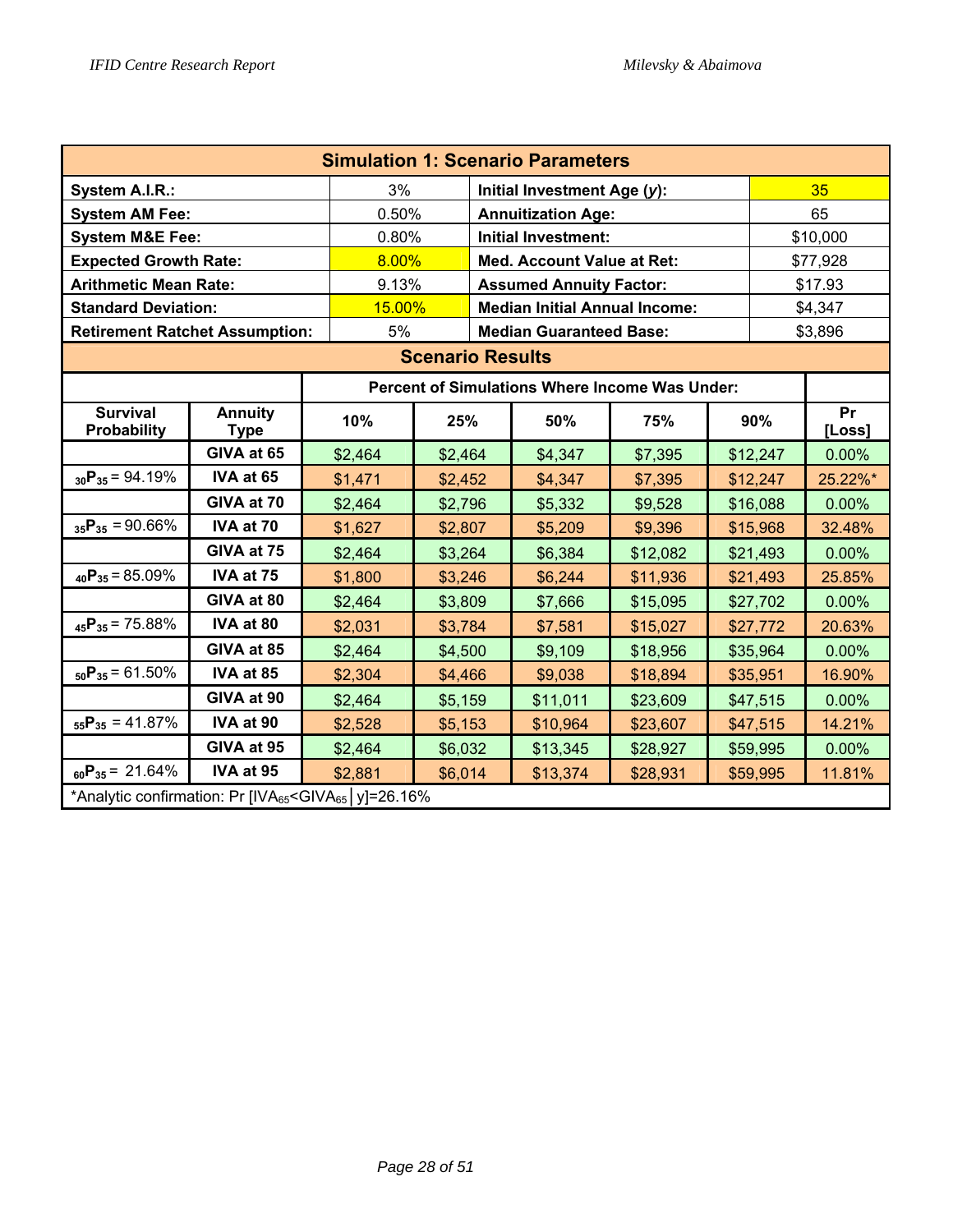| <b>Simulation 2: Scenario Parameters</b>                                                                                                                     |                               |         |                                                       |  |                                      |          |  |          |              |  |
|--------------------------------------------------------------------------------------------------------------------------------------------------------------|-------------------------------|---------|-------------------------------------------------------|--|--------------------------------------|----------|--|----------|--------------|--|
| System A.I.R.:                                                                                                                                               |                               | 3%      |                                                       |  | Initial Investment Age (y):          |          |  | 45       |              |  |
| <b>System AM Fee:</b>                                                                                                                                        |                               | 0.50%   |                                                       |  | <b>Annuitization Age:</b>            |          |  | 65       |              |  |
| <b>System M&amp;E Fee:</b>                                                                                                                                   |                               | 0.80%   |                                                       |  | <b>Initial Investment:</b>           |          |  |          | \$10,000     |  |
| <b>Expected Growth Rate:</b>                                                                                                                                 |                               | 8.00%   |                                                       |  | <b>Med. Account Value at Ret:</b>    |          |  |          | \$38,795     |  |
| <b>Arithmetic Mean Rate:</b>                                                                                                                                 |                               | 9.13%   |                                                       |  | <b>Assumed Annuity Factor:</b>       |          |  |          | \$17.93      |  |
| <b>Standard Deviation:</b>                                                                                                                                   |                               | 15.00%  |                                                       |  | <b>Median Initial Annual Income:</b> |          |  |          | \$2,164      |  |
| <b>Retirement Ratchet Assumption:</b>                                                                                                                        |                               | 5%      |                                                       |  | <b>Median Guaranteed Base:</b>       |          |  |          | \$1,940      |  |
| <b>Scenario Results</b>                                                                                                                                      |                               |         |                                                       |  |                                      |          |  |          |              |  |
|                                                                                                                                                              |                               |         | <b>Percent of Simulations Where Income Was Under:</b> |  |                                      |          |  |          |              |  |
| <b>Survival</b><br><b>Probability</b>                                                                                                                        | <b>Annuity</b><br><b>Type</b> | 10%     | 25%                                                   |  | 50%                                  | 75%      |  | 90%      | Pr<br>[Loss] |  |
|                                                                                                                                                              | GIVA at 65                    | \$1,554 | \$1,554                                               |  | \$2,164                              | \$3,441  |  | \$5,170  | 0.00%        |  |
| $_{20}P_{45} = 94.77\%$                                                                                                                                      | IVA at 65                     | \$897   | \$1,375                                               |  | \$2,164                              | \$3,441  |  | \$5,170  | 31.09%*      |  |
|                                                                                                                                                              | GIVA at 70                    | \$1,554 | \$1,554                                               |  | \$2,714                              | \$4,431  |  | \$6,939  | 0.00%        |  |
| $_{25}P_{45} = 91.22\%$                                                                                                                                      | IVA at 70                     | \$1,005 | \$1,571                                               |  | \$2,659                              | \$4,393  |  | \$6,905  | 34.24%       |  |
|                                                                                                                                                              | GIVA at 75                    | \$1,554 | \$1,686                                               |  | \$3,253                              | \$5,596  |  | \$9,216  | 0.00%        |  |
| $_{30}P_{45} = 85.62\%$                                                                                                                                      | IVA at 75                     | \$1,098 | \$1,792                                               |  | \$3,195                              | \$5,565  |  | \$9,200  | 27.27%       |  |
|                                                                                                                                                              | GIVA at 80                    | \$1,554 | \$2,002                                               |  | \$3,859                              | \$7,083  |  | \$12,050 | 0.00%        |  |
| $_{35}P_{45}$ = 76.35%                                                                                                                                       | IVA at 80                     | \$1,193 | \$2,071                                               |  | \$3,841                              | \$7,070  |  | \$12,047 | 21.08%       |  |
|                                                                                                                                                              | GIVA at 85                    | \$1,554 | \$2,328                                               |  | \$4,617                              | \$8,757  |  | \$15,644 | 0.00%        |  |
| $_{40}P_{45} = 61.88\%$                                                                                                                                      | IVA at 85                     | \$1,339 | \$2,387                                               |  | \$4,612                              | \$8,740  |  | \$15,640 | 17.05%       |  |
|                                                                                                                                                              | GIVA at 90                    | \$1,554 | \$2,757                                               |  | \$5,599                              | \$11,001 |  | \$20,327 | 0.00%        |  |
| $_{45}P_{45} = 42.13\%$                                                                                                                                      | IVA at 90                     | \$1,482 | \$2,805                                               |  | \$5,606                              | \$11,022 |  | \$20,327 | 14.00%       |  |
|                                                                                                                                                              | GIVA at 95                    | \$1,554 | \$3,193                                               |  | \$6,757                              | \$13,707 |  | \$26,211 | 0.00%        |  |
| $_{50}P_{45} = 21.77\%$                                                                                                                                      | IVA at 95                     | \$1,653 | \$3,243                                               |  | \$6,757                              | \$13,723 |  | \$26,211 | 11.91%       |  |
| *Analytic confirmation: Pr [IVA65 <giva65 y]="31.90%&lt;/td"  =""><td></td><td></td><td></td><td></td><td></td><td></td><td></td><td></td><td></td></giva65> |                               |         |                                                       |  |                                      |          |  |          |              |  |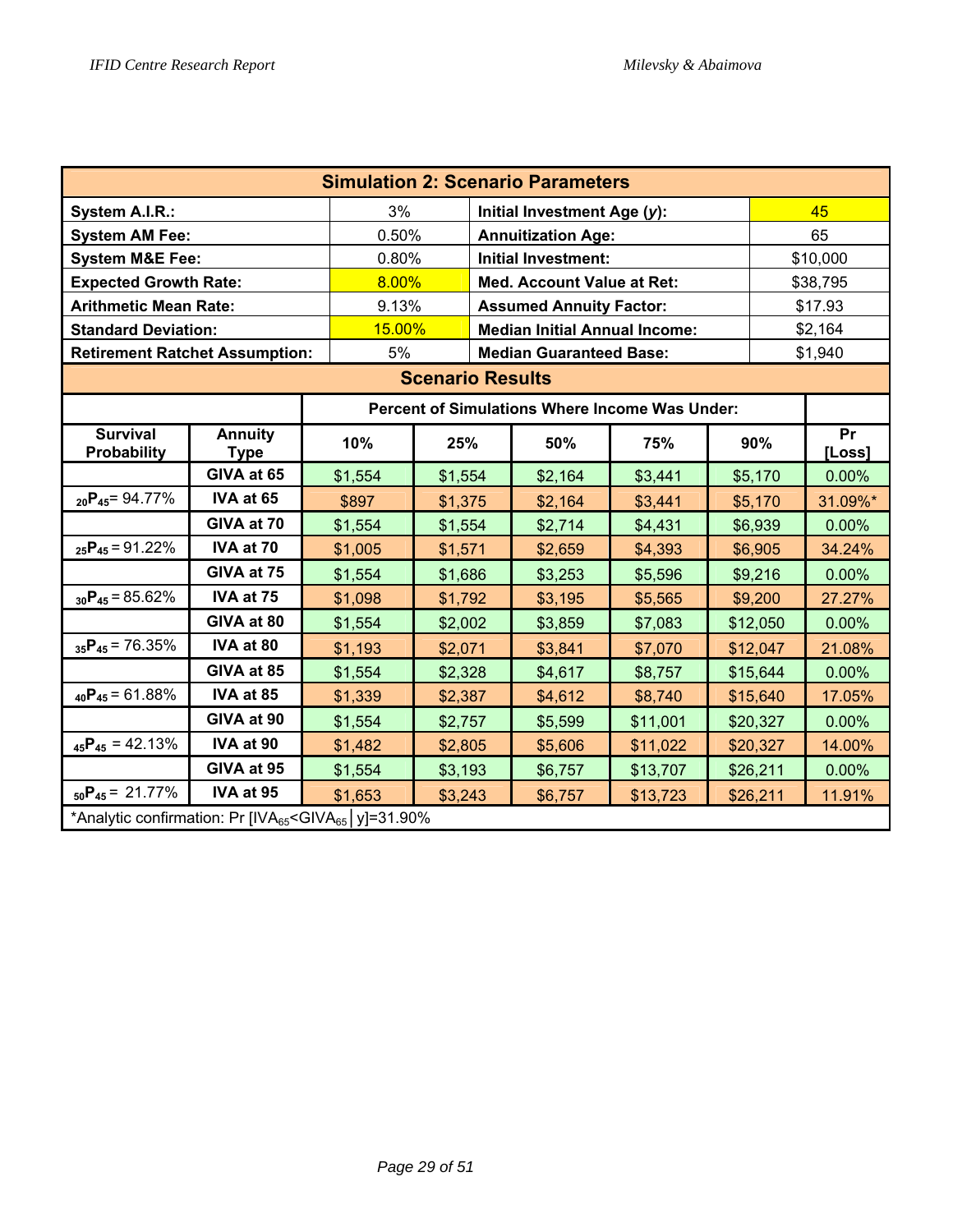| <b>Simulation 3: Scenario Parameters</b>                                                                                                                     |                               |        |                                                       |  |                                      |         |  |          |              |  |
|--------------------------------------------------------------------------------------------------------------------------------------------------------------|-------------------------------|--------|-------------------------------------------------------|--|--------------------------------------|---------|--|----------|--------------|--|
| System A.I.R.:                                                                                                                                               |                               | 3%     |                                                       |  | Initial Investment Age (y):          |         |  |          | 55           |  |
| <b>System AM Fee:</b>                                                                                                                                        |                               | 0.50%  |                                                       |  | <b>Annuitization Age:</b>            |         |  | 65       |              |  |
| <b>System M&amp;E Fee:</b>                                                                                                                                   |                               | 0.80%  |                                                       |  | <b>Initial Investment:</b>           |         |  | \$10,000 |              |  |
| <b>Expected Growth Rate:</b>                                                                                                                                 |                               | 8.00%  |                                                       |  | <b>Med. Account Value at Ret:</b>    |         |  | \$19,927 |              |  |
| <b>Arithmetic Mean Rate:</b>                                                                                                                                 |                               | 9.13%  |                                                       |  | <b>Assumed Annuity Factor:</b>       |         |  |          | \$17.93      |  |
| <b>Standard Deviation:</b>                                                                                                                                   |                               | 15.00% |                                                       |  | <b>Median Initial Annual Income:</b> |         |  |          | \$1,111      |  |
| <b>Retirement Ratchet Assumption:</b>                                                                                                                        |                               | 5%     |                                                       |  | <b>Median Guaranteed Base:</b>       |         |  |          | \$996        |  |
| <b>Scenario Results</b>                                                                                                                                      |                               |        |                                                       |  |                                      |         |  |          |              |  |
|                                                                                                                                                              |                               |        | <b>Percent of Simulations Where Income Was Under:</b> |  |                                      |         |  |          |              |  |
| <b>Survival</b><br><b>Probability</b>                                                                                                                        | <b>Annuity</b><br><b>Type</b> | 10%    | 25%                                                   |  | 50%                                  | 75%     |  | 90%      | Pr<br>[Loss] |  |
|                                                                                                                                                              | GIVA at 65                    | \$835  | \$835                                                 |  | \$1,111                              | \$1,535 |  | \$2,057  | 0.00%        |  |
| $_{10}P_{55} = 96.22\%$                                                                                                                                      | IVA at 65                     | \$600  | \$803                                                 |  | \$1,111                              | \$1,535 |  | \$2,057  | 27.53%*      |  |
|                                                                                                                                                              | GIVA at 70                    | \$835  | \$886                                                 |  | \$1,360                              | \$2,023 |  | \$2,854  | 0.00%        |  |
| $_{15}P_{55} = 92.62\%$                                                                                                                                      | IVA at 70                     | \$630  | \$894                                                 |  | \$1,337                              | \$2,009 |  | \$2,847  | 30.53%       |  |
|                                                                                                                                                              | GIVA at 75                    | \$835  | \$1,030                                               |  | \$1,628                              | \$2,558 |  | \$3,861  | 0.00%        |  |
| $_{20}P_{55} = 86.92\%$                                                                                                                                      | IVA at 75                     | \$671  | \$1,019                                               |  | \$1,612                              | \$2,558 |  | \$3,863  | 23.92%       |  |
|                                                                                                                                                              | GIVA at 80                    | \$835  | \$1,168                                               |  | \$1,966                              | \$3,244 |  | \$5,073  | 0.00%        |  |
| $_{25}P5_{55} = 77.52\%$                                                                                                                                     | IVA at 80                     | \$738  | \$1,176                                               |  | \$1,960                              | \$3,258 |  | \$5,075  | 18.41%       |  |
|                                                                                                                                                              | GIVA at 85                    | \$835  | \$1,348                                               |  | \$2,365                              | \$4,096 |  | \$6,695  | 0.00%        |  |
| $_{30}P_{55} = 62.83\%$                                                                                                                                      | IVA at 85                     | \$805  | \$1,351                                               |  | \$2,367                              | \$4,106 |  | \$6,695  | 14.70%       |  |
|                                                                                                                                                              | GIVA at 90                    | \$835  | \$1,549                                               |  | \$2,858                              | \$5,207 |  | \$8,935  | 0.00%        |  |
| $_{35}P_{55} = 42.77\%$                                                                                                                                      | IVA at 90                     | \$884  | \$1,564                                               |  | \$2,863                              | \$5,210 |  | \$8,935  | 12.04%       |  |
|                                                                                                                                                              | GIVA at 95                    | \$892  | \$1,760                                               |  | \$3,426                              | \$6,576 |  | \$11,562 | 0.00%        |  |
| $_{40}P_{55} = 22.10\%$                                                                                                                                      | IVA at 95                     | \$997  | \$1,781                                               |  | \$3,438                              | \$6,576 |  | \$11,562 | 9.79%        |  |
| *Analytic confirmation: Pr [IVA65 <giva65 y]="28.70%&lt;/td"  =""><td></td><td></td><td></td><td></td><td></td><td></td><td></td><td></td><td></td></giva65> |                               |        |                                                       |  |                                      |         |  |          |              |  |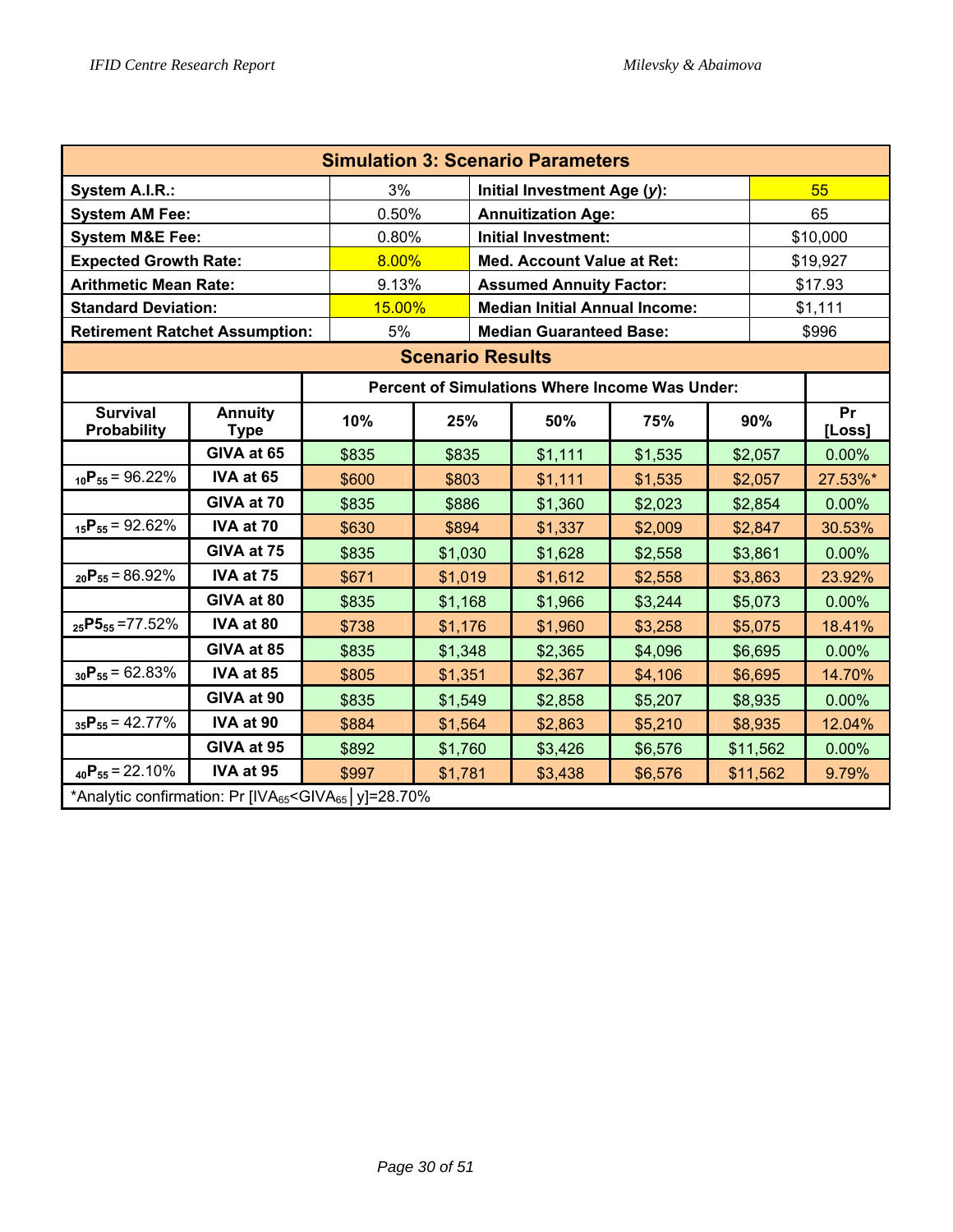| <b>Simulation 4: Scenario Parameters</b> |                               |        |                                                |  |                                      |         |  |         |              |  |
|------------------------------------------|-------------------------------|--------|------------------------------------------------|--|--------------------------------------|---------|--|---------|--------------|--|
| System A.I.R.:                           |                               | 3%     |                                                |  | Initial Investment Age (y):          |         |  | 65      |              |  |
| <b>System AM Fee:</b>                    |                               | 0.50%  |                                                |  | <b>Annuitization Age:</b>            |         |  | 65      |              |  |
| <b>System M&amp;E Fee:</b>               |                               | 0.80%  |                                                |  | <b>Initial Investment:</b>           |         |  |         | \$10,000     |  |
| <b>Expected Growth Rate:</b>             |                               | 8.00%  |                                                |  | Med. Account Value at Ret:           |         |  |         | \$10,000     |  |
| <b>Arithmetic Mean Rate:</b>             |                               | 9.13%  |                                                |  | <b>Annuity Factor:</b>               |         |  |         | \$17.93      |  |
| <b>Standard Deviation:</b>               |                               | 15.00% |                                                |  | <b>Median Initial Annual Income:</b> |         |  |         | \$558        |  |
| <b>Retirement Ratchet Assumption:</b>    |                               | 5%     |                                                |  | <b>Median Guaranteed Base:</b>       |         |  |         | \$500        |  |
| <b>Scenario Results</b>                  |                               |        |                                                |  |                                      |         |  |         |              |  |
|                                          |                               |        | Percent of Simulations Where Income Was Under: |  |                                      |         |  |         |              |  |
| <b>Survival</b><br>Probability           | <b>Annuity</b><br><b>Type</b> | 10%    | 25%                                            |  | 50%                                  | 75%     |  | 90%     | Pr<br>[Loss] |  |
|                                          | GIVA at 65                    | \$558  | \$558                                          |  | \$558                                | \$558   |  | \$558   | 0.00%        |  |
| $_0P_{65}$ = 100.00%                     | IVA at 65                     | \$558  | \$558                                          |  | \$558                                | \$558   |  | \$558   | 0.00%        |  |
|                                          | GIVA at 70                    | \$500  | \$513                                          |  | \$668                                | \$845   |  | \$1,029 | $0.00\%$     |  |
| $_{5}P_{65} = 96.25%$                    | IVA at 70                     | \$437  | \$535                                          |  | \$669                                | \$845   |  | \$1,029 | 18.75%       |  |
|                                          | GIVA at 75                    | \$500  | \$551                                          |  | \$810                                | \$1,117 |  | \$1,490 | 0.00%        |  |
| $_{10}P_{65} = 90.34\%$                  | IVA at 75                     | \$438  | \$582                                          |  | \$811                                | \$1,117 |  | \$1,490 | 15.95%       |  |
|                                          | GIVA at 80                    | \$500  | \$628                                          |  | \$977                                | \$1,466 |  | \$2,094 | 0.00%        |  |
| $_{15}P_{65} = 80.56\%$                  | IVA at 80                     | \$457  | \$656                                          |  | \$977                                | \$1,466 |  | \$2,094 | 12.90%       |  |
|                                          | GIVA at 85                    | \$500  | \$733                                          |  | \$1,183                              | \$1,860 |  | \$2,850 | 0.00%        |  |
| $_{20}P_{65} = 65.29\%$                  | IVA at 85                     | \$494  | \$746                                          |  | \$1,184                              | \$1,860 |  | \$2,850 | 10.25%       |  |
|                                          | GIVA at 90                    | \$500  | \$839                                          |  | \$1,422                              | \$2,389 |  | \$3,854 | 0.00%        |  |
| $_{25}P_{65} = 44.45\%$                  | IVA at 90                     | \$527  | \$848                                          |  | \$1,423                              | \$2,389 |  | \$3,854 | 9.02%        |  |
|                                          | GIVA at 95                    | \$500  | \$966                                          |  | \$1,735                              | \$3,054 |  | \$5,145 | 0.00%        |  |
| $_{30}P_{65} = 22.97\%$                  | IVA at 95                     | \$579  | \$973                                          |  | \$1,735                              | \$3,054 |  | \$5,145 | 7.10%        |  |
|                                          |                               |        |                                                |  |                                      |         |  |         |              |  |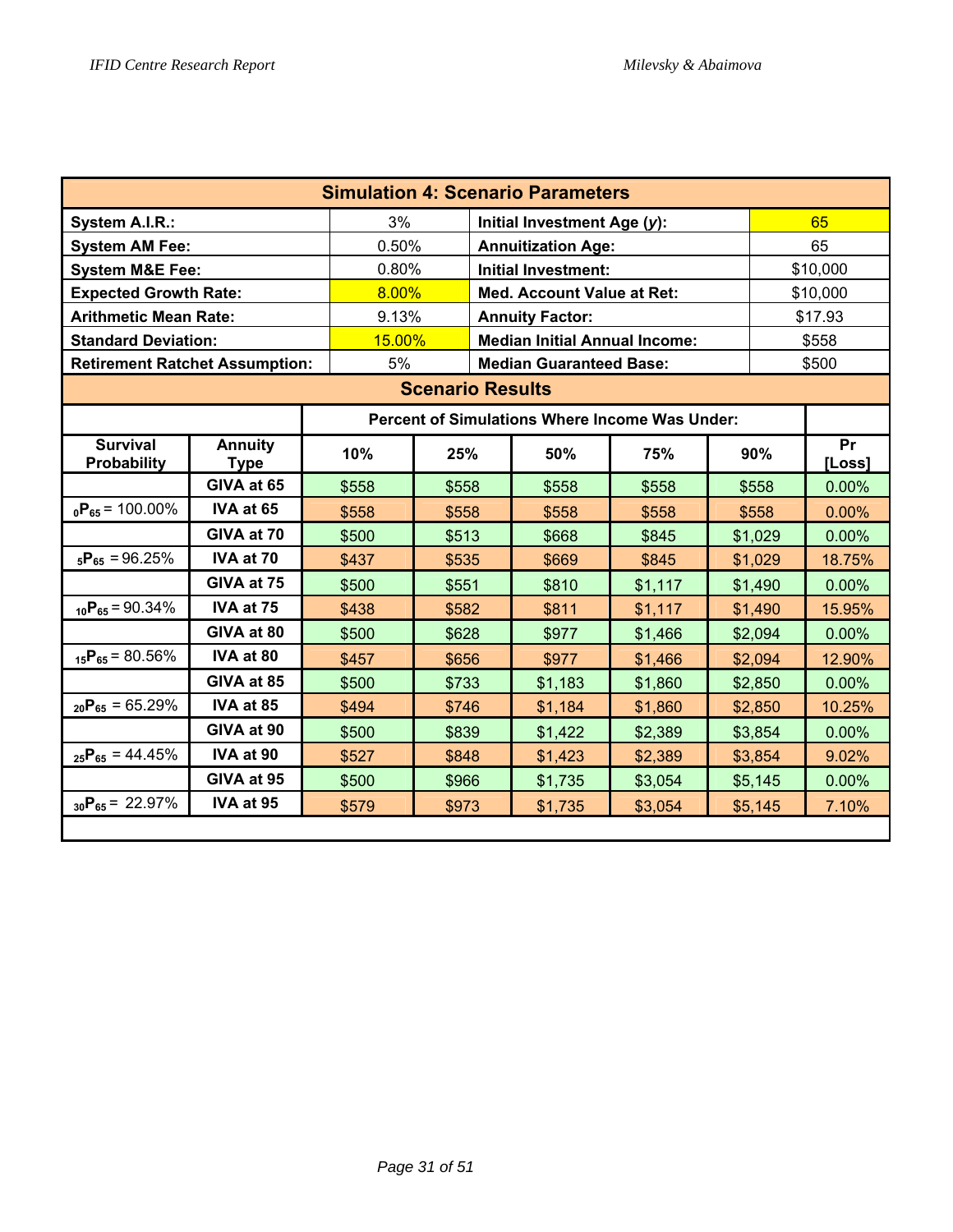| <b>Simulation 5a: Scenario Parameters</b> |                               |         |                                |  |                                      |                                                |  |          |              |  |
|-------------------------------------------|-------------------------------|---------|--------------------------------|--|--------------------------------------|------------------------------------------------|--|----------|--------------|--|
| System A.I.R.:                            |                               | 3%      |                                |  | Initial Investment Age (y):          |                                                |  |          | 65           |  |
| <b>System AM Fee:</b>                     |                               | 0.50%   |                                |  | <b>Annuitization Age:</b>            |                                                |  | 65       |              |  |
| <b>System M&amp;E Fee:</b>                |                               | 0.80%   |                                |  | <b>Initial Investment:</b>           |                                                |  | \$10,000 |              |  |
| <b>Expected Growth Rate:</b>              |                               | 9.57%   |                                |  | <b>Med. Account Value at Ret:</b>    |                                                |  |          | \$10,000     |  |
| <b>Arithmetic Mean Rate:</b>              |                               | 10.08%  |                                |  | <b>Annuity Factor:</b>               |                                                |  |          | \$17.93      |  |
| <b>Standard Deviation:</b>                |                               | 10.11%  |                                |  | <b>Median Initial Annual Income:</b> |                                                |  |          | \$558        |  |
| <b>Retirement Ratchet Assumption:</b>     |                               | 5%      | <b>Median Guaranteed Base:</b> |  |                                      |                                                |  |          | \$500        |  |
| <b>Scenario Results</b>                   |                               |         |                                |  |                                      |                                                |  |          |              |  |
|                                           |                               |         |                                |  |                                      | Percent of Simulations Where Income Was Under: |  |          |              |  |
| <b>Survival</b><br><b>Probability</b>     | <b>Annuity</b><br><b>Type</b> | 10%     | 25%                            |  | 50%                                  | 75%                                            |  | 90%      | Pr<br>[Loss] |  |
|                                           | GIVA at 65                    | \$558   | \$558                          |  | \$558                                | \$558                                          |  | \$558    | 0.00%        |  |
| $_0P_{65}$ = 100.00%                      | IVA at 65                     | \$558   | \$558                          |  | \$558                                | \$558                                          |  | \$558    | 0.00%        |  |
|                                           | GIVA at 70                    | \$533   | \$622                          |  | \$727                                | \$850                                          |  | \$972    | $0.00\%$     |  |
| $_{5}P_{65} = 96.25%$                     | IVA at 70                     | \$541   | \$623                          |  | \$727                                | \$850                                          |  | \$972    | 5.04%        |  |
|                                           | GIVA at 75                    | \$626   | \$767                          |  | \$949                                | \$1,185                                        |  | \$1,433  | $0.00\%$     |  |
| $_{10}P_{65} = 90.34\%$                   | IVA at 75                     | \$629   | \$767                          |  | \$949                                | \$1,185                                        |  | \$1,433  | 2.48%        |  |
|                                           | GIVA at 80                    | \$749   | \$955                          |  | \$1,240                              | \$1,622                                        |  | \$2,065  | 0.00%        |  |
| $_{15}P_{65} = 80.56\%$                   | IVA at 80                     | \$750   | \$955                          |  | \$1,240                              | \$1,622                                        |  | \$2,065  | 1.10%        |  |
|                                           | GIVA at 85                    | \$896   | \$1,194                        |  | \$1,619                              | \$2,207                                        |  | \$2,930  | 0.00%        |  |
| $_{20}P_{65} = 65.29\%$                   | IVA at 85                     | \$896   | \$1,194                        |  | \$1,619                              | \$2,207                                        |  | \$2,930  | 0.59%        |  |
|                                           | GIVA at 90                    | \$1,097 | \$1,505                        |  | \$2,108                              | \$2,996                                        |  | \$4,067  | 0.00%        |  |
| $_{25}P_{65} = 44.45\%$                   | IVA at 90                     | \$1,097 | \$1,505                        |  | \$2,108                              | \$2,996                                        |  | \$4,067  | 0.21%        |  |
|                                           | GIVA at 95                    | \$1,343 | \$1,899                        |  | \$2,764                              | \$4,034                                        |  | \$5,739  | 0.00%        |  |
| $_{30}P_{65} = 22.97\%$                   | IVA at 95                     | \$1,343 | \$1,899                        |  | \$2,764                              | \$4,034                                        |  | \$5,739  | 0.09%        |  |
|                                           |                               |         |                                |  |                                      |                                                |  |          |              |  |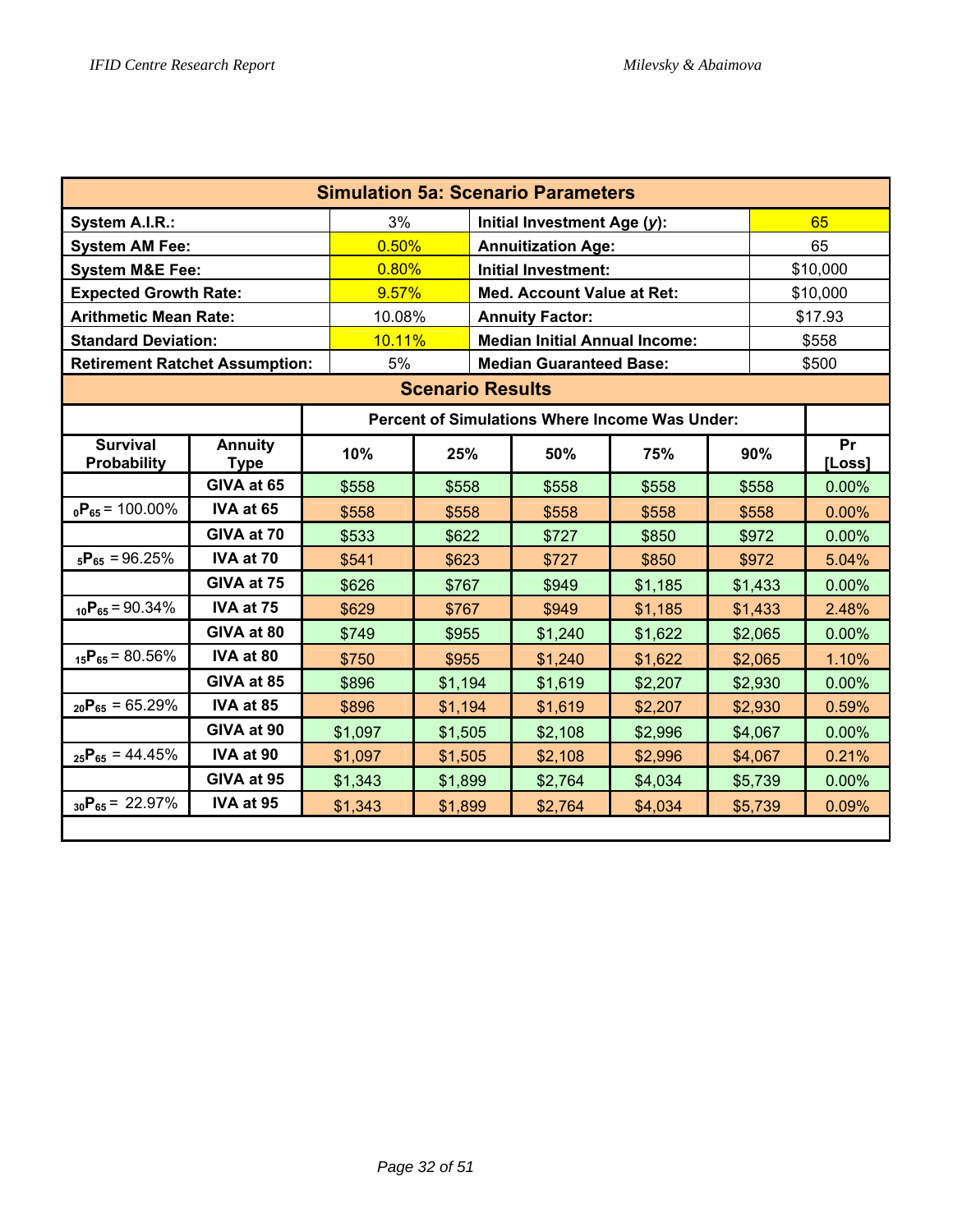| <b>Simulation 5b: Scenario Parameters</b> |                               |         |                                                       |  |                                   |          |  |          |              |  |
|-------------------------------------------|-------------------------------|---------|-------------------------------------------------------|--|-----------------------------------|----------|--|----------|--------------|--|
| System A.I.R.:                            |                               | 3%      |                                                       |  | Initial Investment Age (y):       |          |  |          | 65           |  |
| <b>System AM Fee:</b>                     |                               | 0.30%   |                                                       |  | <b>Annuitization Age:</b>         |          |  | 65       |              |  |
| <b>System M&amp;E Fee:</b>                |                               | 0.80%   |                                                       |  | <b>Initial Investment:</b>        | \$10,000 |  |          |              |  |
| <b>Expected Growth Rate:</b>              |                               | 9.57%   |                                                       |  | <b>Med. Account Value at Ret:</b> |          |  | \$10,000 |              |  |
| <b>Arithmetic Mean Rate:</b>              |                               | 10.08%  |                                                       |  | <b>Annuity Factor:</b>            |          |  |          | \$17.93      |  |
| <b>Standard Deviation:</b>                |                               |         | 10.11%<br><b>Median Initial Annual Income:</b>        |  |                                   |          |  |          | \$558        |  |
| <b>Retirement Ratchet Assumption:</b>     |                               | 5%      |                                                       |  | <b>Median Guaranteed Base:</b>    |          |  |          | \$500        |  |
| <b>Scenario Results</b>                   |                               |         |                                                       |  |                                   |          |  |          |              |  |
|                                           |                               |         | <b>Percent of Simulations Where Income Was Under:</b> |  |                                   |          |  |          |              |  |
| <b>Survival</b><br>Probability            | <b>Annuity</b><br><b>Type</b> | 10%     | 25%                                                   |  | 50%                               | 75%      |  | 90%      | Pr<br>[Loss] |  |
|                                           | GIVA at 65                    | \$558   | \$558                                                 |  | \$558                             | \$558    |  | \$558    | 0.00%        |  |
| $_0P_{65}$ = 100.00%                      | IVA at 65                     | \$558   | \$558                                                 |  | \$558                             | \$558    |  | \$558    | 0.00%        |  |
|                                           | GIVA at 70                    | \$542   | \$632                                                 |  | \$737                             | \$859    |  | \$986    | 0.00%        |  |
| $_{5}P_{65} = 96.25\%$                    | IVA at 70                     | \$548   | \$633                                                 |  | \$737                             | \$859    |  | \$986    | 4.44%        |  |
|                                           | GIVA at 75                    | \$643   | \$781                                                 |  | \$965                             | \$1,199  |  | \$1,458  | 0.00%        |  |
| $_{10}P_{65} = 90.34\%$                   | IVA at 75                     | \$645   | \$781                                                 |  | \$965                             | \$1,199  |  | \$1,458  | 1.85%        |  |
|                                           | GIVA at 80                    | \$776   | \$976                                                 |  | \$1,273                           | \$1,659  |  | \$2,105  | 0.00%        |  |
| $_{15}P_{65} = 80.56\%$                   | IVA at 80                     | \$778   | \$976                                                 |  | \$1,273                           | \$1,659  |  | \$2,105  | 0.76%        |  |
|                                           | GIVA at 85                    | \$940   | \$1,240                                               |  | \$1,678                           | \$2,287  |  | \$2,978  | $0.00\%$     |  |
| $_{20}P_{65} = 65.29\%$                   | IVA at 85                     | \$940   | \$1,240                                               |  | \$1,678                           | \$2,287  |  | \$2,978  | 0.48%        |  |
|                                           | GIVA at 90                    | \$1,152 | \$1,572                                               |  | \$2,222                           | \$3,131  |  | \$4,206  | 0.00%        |  |
| $_{25}P_{65} = 44.45\%$                   | IVA at 90                     | \$1,152 | \$1,572                                               |  | \$2,222                           | \$3,131  |  | \$4,206  | 0.22%        |  |
|                                           | GIVA at 95                    | \$1,442 | \$2,000                                               |  | \$2,891                           | \$4,234  |  | \$5,950  | 0.00%        |  |
| $_{30}P_{65} = 22.97\%$                   | IVA at 95                     | \$1,442 | \$2,000                                               |  | \$2,891                           | \$4,234  |  | \$5,950  | 0.09%        |  |
|                                           |                               |         |                                                       |  |                                   |          |  |          |              |  |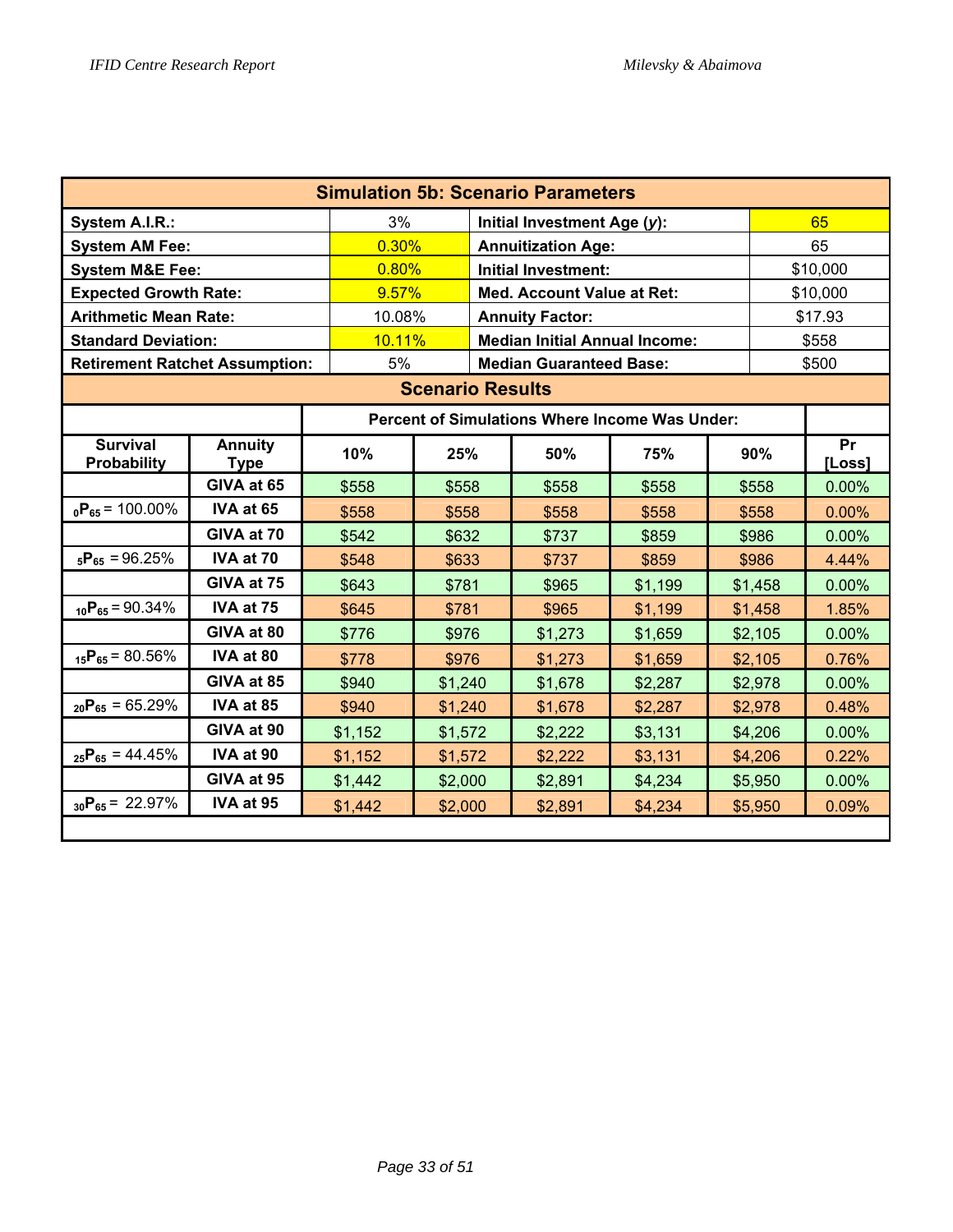| <b>Simulation 5c: Scenario Parameters</b> |                               |         |                                                |  |                             |         |          |         |              |  |
|-------------------------------------------|-------------------------------|---------|------------------------------------------------|--|-----------------------------|---------|----------|---------|--------------|--|
| System A.I.R.:                            |                               | 3%      |                                                |  | Initial Investment Age (y): |         |          |         | 65           |  |
| <b>System AM Fee:</b>                     |                               | 0.75%   |                                                |  | <b>Annuitization Age:</b>   |         |          | 65      |              |  |
| <b>System M&amp;E Fee:</b>                |                               | 0.90%   |                                                |  | <b>Initial Investment:</b>  |         | \$10,000 |         |              |  |
| <b>Expected Growth Rate:</b>              |                               | 9.57%   |                                                |  | Med. Account Value at Ret:  |         |          |         | \$10,000     |  |
| <b>Arithmetic Mean Rate:</b>              |                               | 10.08%  |                                                |  | <b>Annuity Factor:</b>      |         |          |         | \$17.93      |  |
| <b>Standard Deviation:</b>                |                               |         | 10.11%<br><b>Median Initial Annual Income:</b> |  |                             |         |          |         | \$558        |  |
| <b>Retirement Ratchet Assumption:</b>     |                               | 5%      | <b>Median Guaranteed Base:</b>                 |  |                             |         |          |         | \$500        |  |
| <b>Scenario Results</b>                   |                               |         |                                                |  |                             |         |          |         |              |  |
|                                           |                               |         | Percent of Simulations Where Income Was Under: |  |                             |         |          |         |              |  |
| <b>Survival</b><br>Probability            | <b>Annuity</b><br><b>Type</b> | 10%     | 25%                                            |  | 50%                         | 75%     |          | 90%     | Pr<br>[Loss] |  |
|                                           | GIVA at 65                    | \$558   | \$558                                          |  | \$558                       | \$558   |          | \$558   | 0.00%        |  |
| $_0P_{65}$ = 100.00%                      | IVA at 65                     | \$558   | \$558                                          |  | \$558                       | \$558   |          | \$558   | 0.00%        |  |
|                                           | GIVA at 70                    | \$520   | \$610                                          |  | \$715                       | \$835   |          | \$960   | $0.00\%$     |  |
| $_{5}P_{65} = 96.25\%$                    | IVA at 70                     | \$530   | \$611                                          |  | \$715                       | \$835   |          | \$960   | 6.09%        |  |
|                                           | GIVA at 75                    | \$600   | \$737                                          |  | \$921                       | \$1,149 |          | \$1,391 | $0.00\%$     |  |
| $_{10}P_{65} = 90.34\%$                   | IVA at 75                     | \$607   | \$737                                          |  | \$921                       | \$1,149 |          | \$1,391 | 2.99%        |  |
|                                           | GIVA at 80                    | \$703   | \$903                                          |  | \$1,186                     | \$1,555 |          | \$1,982 | 0.00%        |  |
| $_{15}P_{65} = 80.56\%$                   | IVA at 80                     | \$706   | \$903                                          |  | \$1,186                     | \$1,555 |          | \$1,982 | 1.55%        |  |
|                                           | GIVA at 85                    | \$833   | \$1,114                                        |  | \$1,514                     | \$2,068 |          | \$2,749 | 0.00%        |  |
| $_{20}P_{65} = 65.29\%$                   | IVA at 85                     | \$835   | \$1,114                                        |  | \$1,514                     | \$2,068 |          | \$2,749 | 0.79%        |  |
|                                           | GIVA at 90                    | \$1,012 | \$1,380                                        |  | \$1,940                     | \$2,732 |          | \$3,772 | 0.00%        |  |
| $_{25}P_{65} = 44.45\%$                   | IVA at 90                     | \$1,012 | \$1,380                                        |  | \$1,940                     | \$2,732 |          | \$3,772 | 0.33%        |  |
|                                           | GIVA at 95                    | \$1,220 | \$1,705                                        |  | \$2,491                     | \$3,623 |          | \$5,136 | 0.00%        |  |
| $_{30}P_{65} = 22.97\%$                   | IVA at 95                     | \$1,220 | \$1,705                                        |  | \$2,491                     | \$3,623 |          | \$5,136 | 0.17%        |  |
|                                           |                               |         |                                                |  |                             |         |          |         |              |  |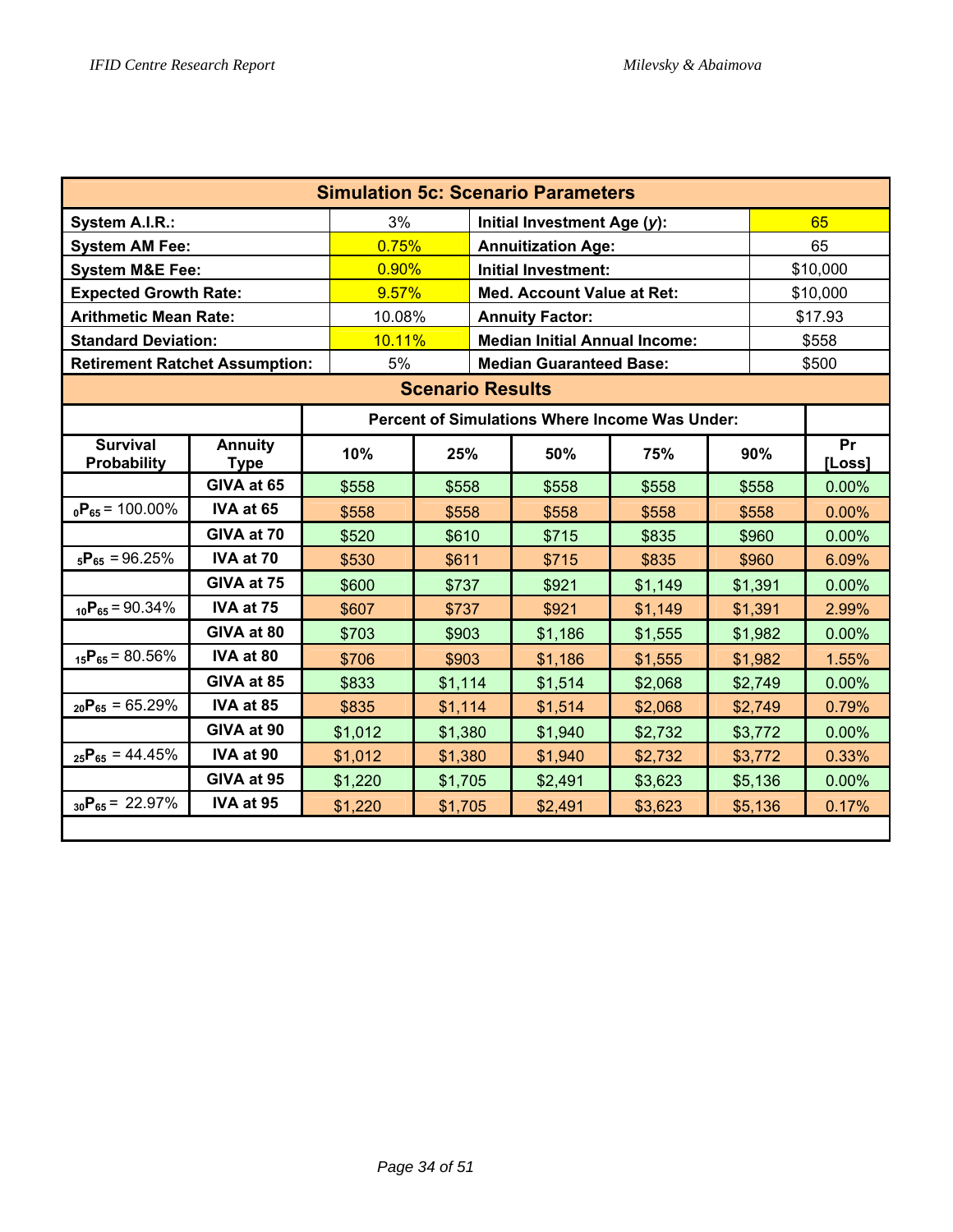| <b>Simulation 5d: Scenario Parameters</b>                                      |                               |         |         |  |                                                |          |  |          |              |  |
|--------------------------------------------------------------------------------|-------------------------------|---------|---------|--|------------------------------------------------|----------|--|----------|--------------|--|
| System A.I.R.:                                                                 |                               | 3%      |         |  | Initial Investment Age (y):                    |          |  |          | 45           |  |
| <b>System AM Fee:</b>                                                          |                               | 0.30%   |         |  | <b>Annuitization Age:</b>                      |          |  |          | 65           |  |
| <b>System M&amp;E Fee:</b>                                                     |                               | 0.80%   |         |  | <b>Initial Investment:</b>                     |          |  |          | \$10,000     |  |
| <b>Expected Growth Rate:</b>                                                   |                               | 9.57%   |         |  | <b>Med. Account Value at Ret:</b>              |          |  | \$54,830 |              |  |
| <b>Arithmetic Mean Rate:</b>                                                   |                               | 10.08%  |         |  | <b>Assumed Annuity Factor:</b>                 |          |  | \$17.93  |              |  |
| <b>Standard Deviation:</b>                                                     |                               | 10.11%  |         |  | <b>Median Initial Annual Income:</b>           |          |  | \$3,058  |              |  |
| <b>Retirement Ratchet Assumption:</b>                                          |                               | 5%      |         |  | <b>Median Guaranteed Base:</b>                 |          |  |          | \$2,741      |  |
| <b>Scenario Results</b>                                                        |                               |         |         |  |                                                |          |  |          |              |  |
|                                                                                |                               |         |         |  | Percent of Simulations Where Income Was Under: |          |  |          |              |  |
| <b>Survival</b><br><b>Probability</b>                                          | <b>Annuity</b><br><b>Type</b> | 10%     | 25%     |  | 50%                                            | 75%      |  | 90%      | Pr<br>[Loss] |  |
|                                                                                | GIVA at 65                    | \$1,700 | \$2,254 |  | \$3,058                                        | \$4,175  |  | \$5,607  | 0.00%        |  |
| $_{20}P_{45} = 94.77\%$                                                        | IVA at 65                     | \$1,700 | \$2,254 |  | \$3,058                                        | \$4,175  |  | \$5,607  | 6.95%*       |  |
|                                                                                | GIVA at 70                    | \$2,109 | \$2,882 |  | \$4,063                                        | \$5,706  |  | \$7,910  | 0.00%        |  |
| $_{25}P_{45} = 91.22\%$                                                        | IVA at 70                     | \$2,099 | \$2,879 |  | \$4,054                                        | \$5,706  |  | \$7,920  | 7.31%        |  |
|                                                                                | GIVA at 75                    | \$2,615 | \$3,668 |  | \$5,330                                        | \$7,759  |  | \$11,057 | 0.00%        |  |
| $_{30}P_{45} = 85.62\%$                                                        | IVA at 75                     | \$2,615 | \$3,666 |  | \$5,330                                        | \$7,759  |  | \$11,057 | 3.01%        |  |
|                                                                                | GIVA at 80                    | \$3,264 | \$4,693 |  | \$7,038                                        | \$10,574 |  | \$15,449 | 0.00%        |  |
| $_{35}P_{45}$ = 76.35%                                                         | IVA at 80                     | \$3,265 | \$4,695 |  | \$7,038                                        | \$10,574 |  | \$15,449 | 1.31%        |  |
|                                                                                | GIVA at 85                    | \$4,012 | \$6,008 |  | \$9,202                                        | \$14,359 |  | \$21,097 | 0.00%        |  |
| $_{40}P_{45} = 61.88\%$                                                        | IVA at 85                     | \$4,015 | \$6,010 |  | \$9,204                                        | \$14,359 |  | \$21,097 | 0.63%        |  |
|                                                                                | GIVA at 90                    | \$5,059 | \$7,700 |  | \$12,161                                       | \$19,364 |  | \$29,716 | 0.00%        |  |
| $_{45}P_{45} = 42.13\%$                                                        | IVA at 90                     | \$5,060 | \$7,702 |  | \$12,164                                       | \$19,364 |  | \$29,716 | 0.21%        |  |
|                                                                                | GIVA at 95                    | \$6,394 | \$9,918 |  | \$16,066                                       | \$26,243 |  | \$40,805 | 0.00%        |  |
| $_{50}P_{45} = 21.77\%$                                                        | IVA at 95                     | \$6,395 | \$9,918 |  | \$16,067                                       | \$26,243 |  | \$40,805 | 0.15%        |  |
| *Analytic confirmation: Pr [IVA $_{65}$ <giva<math>_{65}  y]=6.94%</giva<math> |                               |         |         |  |                                                |          |  |          |              |  |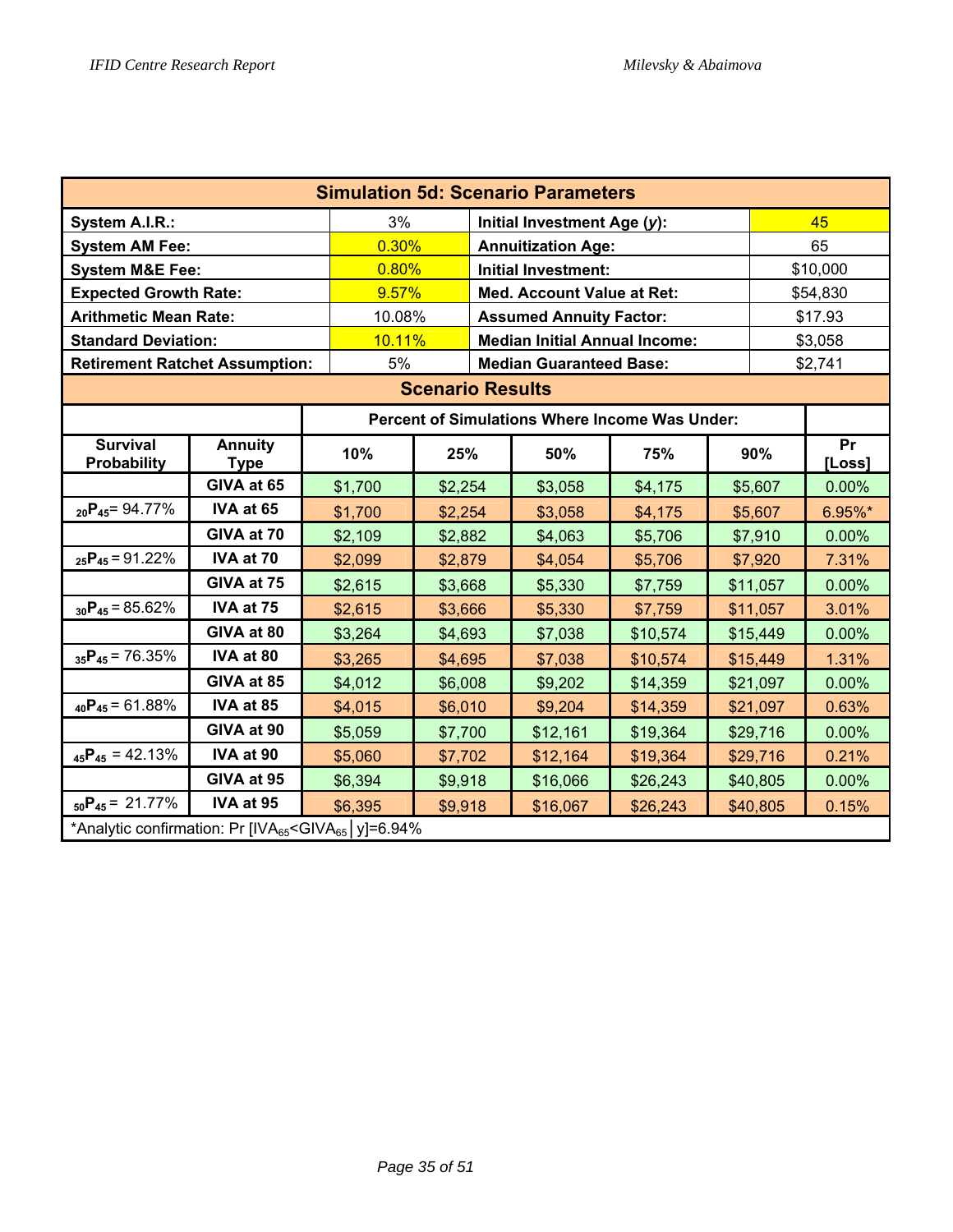| <b>Simulation 5e: Scenario Parameters</b>                                         |                               |         |                                                |       |                                                |          |  |          |              |  |
|-----------------------------------------------------------------------------------|-------------------------------|---------|------------------------------------------------|-------|------------------------------------------------|----------|--|----------|--------------|--|
| System A.I.R.:                                                                    |                               | 3%      |                                                |       | Initial Investment Age (y):                    |          |  |          | 45           |  |
| <b>System AM Fee:</b>                                                             |                               | 0.75%   |                                                |       | <b>Annuitization Age:</b>                      |          |  |          | 65           |  |
| <b>System M&amp;E Fee:</b>                                                        |                               | 0.90%   |                                                |       | <b>Initial Investment:</b>                     |          |  | \$10,000 |              |  |
| <b>Expected Growth Rate:</b>                                                      |                               | 9.57%   |                                                |       | Med. Account Value at Ret:                     |          |  | \$49,193 |              |  |
| <b>Arithmetic Mean Rate:</b>                                                      |                               | 10.08%  |                                                |       | <b>Assumed Annuity Factor:</b>                 |          |  | \$17.93  |              |  |
| <b>Standard Deviation:</b>                                                        |                               |         | 10.11%<br><b>Median Initial Annual Income:</b> |       |                                                |          |  |          |              |  |
| <b>Retirement Ratchet Assumption:</b>                                             |                               | 5%      |                                                |       | <b>Median Guaranteed Base:</b>                 |          |  |          | \$2,460      |  |
| <b>Scenario Results</b>                                                           |                               |         |                                                |       |                                                |          |  |          |              |  |
|                                                                                   |                               |         |                                                |       | Percent of Simulations Where Income Was Under: |          |  |          |              |  |
| <b>Survival</b><br>Probability                                                    | <b>Annuity</b><br><b>Type</b> | 10%     | 25%                                            |       | 50%                                            | 75%      |  | 90%      | Pr<br>[Loss] |  |
|                                                                                   | GIVA at 65                    | \$1,554 | \$2,017                                        |       | \$2,744                                        | \$3,770  |  | \$4,996  | 0.00%        |  |
| $_{20}P_{45} = 94.77\%$                                                           | IVA at 65                     | \$1,553 | \$2,017                                        |       | \$2,744                                        | \$3,770  |  | \$4,996  | 10.00%*      |  |
|                                                                                   | GIVA at 70                    | \$1,842 | \$2,523                                        |       | \$3,577                                        | \$5,076  |  | \$6,864  | 0.00%        |  |
| $_{25}P_{45} = 91.22\%$                                                           | IVA at 70                     | \$1,862 | \$2,515                                        |       | \$3,570                                        | \$5,067  |  | \$6,862  | 9.36%        |  |
|                                                                                   | GIVA at 75                    | \$2,260 | \$3,137                                        |       | \$4,552                                        | \$6,732  |  | \$9,437  | $0.00\%$     |  |
| $_{30}P_{45} = 85.62\%$                                                           | IVA at 75                     | \$2,260 | \$3,129                                        |       | \$4,556                                        | \$6,732  |  | \$9,442  | 4.84%        |  |
|                                                                                   | GIVA at 80                    | \$2,712 | \$3,906                                        |       | \$5,836                                        | \$8,933  |  | \$12,754 | 0.00%        |  |
| $_{35}P_{45}$ = 76.35%                                                            | IVA at 80                     | \$2,714 | \$3,910                                        |       | \$5,838                                        | \$8,933  |  | \$12,754 | 2.47%        |  |
|                                                                                   | GIVA at 85                    | \$3,325 | \$4,915                                        |       | \$7,587                                        | \$11,788 |  | \$17,343 | 0.00%        |  |
| $_{40}P_{45} = 61.88\%$                                                           | IVA at 85                     | \$3,332 | \$4,928                                        |       | \$7,586                                        | \$11,788 |  | \$17,343 | 1.18%        |  |
|                                                                                   | GIVA at 90                    | \$4,018 | \$6,096                                        |       | \$9,814                                        | \$15,481 |  | \$23,507 | 0.00%        |  |
| $_{45}P_{45} = 42.13\%$                                                           | IVA at 90                     | \$4,022 | \$23,507                                       | 0.59% |                                                |          |  |          |              |  |
|                                                                                   | GIVA at 95                    | \$4,900 | \$7,705                                        |       | \$12,594                                       | \$20,683 |  | \$32,047 | 0.00%        |  |
| $_{50}P_{45} = 21.77\%$                                                           | IVA at 95                     | \$4,908 | \$7,705                                        |       | \$12,594                                       | \$20,683 |  | \$32,047 | 0.30%        |  |
| *Analytic confirmation: Pr [IVA <sub>65</sub> <giva<sub>65   y]=10.80%</giva<sub> |                               |         |                                                |       |                                                |          |  |          |              |  |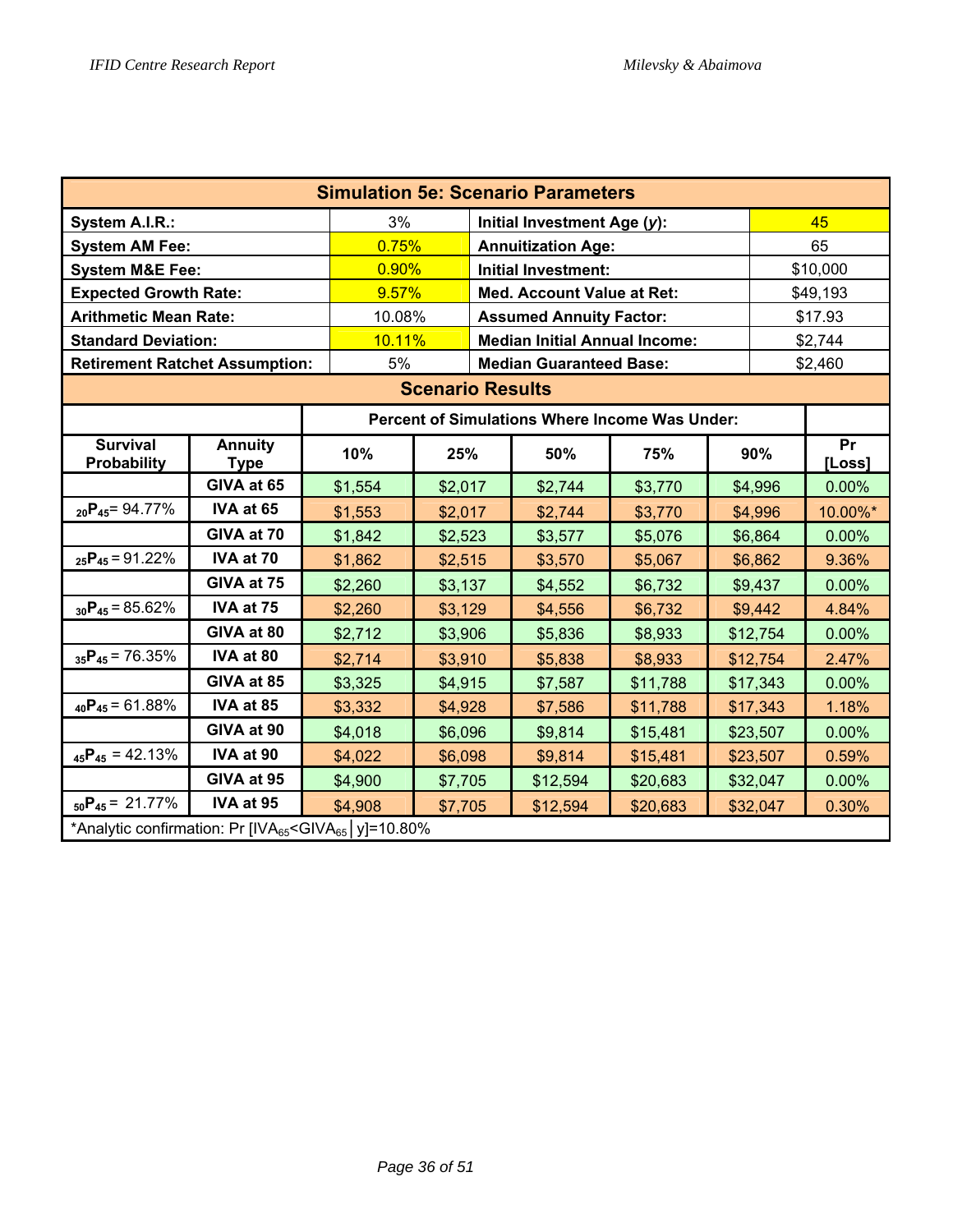| <b>Simulation 6: Scenario Parameters</b>                                          |                               |                                                                    |          |                                   |           |  |           |              |  |  |  |
|-----------------------------------------------------------------------------------|-------------------------------|--------------------------------------------------------------------|----------|-----------------------------------|-----------|--|-----------|--------------|--|--|--|
| System A.I.R.:                                                                    |                               |                                                                    | 3%       | Initial Investment Age (y):       |           |  |           | 35           |  |  |  |
| <b>System AM Fee:</b>                                                             |                               |                                                                    | 0.50%    | <b>Annuitization Age:</b>         |           |  |           | 65           |  |  |  |
| <b>System M&amp;E Fee:</b>                                                        |                               |                                                                    | 0.80%    | <b>Initial Investment:</b>        |           |  | \$10,000  |              |  |  |  |
| <b>Expected Growth Rate:</b>                                                      |                               |                                                                    | 10.00%   | <b>Med. Account Value at Ret:</b> |           |  | \$138,719 |              |  |  |  |
| <b>Arithmetic Mean Rate:</b>                                                      |                               |                                                                    | 12.00%   | <b>Assumed Annuity Factor:</b>    |           |  | \$17.93   |              |  |  |  |
| <b>Standard Deviation:</b>                                                        |                               |                                                                    | 20.00%   |                                   | \$7,738   |  |           |              |  |  |  |
| <b>Retirement Ratchet Assumption:</b>                                             |                               |                                                                    | 5%       | <b>Median Guaranteed Base:</b>    |           |  |           | \$6,936      |  |  |  |
|                                                                                   | <b>Scenario Results</b>       |                                                                    |          |                                   |           |  |           |              |  |  |  |
| <b>Percent of Simulations Where Income Was Under:</b>                             |                               |                                                                    |          |                                   |           |  |           |              |  |  |  |
| <b>Survival</b><br><b>Probability</b>                                             | <b>Annuity</b><br><b>Type</b> | 10%                                                                | 25%      | 50%                               | 75%       |  | 90%       | Pr<br>[Loss] |  |  |  |
|                                                                                   | GIVA at 65                    | \$2,464                                                            | \$3,652  | \$7,738                           | \$16,221  |  | \$32,178  | 0.00%        |  |  |  |
| $_{30}P_{35} = 94.19\%$                                                           | IVA at 65                     | \$1,873                                                            | \$3,652  | \$7,738                           | \$16,221  |  | \$32,178  | 14.95%*      |  |  |  |
|                                                                                   | GIVA at 70                    | \$2,464                                                            | \$4,771  | \$10,546                          | \$23,616  |  | \$48,643  | $0.00\%$     |  |  |  |
| $_{35}P_{35} = 90.66\%$                                                           | IVA at 70                     | \$2,225                                                            | \$4,563  | \$10,217                          | \$23,080  |  | \$48,209  | 25.77%       |  |  |  |
|                                                                                   | GIVA at 75                    | \$2,464                                                            | \$6,137  | \$14,023                          | \$33,494  |  | \$72,283  | $0.00\%$     |  |  |  |
| $_{40}P_{35} = 85.09\%$                                                           | IVA at 75                     | \$2,667                                                            | \$5,888  | \$13,799                          | \$33,216  |  | \$71,546  | 19.23%       |  |  |  |
|                                                                                   | GIVA at 80                    | \$3,264                                                            | \$7,695  | \$18,933                          | \$46,518  |  | \$107,483 | 0.00%        |  |  |  |
| $_{45}P_{35}$ = 75.88%                                                            | IVA at 80                     | \$3,334                                                            | \$7,360  | \$18,695                          | \$46,118  |  | \$107,332 | 14.32%       |  |  |  |
|                                                                                   | GIVA at 85                    | \$3,985                                                            | \$9,549  | \$24,810                          | \$64,601  |  | \$155,532 | 0.00%        |  |  |  |
| $_{50}P_{35} = 61.50\%$                                                           | IVA at 85                     | \$4,037                                                            | \$9,447  | \$24,608                          | \$64,672  |  | \$155,609 | 11.15%       |  |  |  |
|                                                                                   | GIVA at 90                    | \$4,989                                                            | \$12,236 | \$32,721                          | \$89,988  |  | \$221,928 | 0.00%        |  |  |  |
| $_{55}P_{35} = 41.87\%$                                                           | IVA at 90                     | \$4,886                                                            | \$12,240 | \$32,721                          | \$90,006  |  | \$221,928 | 8.25%        |  |  |  |
|                                                                                   | GIVA at 95                    | \$6,043<br>\$15,612<br>\$44,273<br>\$125,364<br>\$328,021<br>0.00% |          |                                   |           |  |           |              |  |  |  |
| $_{60}P_{35} = 21.64\%$                                                           | IVA at 95                     | \$5,896                                                            | \$15,507 | \$44,248                          | \$125,256 |  | \$328,636 | 6.70%        |  |  |  |
| *Analytic confirmation: Pr [IVA <sub>65</sub> <giva<sub>65   y]=15.23%</giva<sub> |                               |                                                                    |          |                                   |           |  |           |              |  |  |  |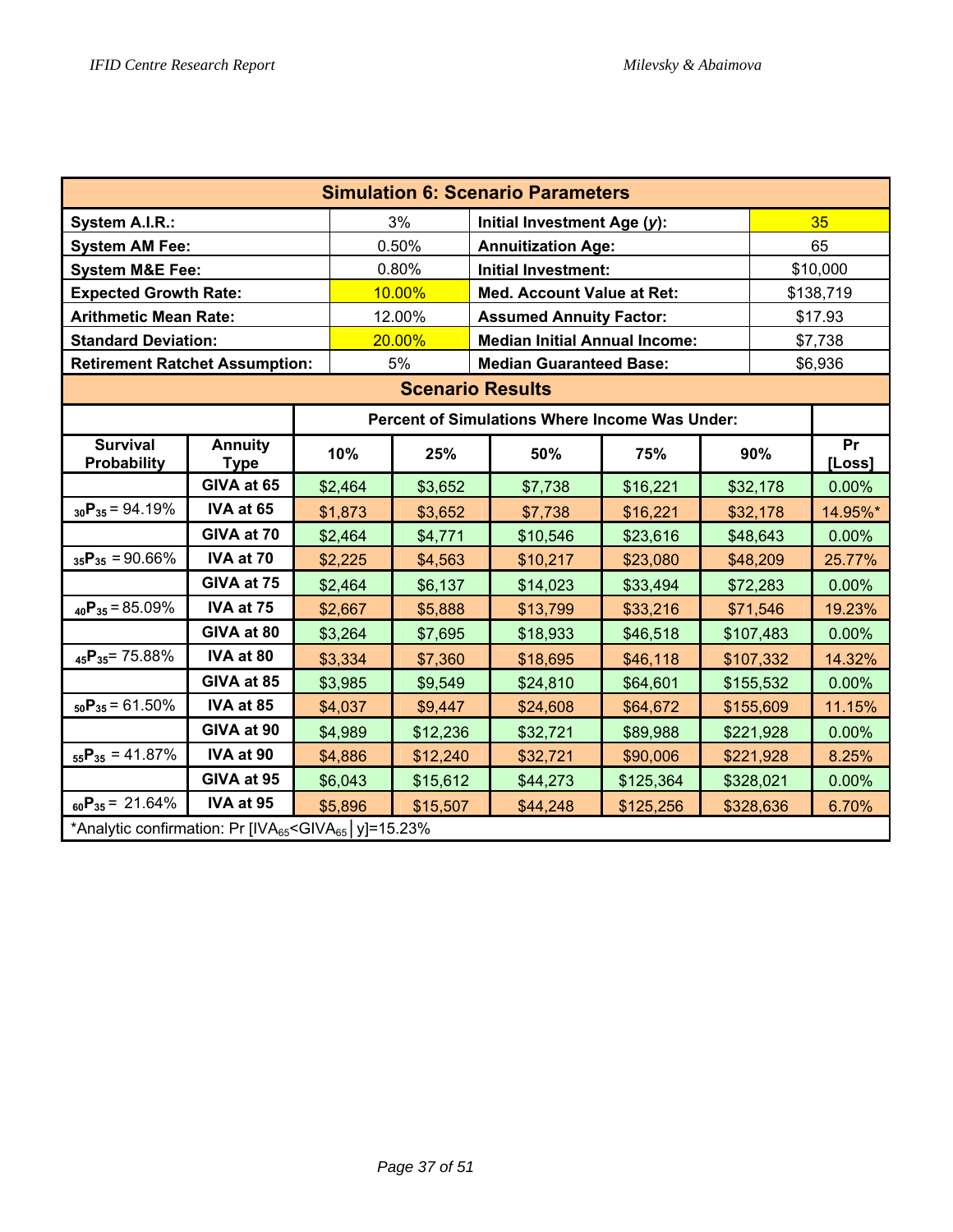| <b>Simulation 7: Scenario Parameters</b>                                          |                               |         |                                                |       |                                                |          |         |           |              |  |
|-----------------------------------------------------------------------------------|-------------------------------|---------|------------------------------------------------|-------|------------------------------------------------|----------|---------|-----------|--------------|--|
| System A.I.R.:                                                                    |                               | 3%      |                                                |       | Initial Investment Age (y):                    |          |         |           | 45           |  |
| <b>System AM Fee:</b>                                                             |                               | 0.50%   |                                                |       | <b>Annuitization Age:</b>                      |          |         |           | 65           |  |
| <b>System M&amp;E Fee:</b>                                                        |                               | 0.80%   |                                                |       | <b>Initial Investment:</b>                     |          |         | \$10,000  |              |  |
| <b>Expected Growth Rate:</b>                                                      |                               | 10.00%  |                                                |       | Med. Account Value at Ret:                     |          |         | \$57,186  |              |  |
| <b>Arithmetic Mean Rate:</b>                                                      |                               | 12.00%  |                                                |       | <b>Assumed Annuity Factor:</b>                 |          | \$17.93 |           |              |  |
| <b>Standard Deviation:</b>                                                        |                               |         | 20.00%<br><b>Median Initial Annual Income:</b> |       |                                                |          |         |           |              |  |
| <b>Retirement Ratchet Assumption:</b>                                             |                               | 5%      | <b>Median Guaranteed Base:</b>                 |       |                                                |          |         |           |              |  |
| <b>Scenario Results</b>                                                           |                               |         |                                                |       |                                                |          |         |           |              |  |
|                                                                                   |                               |         |                                                |       | Percent of Simulations Where Income Was Under: |          |         |           |              |  |
| <b>Survival</b><br>Probability                                                    | <b>Annuity</b><br><b>Type</b> | 10%     | 25%                                            |       | 50%                                            | 75%      |         | 90%       | Pr<br>[Loss] |  |
|                                                                                   | GIVA at 65                    | \$1,554 | \$1,735                                        |       | \$3,190                                        | \$5,814  |         | \$10,161  | 0.00%        |  |
| $_{20}P_{45} = 94.77\%$                                                           | IVA at 65                     | \$983   | \$1,735                                        |       | \$3,190                                        | \$5,814  |         | \$10,161  | 21.53%*      |  |
|                                                                                   | GIVA at 70                    | \$1,554 | \$2,180                                        |       | \$4,411                                        | \$8,457  |         | \$15,502  | 0.00%        |  |
| $_{25}P_{45} = 91.22\%$                                                           | IVA at 70                     | \$1,143 | \$2,099                                        |       | \$4,223                                        | \$8,340  |         | \$15,355  | 28.98%       |  |
|                                                                                   | GIVA at 75                    | \$1,554 | \$2,767                                        |       | \$5,683                                        | \$11,858 |         | \$22,901  | 0.00%        |  |
| $_{30}P_{45} = 85.62\%$                                                           | IVA at 75                     | \$1,328 | \$2,685                                        |       | \$5,584                                        | \$11,770 |         | \$22,901  | 21.22%       |  |
|                                                                                   | GIVA at 80                    | \$1,554 | \$3,404                                        |       | \$7,487                                        | \$16,628 |         | \$34,535  | 0.00%        |  |
| $_{35}P_{45}$ = 76.35%                                                            | IVA at 80                     | \$1,663 | \$3,343                                        |       | \$7,479                                        | \$16,620 |         | \$34,508  | 15.60%       |  |
|                                                                                   | GIVA at 85                    | \$1,674 | \$4,299                                        |       | \$9,947                                        | \$23,304 |         | \$50,574  | 0.00%        |  |
| $_{40}P_{45} = 61.88\%$                                                           | IVA at 85                     | \$1,940 | \$4,228                                        |       | \$9,947                                        | \$23,306 |         | \$50,574  | 11.84%       |  |
|                                                                                   | GIVA at 90                    | \$2,191 | \$5,524                                        |       | \$13,200                                       | \$32,431 |         | \$74,312  | 0.00%        |  |
| $_{45}P_{45} = 42.13\%$                                                           | IVA at 90                     | \$2,398 | \$74,484                                       | 9.12% |                                                |          |         |           |              |  |
|                                                                                   | GIVA at 95                    | \$2,767 | \$6,933                                        |       | \$17,633                                       | \$45,258 |         | \$109,188 | 0.00%        |  |
| $_{50}P_{45} = 21.77\%$                                                           | IVA at 95                     | \$2,882 | \$6,960                                        |       | \$17,664                                       | \$45,262 |         | \$109,188 | 7.25%        |  |
| *Analytic confirmation: Pr [IVA <sub>65</sub> <giva<sub>65   y]=21.18%</giva<sub> |                               |         |                                                |       |                                                |          |         |           |              |  |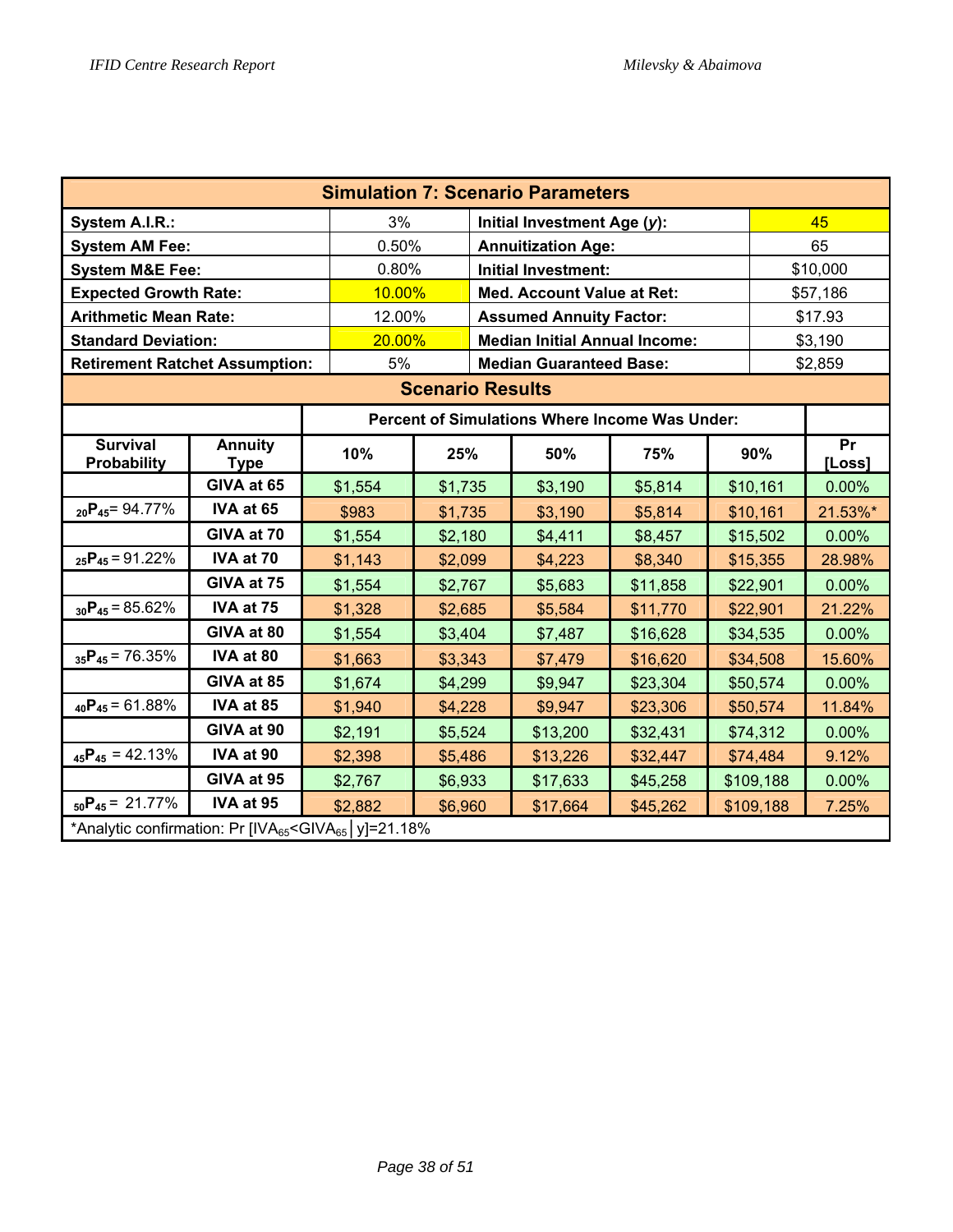| <b>Simulation 8: Scenario Parameters</b>                                                                                                                     |                               |                                                 |                                                |       |                                                |          |  |          |          |  |
|--------------------------------------------------------------------------------------------------------------------------------------------------------------|-------------------------------|-------------------------------------------------|------------------------------------------------|-------|------------------------------------------------|----------|--|----------|----------|--|
| System A.I.R.:                                                                                                                                               |                               | 3%                                              |                                                |       | Initial Investment Age (y):                    |          |  |          | 55       |  |
| <b>System AM Fee:</b>                                                                                                                                        |                               | 0.50%                                           |                                                |       | <b>Annuitization Age:</b>                      |          |  |          | 65       |  |
| <b>System M&amp;E Fee:</b>                                                                                                                                   |                               | 0.80%                                           |                                                |       | <b>Initial Investment:</b>                     |          |  | \$10,000 |          |  |
| <b>Expected Growth Rate:</b>                                                                                                                                 |                               | 10.00%                                          |                                                |       | <b>Med. Account Value at Ret:</b>              |          |  | \$24,321 |          |  |
| <b>Arithmetic Mean Rate:</b>                                                                                                                                 |                               | 12.00%                                          |                                                |       | <b>Assumed Annuity Factor:</b>                 |          |  | \$17.93  |          |  |
| <b>Standard Deviation:</b>                                                                                                                                   |                               |                                                 | 20.00%<br><b>Median Initial Annual Income:</b> |       |                                                |          |  |          |          |  |
| <b>Retirement Ratchet Assumption:</b>                                                                                                                        |                               | 5%                                              |                                                |       | <b>Median Guaranteed Base:</b>                 |          |  |          | \$1,216  |  |
| <b>Scenario Results</b>                                                                                                                                      |                               |                                                 |                                                |       |                                                |          |  |          |          |  |
|                                                                                                                                                              |                               |                                                 |                                                |       | Percent of Simulations Where Income Was Under: |          |  |          |          |  |
| <b>Survival</b><br>Probability                                                                                                                               | <b>Annuity</b><br><b>Type</b> | Pr<br>10%<br>25%<br>50%<br>75%<br>90%<br>[Loss] |                                                |       |                                                |          |  |          |          |  |
|                                                                                                                                                              | GIVA at 65                    | \$835                                           | \$877                                          |       | \$1,357                                        | \$2,102  |  | \$3,128  | 0.00%    |  |
| $_{10}P_{55} = 96.22\%$                                                                                                                                      | IVA at 65                     | \$593                                           | \$877                                          |       | \$1,357                                        | \$2,102  |  | \$3,128  | 22.60%*  |  |
|                                                                                                                                                              | GIVA at 70                    | \$835                                           | \$1,099                                        |       | \$1,871                                        | \$3,102  |  | \$4,935  | 0.00%    |  |
| $_{15}P_{55} = 92.62\%$                                                                                                                                      | IVA at 70                     | \$656                                           | \$1,070                                        |       | \$1,821                                        | \$3,081  |  | \$4,936  | 27.11%   |  |
|                                                                                                                                                              | GIVA at 75                    | \$835                                           | \$1,337                                        |       | \$2,444                                        | \$4,502  |  | \$7,809  | $0.00\%$ |  |
| $_{20}P_{55} = 86.92\%$                                                                                                                                      | IVA at 75                     | \$755                                           | \$1,306                                        |       | \$2,422                                        | \$4,497  |  | \$7,809  | 19.22%   |  |
|                                                                                                                                                              | GIVA at 80                    | \$835                                           | \$1,632                                        |       | \$3,192                                        | \$6,416  |  | \$11,941 | 0.00%    |  |
| $_{25}P5_{55} = 77.52\%$                                                                                                                                     | IVA at 80                     | \$890                                           | \$1,604                                        |       | \$3,188                                        | \$6,425  |  | \$11,941 | 14.51%   |  |
|                                                                                                                                                              | GIVA at 85                    | \$975                                           | \$2,026                                        |       | \$4,226                                        | \$9,073  |  | \$18,020 | 0.00%    |  |
| $_{30}P_{55} = 62.83\%$                                                                                                                                      | IVA at 85                     | \$1,050                                         | \$2,042                                        |       | \$4,237                                        | \$9,075  |  | \$18,020 | 10.75%   |  |
|                                                                                                                                                              | GIVA at 90                    | \$1,166                                         | \$2,490                                        |       | \$5,680                                        | \$12,836 |  | \$27,066 | 0.00%    |  |
| $_{35}P_{55} = 42.77\%$                                                                                                                                      | IVA at 90                     | \$1,216                                         | \$27,066                                       | 7.98% |                                                |          |  |          |          |  |
|                                                                                                                                                              | GIVA at 95                    | \$1,431                                         | \$3,207                                        |       | \$7,550                                        | \$18,202 |  | \$39,608 | 0.00%    |  |
| $_{40}P_{55} = 22.10\%$                                                                                                                                      | IVA at 95                     | \$1,499                                         | \$3,222                                        |       | \$7,556                                        | \$18,202 |  | \$39,608 | 6.21%    |  |
| *Analytic confirmation: Pr [IVA65 <giva65 y]="21.18%&lt;/td"  =""><td></td><td></td><td></td><td></td><td></td><td></td><td></td><td></td><td></td></giva65> |                               |                                                 |                                                |       |                                                |          |  |          |          |  |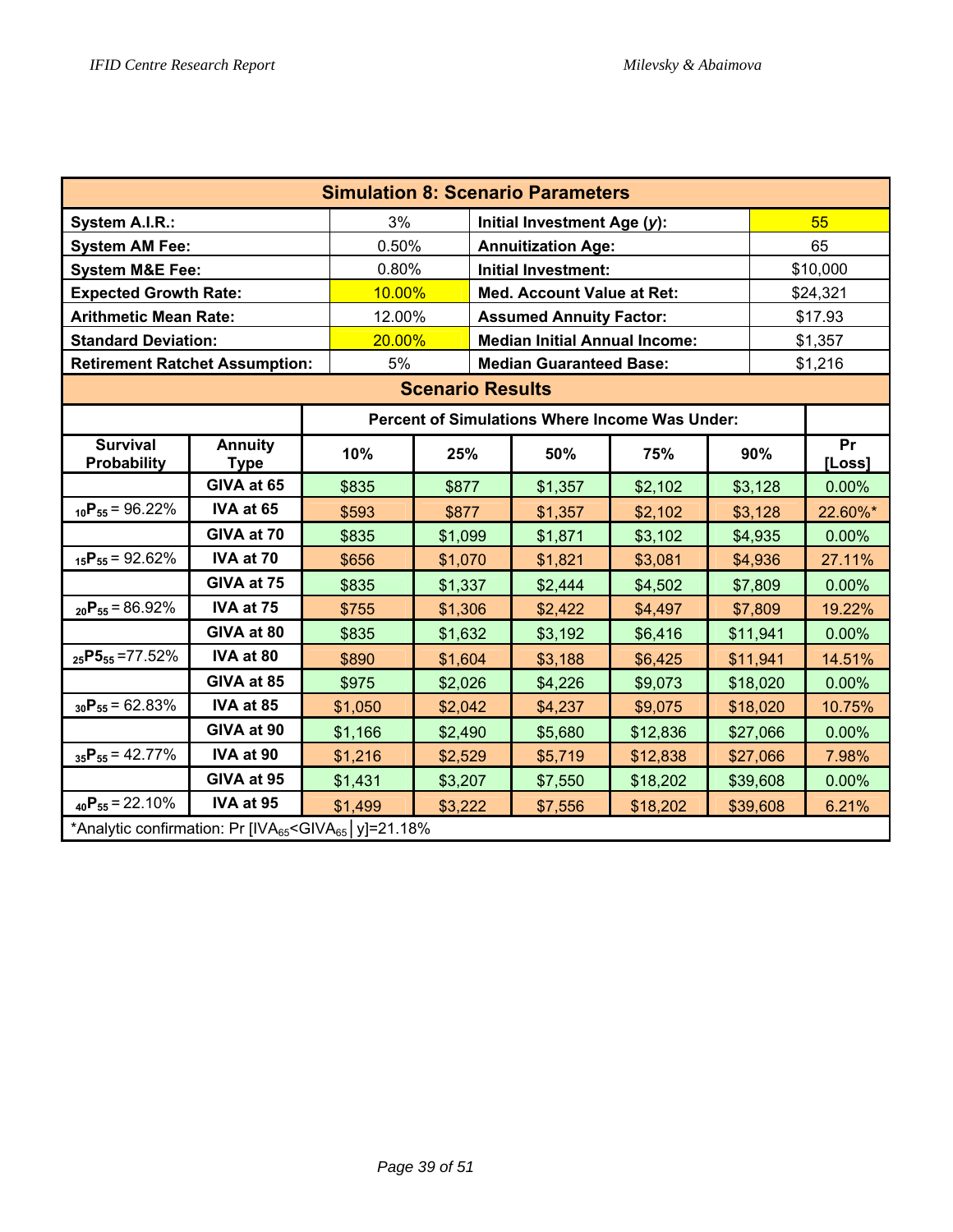| <b>Simulation 9: Scenario Parameters</b>       |                               |                                                            |                                                |                                |         |  |          |          |  |  |  |  |
|------------------------------------------------|-------------------------------|------------------------------------------------------------|------------------------------------------------|--------------------------------|---------|--|----------|----------|--|--|--|--|
| System A.I.R.:                                 |                               | 3%                                                         |                                                | Initial Investment Age (y):    |         |  |          | 65       |  |  |  |  |
| <b>System AM Fee:</b>                          |                               | 0.50%                                                      |                                                | <b>Annuitization Age:</b>      |         |  |          | 65       |  |  |  |  |
| <b>System M&amp;E Fee:</b>                     |                               | 0.80%                                                      |                                                | Initial Investment:            |         |  | \$10,000 |          |  |  |  |  |
| <b>Expected Growth Rate:</b>                   |                               | 10.00%                                                     |                                                | Med. Account Value at Ret:     |         |  | \$10,000 |          |  |  |  |  |
| <b>Arithmetic Mean Rate:</b>                   |                               | 12.00%                                                     | <b>Annuity Factor:</b>                         |                                | \$17.93 |  |          |          |  |  |  |  |
| <b>Standard Deviation:</b>                     |                               |                                                            | 20.00%<br><b>Median Initial Annual Income:</b> |                                |         |  |          |          |  |  |  |  |
| <b>Retirement Ratchet Assumption:</b>          |                               | 5%                                                         |                                                | <b>Median Guaranteed Base:</b> |         |  |          | \$500    |  |  |  |  |
| <b>Scenario Results</b>                        |                               |                                                            |                                                |                                |         |  |          |          |  |  |  |  |
| Percent of Simulations Where Income Was Under: |                               |                                                            |                                                |                                |         |  |          |          |  |  |  |  |
| <b>Survival</b><br>Probability                 | <b>Annuity</b><br><b>Type</b> | 10%                                                        | Pr<br>25%<br>50%<br>75%<br>90%<br>[Loss]       |                                |         |  |          |          |  |  |  |  |
|                                                | GIVA at 65                    | \$558                                                      | \$558                                          | \$558                          | \$558   |  | \$558    | 0.00%    |  |  |  |  |
| $_0P_{65}$ = 100.00%                           | IVA at 65                     | \$558                                                      | \$558                                          | \$558                          | \$558   |  | \$558    | 0.00%    |  |  |  |  |
|                                                | GIVA at 70                    | \$500                                                      | \$521                                          | \$744                          | \$1,009 |  | \$1,314  | 0.00%    |  |  |  |  |
| $_{5}P_{65} = 96.25\%$                         | IVA at 70                     | \$420                                                      | \$552                                          | \$747                          | \$1,010 |  | \$1,314  | 18.54%   |  |  |  |  |
|                                                | GIVA at 75                    | \$500                                                      | \$621                                          | \$1,009                        | \$1,542 |  | \$2,256  | $0.00\%$ |  |  |  |  |
| $_{10}P_{65} = 90.34\%$                        | IVA at 75                     | \$441                                                      | \$650                                          | \$1,011                        | \$1,542 |  | \$2,256  | 14.02%   |  |  |  |  |
|                                                | GIVA at 80                    | \$500                                                      | \$765                                          | \$1,350                        | \$2,276 |  | \$3,576  | 0.00%    |  |  |  |  |
| $_{15}P_{65} = 80.56\%$                        | IVA at 80                     | \$485                                                      | \$785                                          | \$1,350                        | \$2,276 |  | \$3,576  | 10.69%   |  |  |  |  |
|                                                | GIVA at 85                    | \$500                                                      | \$957                                          | \$1,784                        | \$3,261 |  | \$5,583  | 0.00%    |  |  |  |  |
| $_{20}P_{65} = 65.29\%$                        | IVA at 85                     | \$542                                                      | \$973                                          | \$1,784                        | \$3,261 |  | \$5,583  | 8.47%    |  |  |  |  |
|                                                | GIVA at 90                    | \$500                                                      | \$1,197                                        | \$2,375                        | \$4,620 |  | \$8,562  | 0.00%    |  |  |  |  |
| $_{25}P_{65} = 44.45\%$                        | IVA at 90                     | \$647<br>\$1,208<br>\$2,375<br>\$4,620<br>\$8,562<br>6.54% |                                                |                                |         |  |          |          |  |  |  |  |
|                                                | GIVA at 95                    | \$673                                                      | \$1,510                                        | \$3,156                        | \$6,689 |  | \$12,775 | 0.00%    |  |  |  |  |
| $_{30}P_{65} = 22.97\%$                        | IVA at 95                     | \$766                                                      | \$1,518                                        | \$3,156                        | \$6,689 |  | \$12,775 | 5.02%    |  |  |  |  |
|                                                |                               |                                                            |                                                |                                |         |  |          |          |  |  |  |  |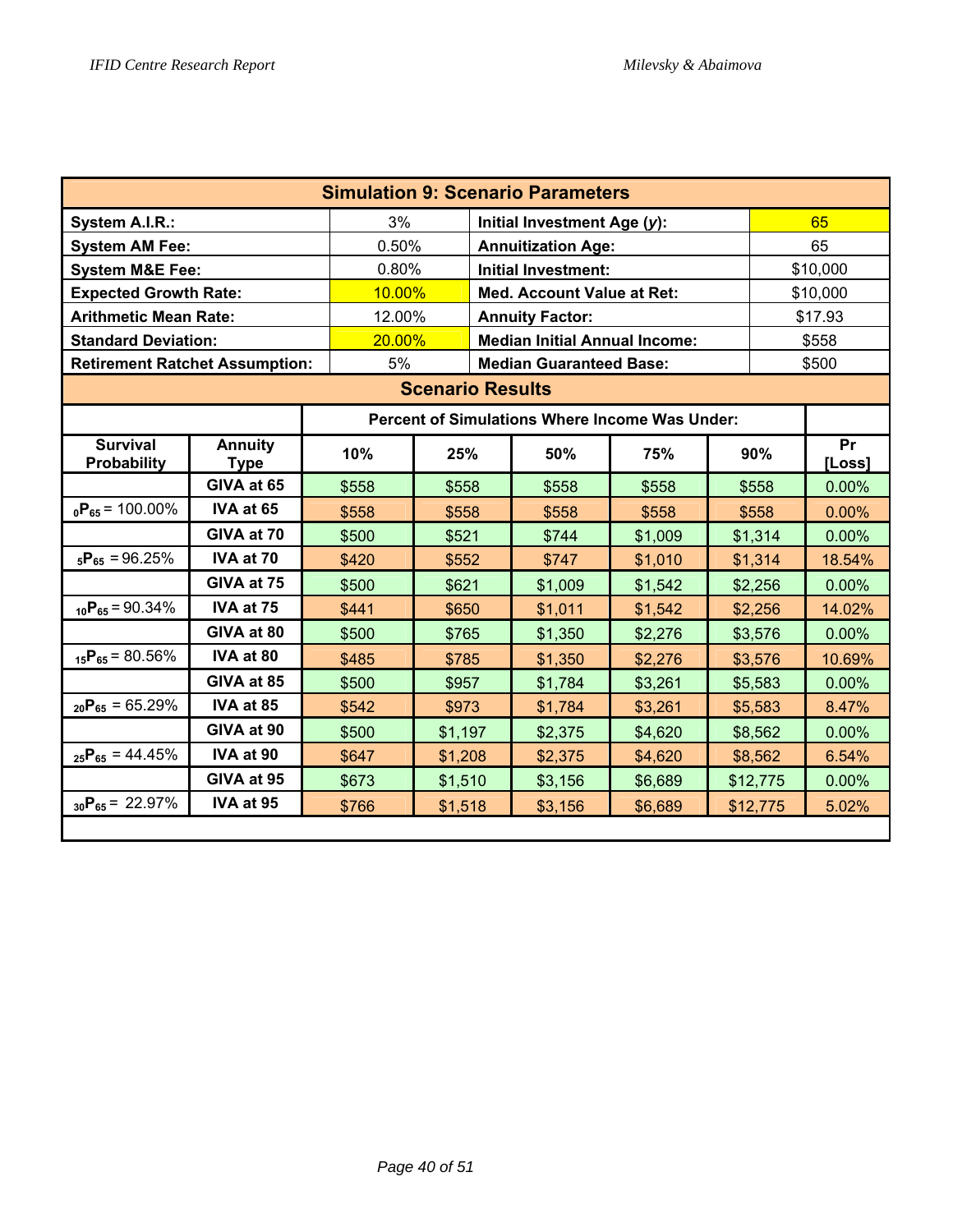| <b>Simulation 10: Scenario Parameters</b>                                                                                                                             |                               |                                                      |                                                                       |                         |  |                                      |         |  |          |          |  |
|-----------------------------------------------------------------------------------------------------------------------------------------------------------------------|-------------------------------|------------------------------------------------------|-----------------------------------------------------------------------|-------------------------|--|--------------------------------------|---------|--|----------|----------|--|
| System A.I.R.:                                                                                                                                                        |                               |                                                      |                                                                       | 3%                      |  | Initial Investment Age (y):          |         |  |          | 35       |  |
| <b>System AM Fee:</b>                                                                                                                                                 |                               |                                                      |                                                                       | 0.50%                   |  | <b>Annuitization Age:</b>            |         |  |          | 65       |  |
| <b>System M&amp;E Fee:</b>                                                                                                                                            |                               |                                                      |                                                                       | 0.80%                   |  | <b>Initial Investment:</b>           |         |  |          | \$10,000 |  |
| <b>Expected Growth Rate:</b>                                                                                                                                          |                               |                                                      |                                                                       | 6.00%                   |  | <b>Med. Account Value at Ret:</b>    |         |  | \$41,781 |          |  |
| <b>Arithmetic Mean Rate:</b>                                                                                                                                          |                               |                                                      |                                                                       | 6.50%                   |  | <b>Assumed Annuity Factor:</b>       |         |  | \$17.93  |          |  |
| <b>Standard Deviation:</b>                                                                                                                                            |                               |                                                      |                                                                       | 10.00%                  |  | <b>Median Initial Annual Income:</b> |         |  | \$2,330  |          |  |
| <b>Retirement Ratchet Assumption:</b>                                                                                                                                 |                               |                                                      |                                                                       | 5%                      |  | <b>Median Guaranteed Base:</b>       |         |  |          | \$2,464  |  |
|                                                                                                                                                                       |                               |                                                      |                                                                       | <b>Scenario Results</b> |  |                                      |         |  |          |          |  |
| <b>Percent of Simulations Where Income Was Under:</b>                                                                                                                 |                               |                                                      |                                                                       |                         |  |                                      |         |  |          |          |  |
| <b>Survival</b><br><b>Probability</b>                                                                                                                                 | <b>Annuity</b><br><b>Type</b> |                                                      | Pr<br>10%<br>25%<br>50%<br>90%<br>75%<br>[Loss]<br>\$2,464<br>\$4,672 |                         |  |                                      |         |  |          |          |  |
|                                                                                                                                                                       | GIVA at 65                    |                                                      |                                                                       | \$2,464                 |  | \$2,464                              | \$3,398 |  |          | 0.00%    |  |
| $_{30}P_{35} = 94.19\%$                                                                                                                                               | IVA at 65                     |                                                      | \$1,152                                                               | \$1,607                 |  | \$2,330                              | \$3,398 |  | \$4,672  | 53.90%*  |  |
|                                                                                                                                                                       | GIVA at 70                    |                                                      | \$2,464                                                               | \$2,464                 |  | \$2,464                              | \$3,822 |  | \$5,402  | 0.00%    |  |
| $_{35}P_{35} = 90.66\%$                                                                                                                                               | IVA at 70                     |                                                      | \$1,188                                                               | \$1,714                 |  | \$2,560                              | \$3,790 |  | \$5,356  | 53.79%   |  |
|                                                                                                                                                                       | GIVA at 75                    |                                                      | \$2,464                                                               | \$2,464                 |  | \$2,669                              | \$4,285 |  | \$6,155  | 0.00%    |  |
| $_{40}P_{35} = 85.09\%$                                                                                                                                               | IVA at 75                     |                                                      | \$1,231                                                               | \$1,793                 |  | \$2,794                              | \$4,240 |  | \$6,119  | 47.93%   |  |
|                                                                                                                                                                       | GIVA at 80                    |                                                      | \$2,464                                                               | \$2,464                 |  | \$2,952                              | \$4,754 |  | \$7,071  | 0.00%    |  |
| $_{45}P_{35}$ = 75.88%                                                                                                                                                | IVA at 80                     |                                                      | \$1,263                                                               | \$1,910                 |  | \$3,028                              | \$4,732 |  | \$7,058  | 42.96%   |  |
|                                                                                                                                                                       | GIVA at 85                    |                                                      | \$2,464                                                               | \$2,464                 |  | \$3,213                              | \$5,301 |  | \$8,010  | $0.00\%$ |  |
| $_{50}P_{35} = 61.50\%$                                                                                                                                               | IVA at 85                     |                                                      | \$1,306                                                               | \$2,028                 |  | \$3,317                              | \$5,294 |  | \$8,010  | 37.92%   |  |
|                                                                                                                                                                       | GIVA at 90                    |                                                      | \$2,464                                                               | \$2,464                 |  | \$3,522                              | \$5,904 |  | \$9,296  | 0.00%    |  |
| $_{55}P_{35} = 41.87\%$                                                                                                                                               | IVA at 90                     |                                                      | \$1,361                                                               | \$2,154                 |  | \$3,595                              | \$5,900 |  | \$9,278  | 34.43%   |  |
|                                                                                                                                                                       | GIVA at 95                    | \$2,464<br>\$2,464<br>\$3,827<br>\$6,617<br>\$10,511 |                                                                       |                         |  |                                      |         |  |          | 0.00%    |  |
| $_{60}P_{35} = 21.64\%$<br>IVA at 95<br>\$1,421<br>\$2,299<br>\$3,895<br>31.18%<br>\$6,609<br>\$10,513                                                                |                               |                                                      |                                                                       |                         |  |                                      |         |  |          |          |  |
| *Analytic confirmation: Pr [IVA65 <giva65 y]="55.49%&lt;/td"  =""><td></td><td></td><td></td><td></td><td></td><td></td><td></td><td></td><td></td><td></td></giva65> |                               |                                                      |                                                                       |                         |  |                                      |         |  |          |          |  |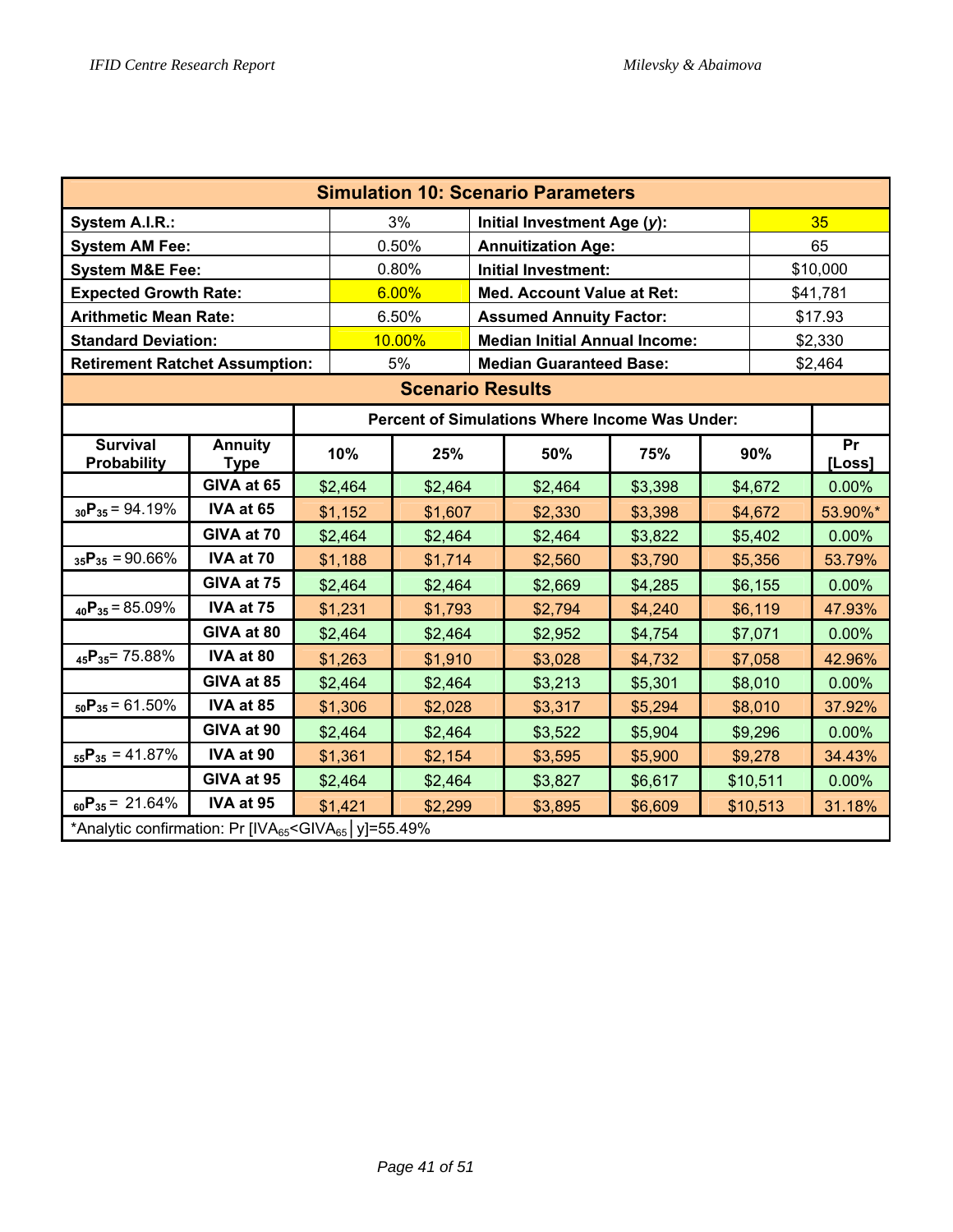| <b>Simulation 11: Scenario Parameters</b>                                                                                                                    |                               |                                                   |                                                |  |                                                |         |  |          |              |  |
|--------------------------------------------------------------------------------------------------------------------------------------------------------------|-------------------------------|---------------------------------------------------|------------------------------------------------|--|------------------------------------------------|---------|--|----------|--------------|--|
| System A.I.R.:                                                                                                                                               |                               | 3%                                                |                                                |  | Initial Investment Age (y):                    |         |  |          | 45           |  |
| <b>System AM Fee:</b>                                                                                                                                        |                               | 0.50%                                             |                                                |  | <b>Annuitization Age:</b>                      |         |  |          | 65           |  |
| <b>System M&amp;E Fee:</b>                                                                                                                                   |                               | 0.80%                                             |                                                |  | <b>Initial Investment:</b>                     |         |  | \$10,000 |              |  |
| <b>Expected Growth Rate:</b>                                                                                                                                 |                               | 6.00%                                             |                                                |  | <b>Med. Account Value at Ret:</b>              |         |  | \$25,846 |              |  |
| <b>Arithmetic Mean Rate:</b>                                                                                                                                 |                               | 6.50%                                             |                                                |  | <b>Assumed Annuity Factor:</b>                 |         |  | \$17.93  |              |  |
| <b>Standard Deviation:</b>                                                                                                                                   |                               |                                                   | 10.00%<br><b>Median Initial Annual Income:</b> |  |                                                |         |  |          |              |  |
| <b>Retirement Ratchet Assumption:</b>                                                                                                                        |                               | 5%                                                |                                                |  | <b>Median Guaranteed Base:</b>                 |         |  |          | \$1,554      |  |
| <b>Scenario Results</b>                                                                                                                                      |                               |                                                   |                                                |  |                                                |         |  |          |              |  |
|                                                                                                                                                              |                               |                                                   |                                                |  | Percent of Simulations Where Income Was Under: |         |  |          |              |  |
| <b>Survival</b><br>Probability                                                                                                                               | <b>Annuity</b><br><b>Type</b> | 10%                                               | 25%                                            |  | 50%                                            | 75%     |  | 90%      | Pr<br>[Loss] |  |
|                                                                                                                                                              | GIVA at 65                    | \$1,554                                           | \$1,554                                        |  | \$1,554                                        | \$1,947 |  | \$2,556  | 0.00%        |  |
| $_{20}P_{45} = 94.77\%$                                                                                                                                      | IVA at 65                     | \$804                                             | \$1,065                                        |  | \$1,442                                        | \$1,947 |  | \$2,556  | 56.66%*      |  |
|                                                                                                                                                              | GIVA at 70                    | \$1,554                                           | \$1,554                                        |  | \$1,554                                        | \$2,221 |  | \$3,021  | 0.00%        |  |
| $_{25}P_{45} = 91.22\%$                                                                                                                                      | IVA at 70                     | \$821                                             | \$1,112                                        |  | \$1,571                                        | \$2,203 |  | \$3,008  | 54.06%       |  |
|                                                                                                                                                              | GIVA at 75                    | \$1,554                                           | \$1,554                                        |  | \$1,615                                        | \$2,507 |  | \$3,469  | $0.00\%$     |  |
| $_{30}P_{45} = 85.62\%$                                                                                                                                      | IVA at 75                     | \$848                                             | \$1,185                                        |  | \$1,723                                        | \$2,490 |  | \$3,465  | 47.32%       |  |
|                                                                                                                                                              | GIVA at 80                    | \$1,554                                           | \$1,554                                        |  | \$1,773                                        | \$2,799 |  | \$3,964  | 0.00%        |  |
| $_{35}P_{45}$ = 76.35%                                                                                                                                       | IVA at 80                     | \$860                                             | \$1,248                                        |  | \$1,860                                        | \$2,795 |  | \$3,969  | 41.63%       |  |
|                                                                                                                                                              | GIVA at 85                    | \$1,554                                           | \$1,554                                        |  | \$1,920                                        | \$3,110 |  | \$4,591  | 0.00%        |  |
| $_{40}P_{45} = 61.88\%$                                                                                                                                      | IVA at 85                     | \$897                                             | \$1,312                                        |  | \$2,016                                        | \$3,104 |  | \$4,582  | 37.49%       |  |
|                                                                                                                                                              | GIVA at 90                    | \$1,554                                           | \$1,554                                        |  | \$2,113                                        | \$3,441 |  | \$5,218  | 0.00%        |  |
| $_{45}P_{45} = 42.13\%$                                                                                                                                      | IVA at 90                     | \$912<br>\$1,382<br>\$2,194<br>\$3,456<br>\$5,219 |                                                |  |                                                |         |  |          |              |  |
|                                                                                                                                                              | GIVA at 95                    | \$1,554                                           | \$1,554                                        |  | \$2,338                                        | \$3,865 |  | \$6,018  | 0.00%        |  |
| $_{50}P_{45} = 21.77\%$                                                                                                                                      | IVA at 95                     | \$970                                             | \$1,459                                        |  | \$2,405                                        | \$3,864 |  | \$6,018  | 30.32%       |  |
| *Analytic confirmation: Pr [IVA65 <giva65 y]="57.48%&lt;/td"  =""><td></td><td></td><td></td><td></td><td></td><td></td><td></td><td></td><td></td></giva65> |                               |                                                   |                                                |  |                                                |         |  |          |              |  |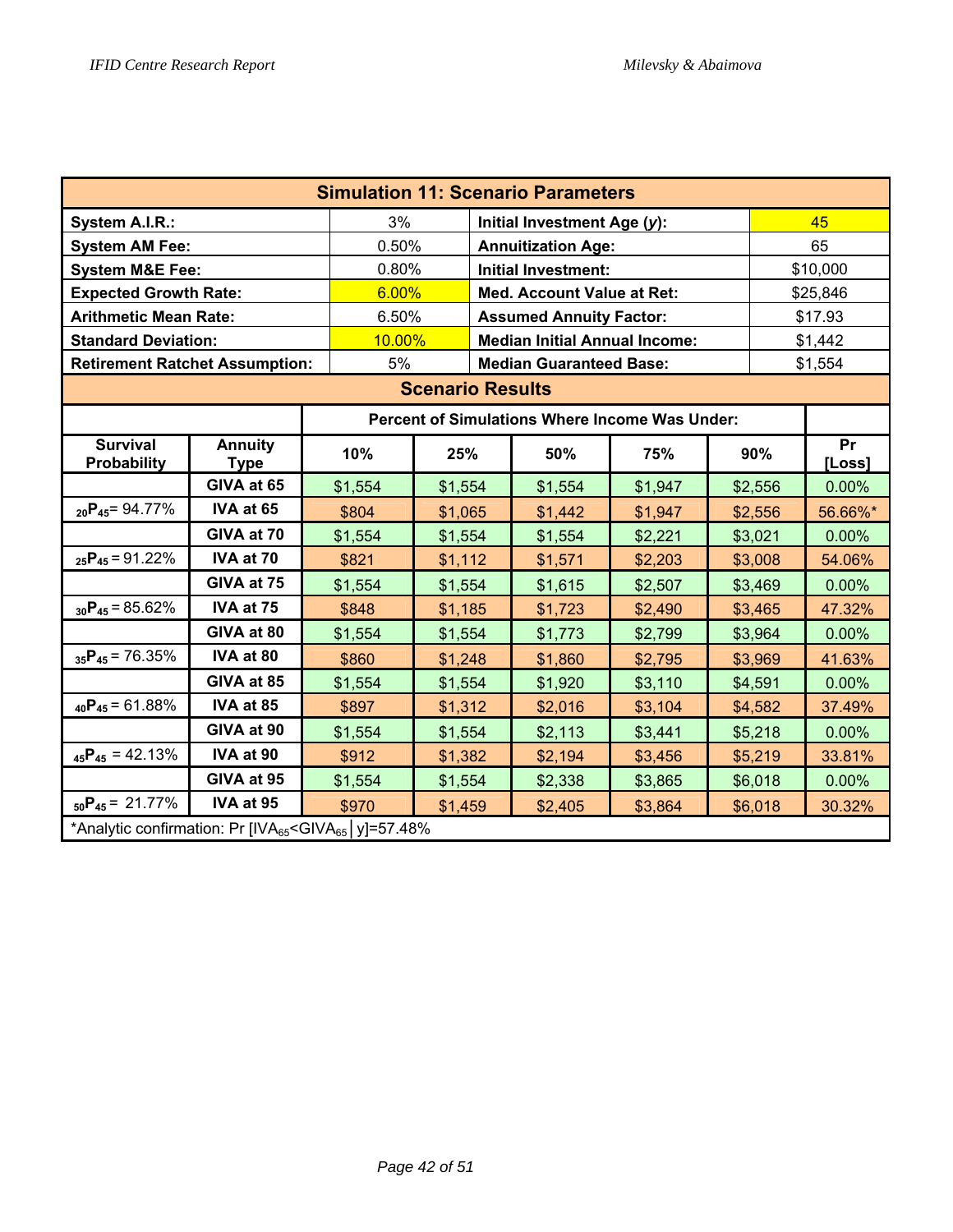| <b>Simulation 12: Scenario Parameters</b>                                         |                               |        |       |  |                                                |         |  |          |              |  |
|-----------------------------------------------------------------------------------|-------------------------------|--------|-------|--|------------------------------------------------|---------|--|----------|--------------|--|
| <b>System A.I.R.:</b>                                                             |                               | 3%     |       |  | Initial Investment Age (y):                    |         |  |          | 55           |  |
| <b>System AM Fee:</b>                                                             |                               | 0.50%  |       |  | <b>Annuitization Age:</b>                      |         |  |          | 65           |  |
| <b>System M&amp;E Fee:</b>                                                        |                               | 0.80%  |       |  | <b>Initial Investment:</b>                     |         |  | \$10,000 |              |  |
| <b>Expected Growth Rate:</b>                                                      |                               | 6.00%  |       |  | <b>Med. Account Value at Ret:</b>              |         |  | \$16,016 |              |  |
| <b>Arithmetic Mean Rate:</b>                                                      |                               | 6.50%  |       |  | <b>Assumed Annuity Factor:</b>                 |         |  | \$17.93  |              |  |
| <b>Standard Deviation:</b>                                                        |                               | 10.00% |       |  | <b>Median Initial Annual Income:</b>           |         |  | \$893    |              |  |
| <b>Retirement Ratchet Assumption:</b>                                             |                               | 5%     |       |  | <b>Median Guaranteed Base:</b>                 |         |  |          | \$835        |  |
| <b>Scenario Results</b>                                                           |                               |        |       |  |                                                |         |  |          |              |  |
|                                                                                   |                               |        |       |  | Percent of Simulations Where Income Was Under: |         |  |          |              |  |
| <b>Survival</b><br><b>Probability</b>                                             | <b>Annuity</b><br><b>Type</b> | 10%    | 25%   |  | 50%                                            | 75%     |  | 90%      | Pr<br>[Loss] |  |
|                                                                                   | GIVA at 65                    | \$835  | \$835 |  | \$893                                          | \$1,118 |  | \$1,351  | 0.00%        |  |
| $_{10}P_{55} = 96.22\%$                                                           | IVA at 65                     | \$594  | \$722 |  | \$893                                          | \$1,118 |  | \$1,351  | 41.93%*      |  |
|                                                                                   | GIVA at 70                    | \$835  | \$835 |  | \$979                                          | \$1,285 |  | \$1,630  | 0.00%        |  |
| $_{15}P_{55} = 92.62\%$                                                           | IVA at 70                     | \$591  | \$750 |  | \$979                                          | \$1,280 |  | \$1,627  | 40.73%       |  |
|                                                                                   | GIVA at 75                    | \$835  | \$835 |  | \$1,063                                        | \$1,449 |  | \$1,913  | 0.00%        |  |
| $_{20}P_{55} = 86.92\%$                                                           | IVA at 75                     | \$596  | \$782 |  | \$1,059                                        | \$1,442 |  | \$1,913  | 35.52%       |  |
|                                                                                   | GIVA at 80                    | \$835  | \$835 |  | \$1,155                                        | \$1,643 |  | \$2,213  | 0.00%        |  |
| $_{25}P5_{55} = 77.52\%$                                                          | IVA at 80                     | \$598  | \$823 |  | \$1,158                                        | \$1,641 |  | \$2,215  | 30.75%       |  |
|                                                                                   | GIVA at 85                    | \$835  | \$835 |  | \$1,251                                        | \$1,851 |  | \$2,603  | 0.00%        |  |
| $_{30}P_{55} = 62.83\%$                                                           | IVA at 85                     | \$610  | \$869 |  | \$1,259                                        | \$1,852 |  | \$2,603  | 26.46%       |  |
|                                                                                   | GIVA at 90                    | \$835  | \$847 |  | \$1,363                                        | \$2,066 |  | \$2,985  | 0.00%        |  |
| $_{35}P_{55} = 42.77\%$                                                           | IVA at 90                     | \$631  | \$919 |  | \$1,374                                        | \$2,068 |  | \$2,985  | 23.13%       |  |
|                                                                                   | GIVA at 95                    | \$835  | \$907 |  | \$1,491                                        | \$2,317 |  | \$3,434  | 0.00%        |  |
| $_{40}P_{55} = 22.10\%$                                                           | IVA at 95                     | \$655  | \$962 |  | \$1,503                                        | \$2,319 |  | \$3,434  | 20.88%       |  |
| *Analytic confirmation: Pr [IVA <sub>65</sub> <giva<sub>65   y]=41.65%</giva<sub> |                               |        |       |  |                                                |         |  |          |              |  |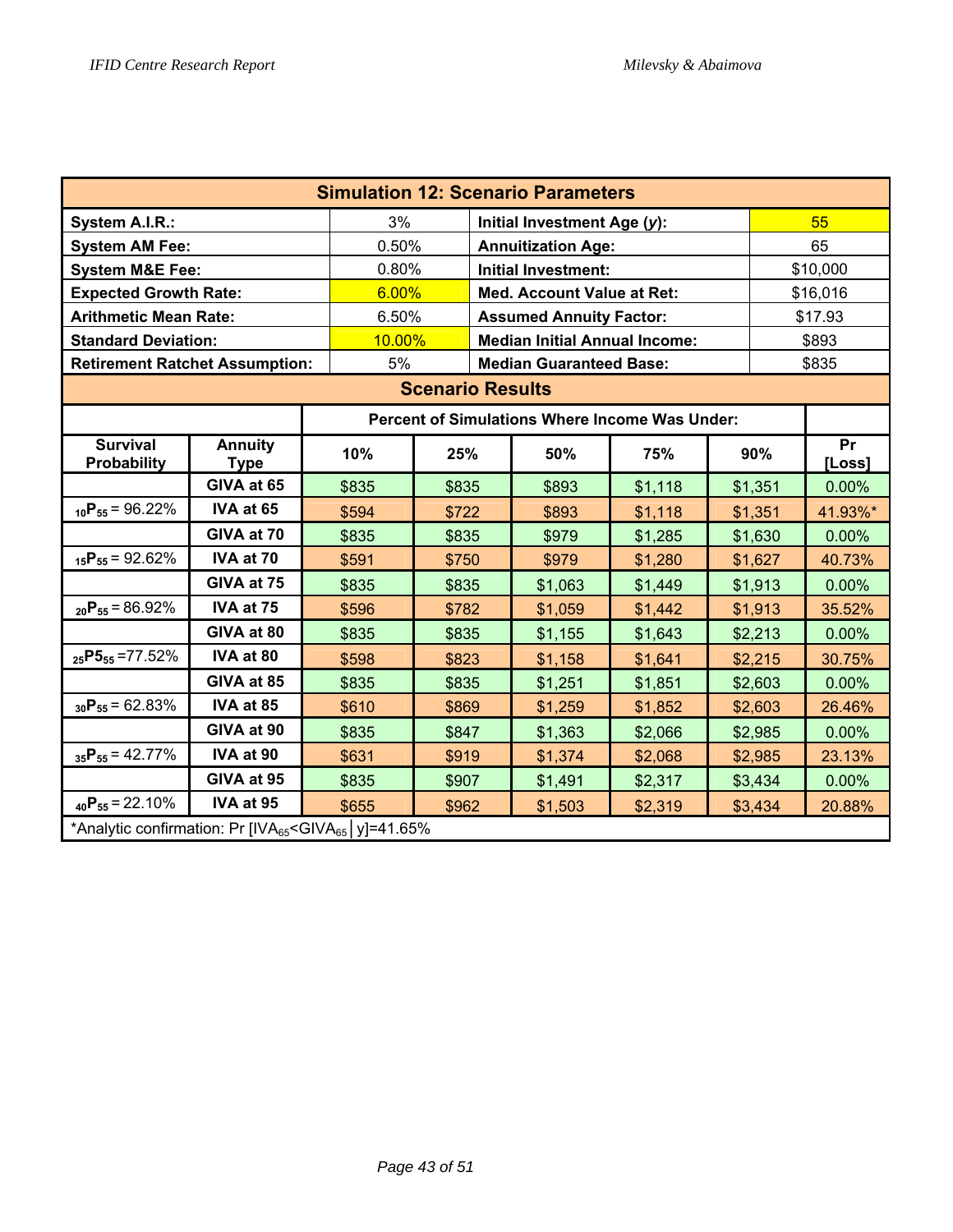| <b>Simulation 13: Scenario Parameters</b>      |                               |                                                         |                                                |  |                                |         |  |          |          |  |  |  |
|------------------------------------------------|-------------------------------|---------------------------------------------------------|------------------------------------------------|--|--------------------------------|---------|--|----------|----------|--|--|--|
| System A.I.R.:                                 |                               | 3%                                                      |                                                |  | Initial Investment Age (y):    |         |  | 65       |          |  |  |  |
| <b>System AM Fee:</b>                          |                               | 0.50%                                                   |                                                |  | <b>Annuitization Age:</b>      |         |  | 65       |          |  |  |  |
| <b>System M&amp;E Fee:</b>                     |                               | 0.80%                                                   |                                                |  | <b>Initial Investment:</b>     |         |  | \$10,000 |          |  |  |  |
| <b>Expected Growth Rate:</b>                   |                               | 6.00%                                                   |                                                |  | Med. Account Value at Ret:     |         |  | \$10,000 |          |  |  |  |
| <b>Arithmetic Mean Rate:</b>                   |                               | 6.50%                                                   |                                                |  | <b>Annuity Factor:</b>         |         |  | \$17.93  |          |  |  |  |
| <b>Standard Deviation:</b>                     |                               |                                                         | 10.00%<br><b>Median Initial Annual Income:</b> |  |                                |         |  |          |          |  |  |  |
| <b>Retirement Ratchet Assumption:</b>          |                               | 5%                                                      |                                                |  | <b>Median Guaranteed Base:</b> |         |  |          | \$500    |  |  |  |
| <b>Scenario Results</b>                        |                               |                                                         |                                                |  |                                |         |  |          |          |  |  |  |
| Percent of Simulations Where Income Was Under: |                               |                                                         |                                                |  |                                |         |  |          |          |  |  |  |
| <b>Survival</b><br>Probability                 | <b>Annuity</b><br><b>Type</b> | 10%                                                     | Pr<br>90%<br>25%<br>50%<br>75%<br>[Loss]       |  |                                |         |  |          |          |  |  |  |
|                                                | GIVA at 65                    | \$558                                                   | \$558                                          |  | \$558                          | \$558   |  | \$558    | 0.00%    |  |  |  |
| $_0P_{65}$ = 100.00%                           | IVA at 65                     | \$558                                                   | \$558                                          |  | \$558                          | \$558   |  | \$558    | 0.00%    |  |  |  |
|                                                | GIVA at 70                    | \$500                                                   | \$513                                          |  | \$607                          | \$709   |  | \$810    | $0.00\%$ |  |  |  |
| $_{5}P_{65} = 96.25%$                          | IVA at 70                     | \$458                                                   | \$523                                          |  | \$609                          | \$709   |  | \$810    | 18.94%   |  |  |  |
|                                                | GIVA at 75                    | \$500                                                   | \$513                                          |  | \$663                          | \$821   |  | \$997    | 0.00%    |  |  |  |
| $_{10}P_{65} = 90.34\%$                        | IVA at 75                     | \$440                                                   | \$536                                          |  | \$664                          | \$821   |  | \$997    | 18.53%   |  |  |  |
|                                                | GIVA at 80                    | \$500                                                   | \$528                                          |  | \$721                          | \$940   |  | \$1,210  | 0.00%    |  |  |  |
| $_{15}P_{65} = 80.56\%$                        | IVA at 80                     | \$440                                                   | \$553                                          |  | \$721                          | \$940   |  | \$1,210  | 17.07%   |  |  |  |
|                                                | GIVA at 85                    | \$500                                                   | \$552                                          |  | \$785                          | \$1,067 |  | \$1,402  | $0.00\%$ |  |  |  |
| $_{20}P_{65} = 65.29\%$                        | IVA at 85                     | \$441                                                   | \$581                                          |  | \$786                          | \$1,067 |  | \$1,402  | 15.92%   |  |  |  |
|                                                | GIVA at 90                    | \$500                                                   | \$586                                          |  | \$856                          | \$1,206 |  | \$1,648  | 0.00%    |  |  |  |
| $_{25}P_{65} = 44.45\%$                        | IVA at 90                     | \$450<br>\$609<br>\$1,206<br>13.99%<br>\$857<br>\$1,648 |                                                |  |                                |         |  |          |          |  |  |  |
|                                                | GIVA at 95                    | \$500                                                   | \$623                                          |  | \$935                          | \$1,366 |  | \$1,900  | 0.00%    |  |  |  |
| $_{30}P_{65} = 22.97\%$                        | IVA at 95                     | \$465                                                   | \$643                                          |  | \$935                          | \$1,366 |  | \$1,900  | 12.39%   |  |  |  |
|                                                |                               |                                                         |                                                |  |                                |         |  |          |          |  |  |  |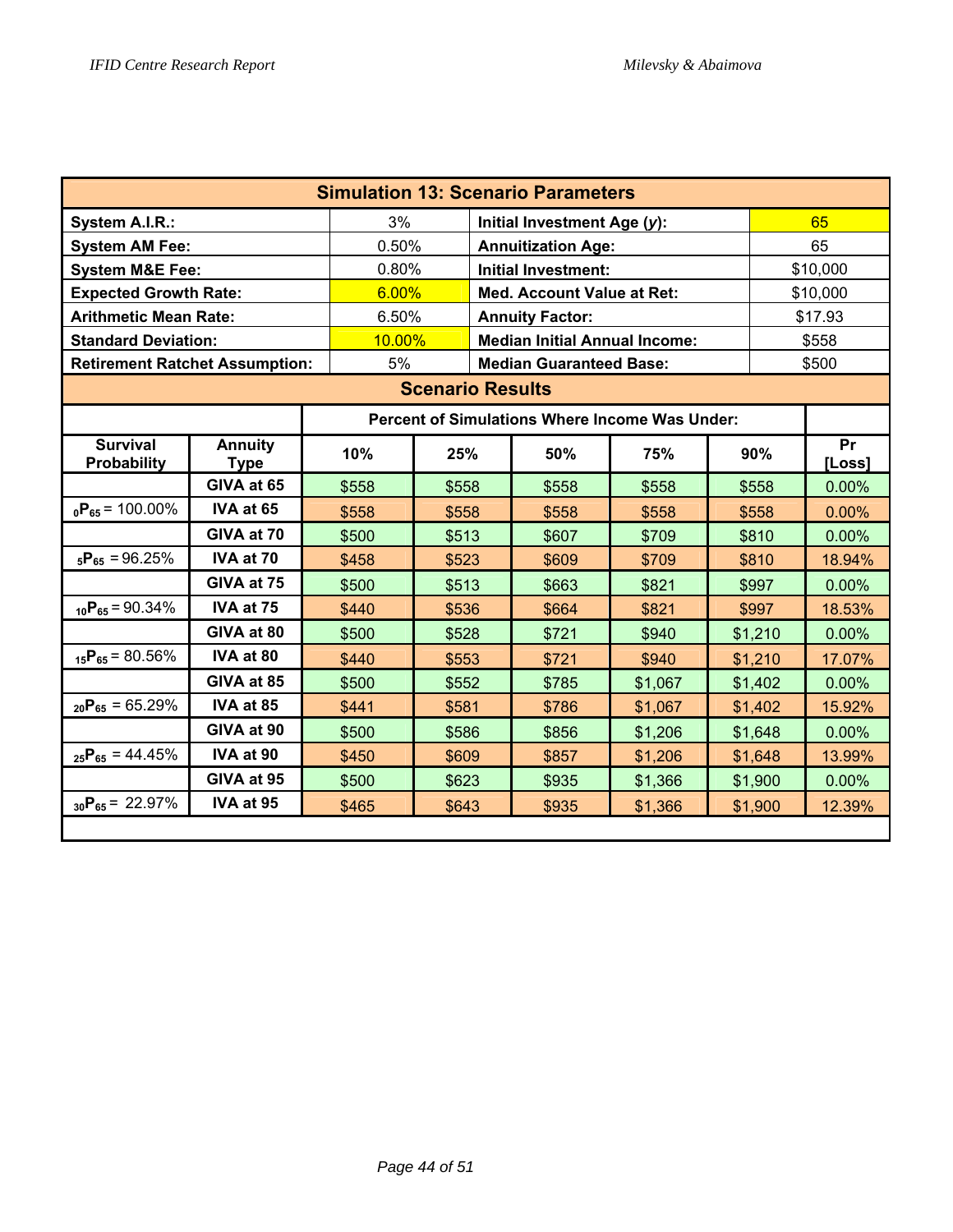| <b>Simulation 14: Scenario Parameters</b>                                                      |                               |  |                                 |         |  |                                      |          |  |          |          |
|------------------------------------------------------------------------------------------------|-------------------------------|--|---------------------------------|---------|--|--------------------------------------|----------|--|----------|----------|
| System A.I.R.:                                                                                 |                               |  |                                 | 3%      |  | Initial Investment Age (y):          |          |  |          | 35       |
| <b>System AM Fee:</b>                                                                          |                               |  |                                 | 0.50%   |  | <b>Annuitization Age:</b>            |          |  |          | 65       |
| <b>System M&amp;E Fee:</b>                                                                     |                               |  |                                 | 0.80%   |  | Initial Investment:                  |          |  |          | \$10,000 |
| <b>Expected Growth Rate:</b>                                                                   |                               |  |                                 | 8.00%   |  | Med. Account Value at Ret:           |          |  | \$76,031 |          |
| <b>Arithmetic Mean Rate:</b>                                                                   |                               |  |                                 | 9.13%   |  | <b>Assumed Annuity Factor:</b>       |          |  | \$17.93  |          |
| <b>Standard Deviation:</b>                                                                     |                               |  |                                 | 15.00%  |  | <b>Median Initial Annual Income:</b> |          |  |          | \$4,241  |
| <b>Retirement Ratchet Assumption:</b>                                                          |                               |  |                                 | 4%      |  | <b>Median Guaranteed Base:</b>       |          |  |          | \$3,041  |
| <b>Scenario Results</b>                                                                        |                               |  |                                 |         |  |                                      |          |  |          |          |
| Percent of Simulations Where Income Was Under:<br>Pr                                           |                               |  |                                 |         |  |                                      |          |  |          |          |
| <b>Survival</b><br><b>Probability</b>                                                          | <b>Annuity</b><br><b>Type</b> |  | 50%<br>10%<br>25%<br>75%<br>90% |         |  |                                      |          |  |          |          |
|                                                                                                | GIVA at 65                    |  | \$2,464<br>\$2,464              |         |  | \$4,241                              | \$7,372  |  | \$12,073 | 0.00%    |
| $_{30}P_{35} = 94.19\%$                                                                        | IVA at 65                     |  | \$1,445                         | \$2,392 |  | \$4,241                              | \$7,372  |  | \$12,073 | 26.12%*  |
|                                                                                                | GIVA at 70                    |  | \$2,464                         | \$2,633 |  | \$5,075                              | \$9,207  |  | \$15,810 | 0.00%    |
| $_{35}P_{35} = 90.66\%$                                                                        | IVA at 70                     |  | \$1,598                         | \$2,784 |  | \$5,047                              | \$9,179  |  | \$15,802 | 24.83%   |
|                                                                                                | GIVA at 75                    |  | \$2,464                         | \$3,153 |  | \$6,127                              | \$11,729 |  | \$20,762 | 0.00%    |
| $_{40}P_{35} = 85.09\%$                                                                        | IVA at 75                     |  | \$1,794                         | \$3,248 |  | \$6,090                              | \$11,669 |  | \$20,712 | 20.51%   |
|                                                                                                | GIVA at 80                    |  | \$2,464                         | \$3,678 |  | \$7,421                              | \$14,694 |  | \$26,502 | 0.00%    |
| $_{45}P_{35}$ = 75.88%                                                                         | IVA at 80                     |  | \$1,973                         | \$3,725 |  | \$7,392                              | \$14,694 |  | \$26,449 | 17.45%   |
|                                                                                                | GIVA at 85                    |  | \$2,464                         | \$4,252 |  | \$8,980                              | \$18,383 |  | \$34,331 | 0.00%    |
| $_{50}P_{35} = 61.50\%$                                                                        | IVA at 85                     |  | \$2,230                         | \$4,345 |  | \$8,960                              | \$18,406 |  | \$34,331 | 14.35%   |
|                                                                                                | GIVA at 90                    |  | \$2,464                         | \$5,042 |  | \$10,768                             | \$23,275 |  | \$44,311 | 0.00%    |
| $_{55}P_{35} = 41.87\%$                                                                        | IVA at 90                     |  | \$2,497                         | \$5,076 |  | \$10,790                             | \$23,273 |  | \$44,311 | 11.92%   |
|                                                                                                | GIVA at 95                    |  | \$2,464                         | \$5,955 |  | \$12,988                             | \$28,997 |  | \$57,179 | 0.00%    |
| IVA at 95<br>$_{60}P_{35} = 21.64\%$<br>\$2,826<br>\$12,999<br>\$5,952<br>\$28,995<br>\$57,179 |                               |  |                                 |         |  |                                      |          |  | 9.76%    |          |
| *Analytic confirmation: Pr [IVA <sub>65</sub> <giva<sub>65   y]=26.16%</giva<sub>              |                               |  |                                 |         |  |                                      |          |  |          |          |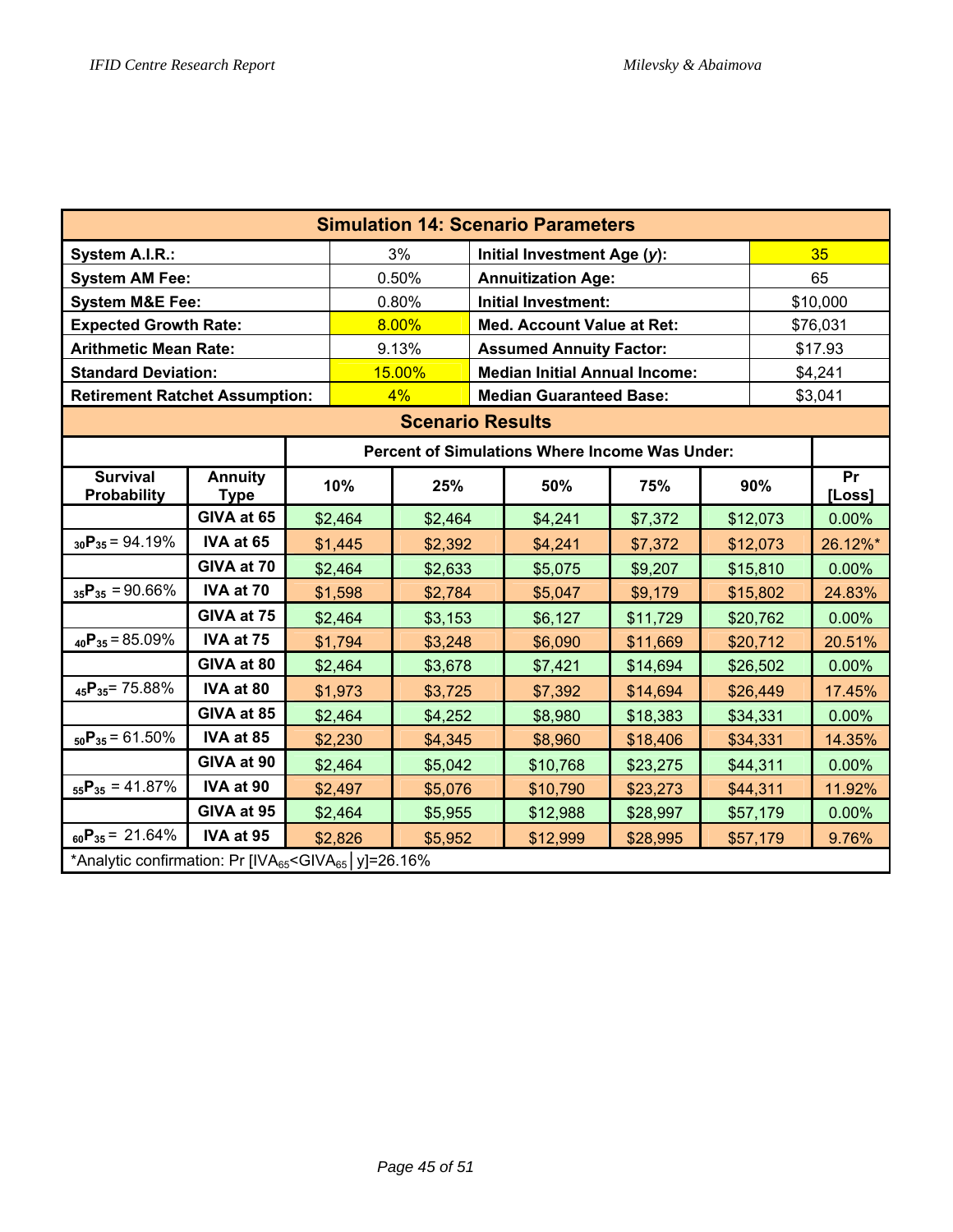| <b>Simulation 15: Scenario Parameters</b>                                         |                               |         |                                                |       |                                                |         |  |          |              |  |
|-----------------------------------------------------------------------------------|-------------------------------|---------|------------------------------------------------|-------|------------------------------------------------|---------|--|----------|--------------|--|
| <b>System A.I.R.:</b>                                                             |                               | 3%      |                                                |       | Initial Investment Age (y):                    |         |  |          | 55           |  |
| <b>System AM Fee:</b>                                                             |                               | 0.50%   |                                                |       | <b>Annuitization Age:</b>                      |         |  |          | 65           |  |
| <b>System M&amp;E Fee:</b>                                                        |                               | 0.80%   |                                                |       | <b>Initial Investment:</b>                     |         |  | \$10,000 |              |  |
| <b>Expected Growth Rate:</b>                                                      |                               | 8.00%   |                                                |       | <b>Med. Account Value at Ret:</b>              |         |  | \$19,671 |              |  |
| <b>Arithmetic Mean Rate:</b>                                                      |                               | 9.13%   |                                                |       | <b>Assumed Annuity Factor:</b>                 |         |  | \$17.93  |              |  |
| <b>Standard Deviation:</b>                                                        |                               |         | 15.00%<br><b>Median Initial Annual Income:</b> |       |                                                |         |  |          |              |  |
| <b>Retirement Ratchet Assumption:</b>                                             |                               | 4%      |                                                |       | <b>Median Guaranteed Base:</b>                 |         |  |          | \$835        |  |
| <b>Scenario Results</b>                                                           |                               |         |                                                |       |                                                |         |  |          |              |  |
|                                                                                   |                               |         |                                                |       | Percent of Simulations Where Income Was Under: |         |  |          |              |  |
| <b>Survival</b><br><b>Probability</b>                                             | <b>Annuity</b><br><b>Type</b> | 10%     | 25%                                            |       | 50%                                            | 75%     |  | 90%      | Pr<br>[Loss] |  |
|                                                                                   | GIVA at 65                    | \$835   | \$835                                          |       | \$1,097                                        | \$1,523 |  | \$2,029  | 0.00%        |  |
| $_{10}P_{55} = 96.22\%$                                                           | IVA at 65                     | \$595   | \$797                                          |       | \$1,097                                        | \$1,523 |  | \$2,029  | 28.20%*      |  |
|                                                                                   | GIVA at 70                    | \$835   | \$835                                          |       | \$1,331                                        | \$1,979 |  | \$2,843  | 0.00%        |  |
| $_{15}P_{55} = 92.62\%$                                                           | IVA at 70                     | \$622   | \$898                                          |       | \$1,329                                        | \$1,978 |  | \$2,842  | 23.67%       |  |
|                                                                                   | GIVA at 75                    | \$835   | \$949                                          |       | \$1,594                                        | \$2,520 |  | \$3,814  | 0.00%        |  |
| $_{20}P_{55} = 86.92\%$                                                           | IVA at 75                     | \$671   | \$1,012                                        |       | \$1,595                                        | \$2,520 |  | \$3,814  | 19.13%       |  |
|                                                                                   | GIVA at 80                    | \$835   | \$1,113                                        |       | \$1,924                                        | \$3,223 |  | \$5,157  | 0.00%        |  |
| $_{25}P_{55}$ = 77.52%                                                            | IVA at 80                     | \$731   | \$1,154                                        |       | \$1,925                                        | \$3,224 |  | \$5,157  | 15.38%       |  |
|                                                                                   | GIVA at 85                    | \$835   | \$1,294                                        |       | \$2,314                                        | \$4,020 |  | \$6,866  | 0.00%        |  |
| $_{30}P_{55} = 62.83\%$                                                           | IVA at 85                     | \$800   | \$1,325                                        |       | \$2,319                                        | \$4,022 |  | \$6,866  | 12.18%       |  |
|                                                                                   | GIVA at 90                    | \$835   | \$1,491                                        |       | \$2,772                                        | \$5,076 |  | \$8,788  | 0.00%        |  |
| $_{35}P_{55} = 42.77\%$                                                           | IVA at 90                     | \$901   | \$8,788                                        | 9.88% |                                                |         |  |          |              |  |
|                                                                                   | GIVA at 95                    | \$835   | \$1,740                                        |       | \$3,377                                        | \$6,370 |  | \$11,313 | 0.00%        |  |
| $_{40}P_{55} = 22.10\%$                                                           | IVA at 95                     | \$1,006 | \$1,760                                        |       | \$3,380                                        | \$6,370 |  | \$11,313 | 7.99%        |  |
| *Analytic confirmation: Pr [IVA <sub>65</sub> <giva<sub>65   y]=28.70%</giva<sub> |                               |         |                                                |       |                                                |         |  |          |              |  |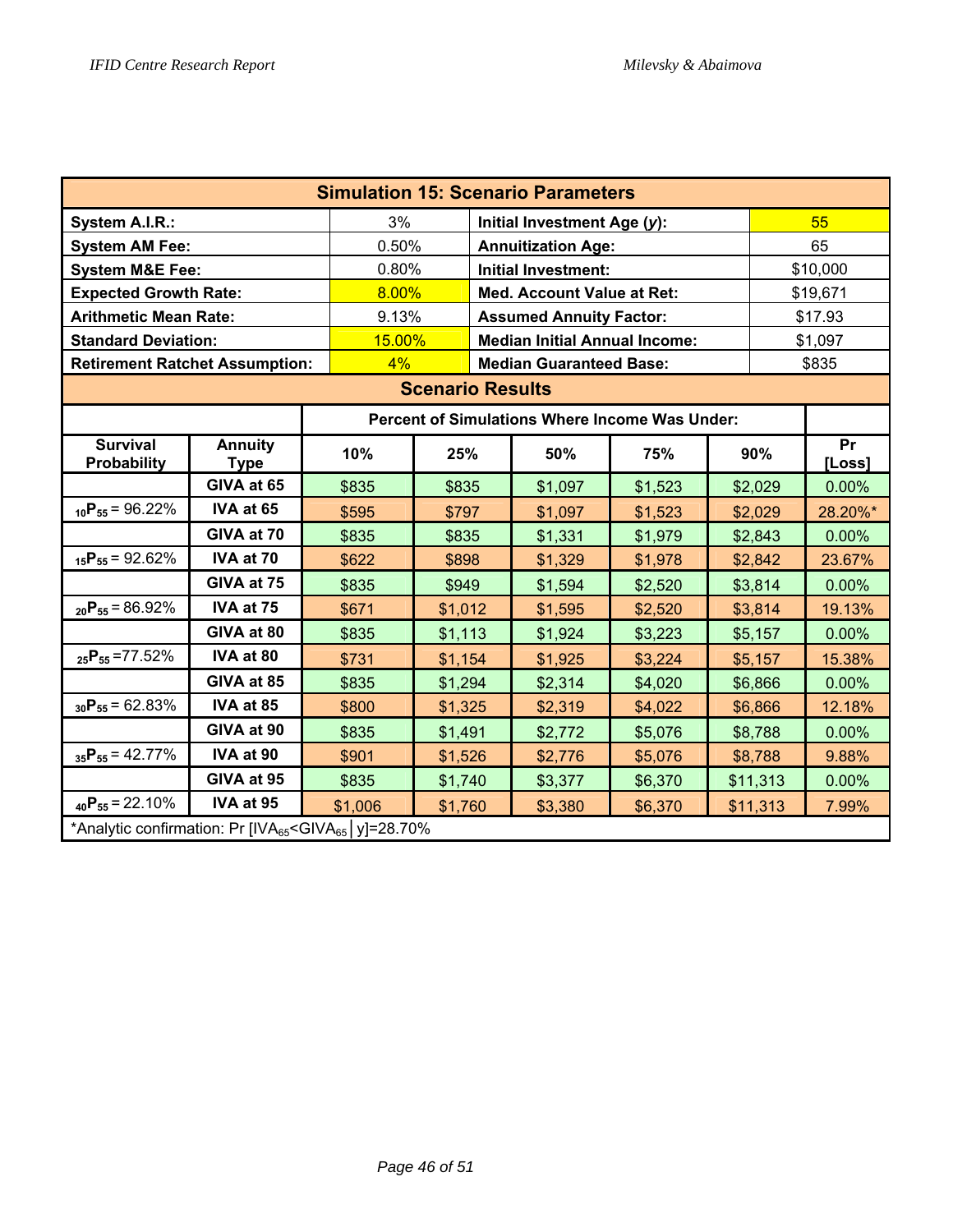| <b>Simulation 16: Scenario Parameters</b> |                               |         |         |                                      |                                      |                                                       |          |          |          |           |
|-------------------------------------------|-------------------------------|---------|---------|--------------------------------------|--------------------------------------|-------------------------------------------------------|----------|----------|----------|-----------|
| System A.I.R.:                            |                               |         | 3%      |                                      | Initial Investment Age (y):          |                                                       |          |          | 35       |           |
| <b>System AM Fee:</b>                     |                               |         | 0.50%   |                                      |                                      | <b>Annuitization Age:</b>                             |          |          | 65       |           |
| <b>System M&amp;E Fee:</b>                |                               |         | 0.80%   |                                      |                                      | <b>Initial Investment:</b>                            |          |          | \$10,000 |           |
| <b>Expected Growth Rate:</b>              |                               |         | 8.00%   |                                      | <b>Med. Account Value at Ret:</b>    |                                                       |          |          | \$76,482 |           |
| <b>Arithmetic Mean Rate:</b>              |                               |         | 9.13%   |                                      | <b>Assumed Annuity Factor:</b>       |                                                       |          |          | \$17.93  |           |
| <b>Standard Deviation:</b>                |                               |         | 15.00%  |                                      | <b>Median Initial Annual Income:</b> |                                                       |          |          | \$4,266  |           |
| <b>Retirement Ratchet Assumption:</b>     |                               |         |         | 6%<br><b>Median Guaranteed Base:</b> |                                      |                                                       | \$4,589  |          |          |           |
| <b>Scenario Results</b>                   |                               |         |         |                                      |                                      |                                                       |          |          |          |           |
|                                           |                               |         |         |                                      |                                      | <b>Percent of Simulations Where Income Was Under:</b> |          |          |          |           |
| <b>Survival</b><br>Probability            | <b>Annuity</b><br><b>Type</b> | 10%     |         | 25%                                  |                                      | 50%                                                   | 75%      | 90%      |          | Pr [Loss] |
|                                           | GIVA at 65                    | \$2,464 |         | \$2,589                              |                                      | \$4,589                                               | \$7,976  | \$13,136 |          | 0.00%     |
| $_{30}P_{35} = 94.19\%$                   | IVA at 65                     | \$1,473 |         | \$2,407                              |                                      | \$4,266                                               | \$7,415  | \$12,212 |          | 100.00%   |
|                                           | GIVA at 70                    | \$2,464 |         | \$2,984                              |                                      | \$5,439                                               | \$9,828  | \$16,209 |          | 0.00%     |
| $_{35}P_{35} = 90.66\%$                   | IVA at 70                     | \$1,607 |         | \$2,779                              |                                      | \$5,095                                               | \$9,338  | \$15,910 |          | 45.87%    |
|                                           | GIVA at 75                    | \$2,464 |         | \$3,371                              |                                      | \$6,374                                               | \$11,887 | \$20,951 |          | 0.00%     |
| $_{40}P_{35} = 85.09\%$                   | IVA at 75                     | \$1,810 |         | \$3,225                              |                                      | \$6,163                                               | \$11,666 | \$20,583 |          | 33.72%    |
|                                           | GIVA at 80                    | \$2,464 |         | \$3,862                              |                                      | \$7,599                                               | \$14,722 | \$26,854 |          | 0.00%     |
| $_{45}P_{35} = 75.88\%$                   | IVA at 80                     | \$2,009 |         | \$3,715                              |                                      | \$7,399                                               | \$14,680 | \$26,682 |          | 26.86%    |
|                                           | GIVA at 85                    |         | \$2,464 | \$4,451                              |                                      | \$9,032                                               | \$18,308 | \$34,571 |          | $0.00\%$  |
| $_{50}P_{35} = 61.50\%$                   | IVA at 85                     |         | \$2,270 | \$4,323                              |                                      | \$8,908                                               | \$18,308 | \$34,571 |          | 21.05%    |
|                                           | GIVA at 90                    |         | \$2,464 | \$5,129                              |                                      | \$10,858                                              | \$23,004 | \$44,973 |          | 0.00%     |
| $_{55}P_{35} = 41.87\%$                   | IVA at 90                     |         | \$2,563 | \$5,040                              |                                      | \$10,805                                              | \$23,107 | \$44,997 |          | 16.89%    |
|                                           | GIVA at 95                    |         | \$2,464 | \$5,942                              |                                      | \$12,886                                              | \$28,415 | \$58,161 |          | 0.00%     |
| $_{60}P_{35} = 21.64\%$                   | IVA at 95                     | \$2,904 |         | \$5,882                              |                                      | \$12,905                                              | \$28,462 | \$58,250 |          | 13.83%    |
|                                           |                               |         |         |                                      |                                      |                                                       |          |          |          |           |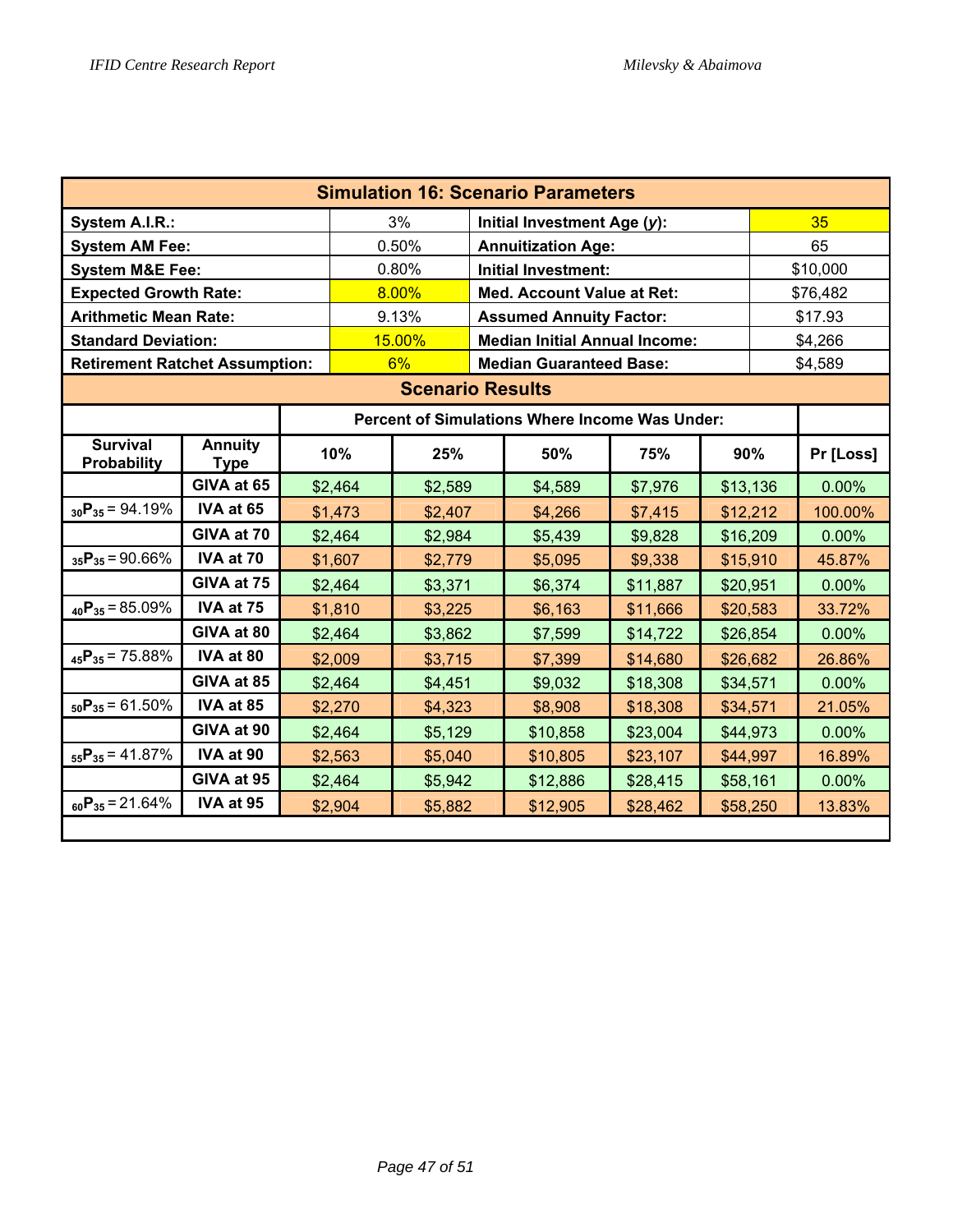| <b>Simulation 17: Scenario Parameters</b> |                               |         |                                   |                                      |                                |                                                |    |          |              |
|-------------------------------------------|-------------------------------|---------|-----------------------------------|--------------------------------------|--------------------------------|------------------------------------------------|----|----------|--------------|
| System A.I.R.:                            |                               | 3%      |                                   | Initial Investment Age (y):          |                                |                                                | 55 |          |              |
| <b>System AM Fee:</b>                     | 0.50%                         |         | <b>Annuitization Age:</b>         |                                      |                                | 65                                             |    |          |              |
| <b>System M&amp;E Fee:</b>                | 0.80%                         |         | <b>Initial Investment:</b>        |                                      |                                | \$10,000                                       |    |          |              |
| <b>Expected Growth Rate:</b>              | 8.00%                         |         | <b>Med. Account Value at Ret:</b> |                                      |                                | \$19,873                                       |    |          |              |
| <b>Arithmetic Mean Rate:</b>              | 9.13%                         |         | <b>Assumed Annuity Factor:</b>    |                                      |                                | \$17.93                                        |    |          |              |
| <b>Standard Deviation:</b>                |                               | 15.00%  |                                   | <b>Median Initial Annual Income:</b> |                                |                                                |    | \$1,108  |              |
| <b>Retirement Ratchet Assumption:</b>     |                               |         | 6%                                |                                      | <b>Median Guaranteed Base:</b> |                                                |    | \$1,192  |              |
|                                           |                               |         | <b>Scenario Results</b>           |                                      |                                |                                                |    |          |              |
|                                           |                               |         |                                   |                                      |                                | Percent of Simulations Where Income Was Under: |    |          |              |
| <b>Survival</b><br><b>Probability</b>     | <b>Annuity</b><br><b>Type</b> | 10%     | 25%                               |                                      | 50%                            | 75%                                            |    | 90%      | Pr<br>[Loss] |
|                                           | GIVA at 65                    | \$835   | \$860                             |                                      | \$1,192                        | \$1,636                                        |    | \$2,170  | 0.00%        |
| $_{10}P_{55} = 96.22\%$                   | IVA at 65                     | \$600   | \$800                             |                                      | \$1,108                        | \$1,520                                        |    | \$2,017  | 100.00%      |
|                                           | GIVA at 70                    | \$835   | \$971                             |                                      | \$1,405                        | \$2,022                                        |    | \$2,843  | 0.00%        |
| $_{15}P_{55} = 92.62\%$                   | IVA at 70                     | \$631   | \$906                             |                                      | \$1,341                        | \$1,970                                        |    | \$2,835  | 42.54%       |
|                                           | GIVA at 75                    | \$835   | \$1,086                           |                                      | \$1,648                        | \$2,563                                        |    | \$3,782  | 0.00%        |
| $_{20}P_{55} = 86.92\%$                   | IVA at 75                     | \$692   | \$1,024                           |                                      | \$1,611                        | \$2,571                                        |    | \$3,793  | 30.36%       |
|                                           | GIVA at 80                    | \$835   | \$1,224                           |                                      | \$1,950                        | \$3,232                                        |    | \$5,147  | 0.00%        |
| $_{25}P_{55}$ = 77.52%                    | IVA at 80                     | \$751   | \$1,167                           |                                      | \$1,934                        | \$3,255                                        |    | \$5,162  | 23.55%       |
|                                           | GIVA at 85                    | \$835   | \$1,369                           |                                      | \$2,330                        | \$4,108                                        |    | \$6,871  | 0.00%        |
| $_{30}P_{55} = 62.83\%$                   | IVA at 85                     | \$815   | \$1,353                           |                                      | \$2,345                        | \$4,119                                        |    | \$6,875  | 19.08%       |
|                                           | GIVA at 90                    | \$923   | \$1,573                           |                                      | \$2,817                        | \$5,222                                        |    | \$9,030  | 0.00%        |
| $_{35}P_{55} = 42.77\%$                   | IVA at 90                     | \$902   | \$1,562                           |                                      | \$2,843                        | \$5,223                                        |    | \$9,030  | 15.12%       |
|                                           | GIVA at 95                    | \$1,010 | \$1,754                           |                                      | \$3,403                        | \$6,568                                        |    | \$11,688 | 0.00%        |
| $_{40}P_{55} = 22.10\%$                   | IVA at 95                     | \$1,013 | \$1,772                           |                                      | \$3,441                        | \$6,579                                        |    | \$11,688 | 12.42%       |
|                                           |                               |         |                                   |                                      |                                |                                                |    |          |              |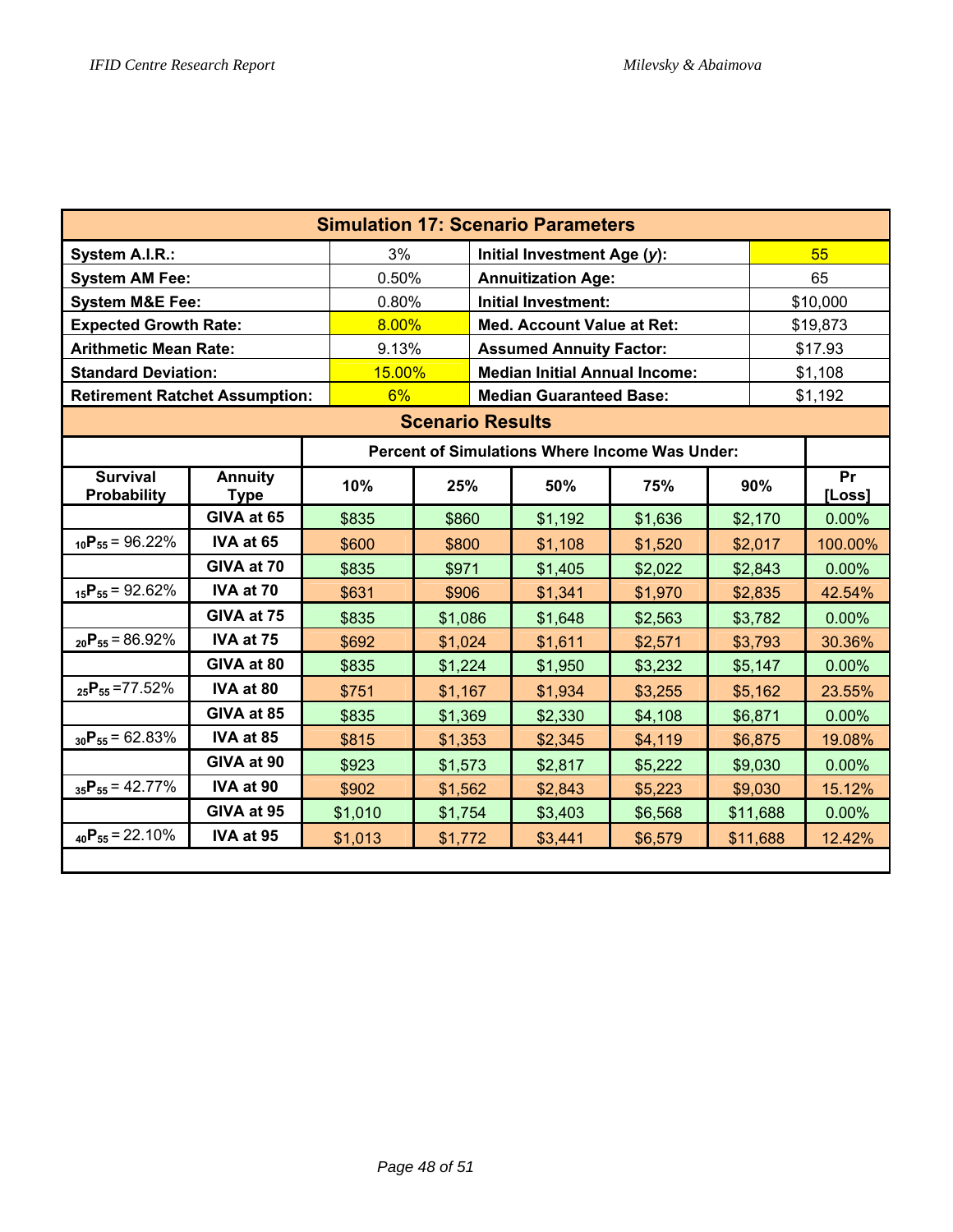| <b>Simulation 18: Option's Worth Scenario Parameters</b> |        |                                      |          |  |  |  |  |
|----------------------------------------------------------|--------|--------------------------------------|----------|--|--|--|--|
| System A.I.R.:                                           | 3%     | Initial Investment Age (y):          | 65       |  |  |  |  |
| <b>System AM Fee:</b>                                    | 0.00%  | <b>Annuitization Age:</b>            | 65       |  |  |  |  |
| <b>System M&amp;E Fee:</b>                               | 0.00%  | <b>Initial Investment:</b>           | \$10,000 |  |  |  |  |
| <b>Expected Growth Rate:</b>                             | 1.90%  | <b>Med. Account Value at Ret:</b>    | \$10,000 |  |  |  |  |
| <b>Arithmetic Mean Rate:</b>                             | 3.0%   | <b>Annuity Factor:</b>               | \$17.93  |  |  |  |  |
| <b>Standard Deviation:</b>                               | 15.00% | <b>Median Initial Annual Income:</b> | \$558    |  |  |  |  |
| <b>Retirement Ratchet Assumption:</b>                    | 5%     | <b>Median Guaranteed Base:</b>       | \$500    |  |  |  |  |
| <b>Simulation 19: Option's Worth Scenario Parameters</b> |        |                                      |          |  |  |  |  |
| System A.I.R.:                                           | 3%     | Initial Investment Age (y):          | 35       |  |  |  |  |
| <b>System AM Fee:</b>                                    | 0.00%  | <b>Annuitization Age:</b>            | 65       |  |  |  |  |
| <b>System M&amp;E Fee:</b>                               | 0.80%  | <b>Initial Investment:</b>           | \$10,000 |  |  |  |  |
| <b>Expected Growth Rate:</b>                             | 1.90%  | <b>Med. Account Value at Ret:</b>    | \$13,822 |  |  |  |  |
| <b>Arithmetic Mean Rate:</b>                             | 3.0%   | <b>Assumed Annuity Factor:</b>       | \$17.93  |  |  |  |  |
| <b>Standard Deviation:</b>                               | 15.00% | <b>Median Initial Annual Income:</b> | \$771    |  |  |  |  |
| <b>Retirement Ratchet Assumption:</b>                    | 5%     | <b>Median Guaranteed Base:</b>       | \$2,464  |  |  |  |  |
| <b>Simulation 20: Option's Worth Scenario Parameters</b> |        |                                      |          |  |  |  |  |
| System A.I.R.:                                           | 3%     | Initial Investment Age (y):          | 45       |  |  |  |  |
| <b>System AM Fee:</b>                                    | 0.00%  | <b>Annuitization Age:</b>            | 65       |  |  |  |  |
| <b>System M&amp;E Fee:</b>                               | 0.80%  | <b>Initial Investment:</b>           | \$10,000 |  |  |  |  |
| <b>Expected Growth Rate:</b>                             | 1.90%  | Med. Account Value at Ret:           | \$12,433 |  |  |  |  |
| <b>Arithmetic Mean Rate:</b>                             | 3.0%   | <b>Assumed Annuity Factor:</b>       | \$17.93  |  |  |  |  |
| <b>Standard Deviation:</b>                               | 15.00% | <b>Median Initial Annual Income:</b> | \$694    |  |  |  |  |
| <b>Retirement Ratchet Assumption:</b>                    | 5%     | <b>Median Guaranteed Base:</b>       | \$1,554  |  |  |  |  |
| <b>Simulation 21: Option's Worth Scenario Parameters</b> |        |                                      |          |  |  |  |  |
| System A.I.R.:                                           | 3%     | Initial Investment Age (y):          | 55       |  |  |  |  |
| <b>System AM Fee:</b>                                    | 0.00%  | <b>Annuitization Age:</b>            | 65       |  |  |  |  |
| <b>System M&amp;E Fee:</b>                               | 0.80%  | <b>Initial Investment:</b>           | \$10,000 |  |  |  |  |
| <b>Expected Growth Rate:</b>                             | 1.90%  | <b>Med. Account Value at Ret:</b>    | \$11,213 |  |  |  |  |
| <b>Arithmetic Mean Rate:</b>                             | 3.0%   | <b>Assumed Annuity Factor:</b>       | \$17.93  |  |  |  |  |
| <b>Standard Deviation:</b>                               | 15.00% | <b>Median Initial Annual Income:</b> | \$625    |  |  |  |  |
| <b>Retirement Ratchet Assumption:</b>                    | 5%     | <b>Median Guaranteed Base:</b>       | \$835    |  |  |  |  |
| <b>Simulation 22: Option's Worth Scenario Parameters</b> |        |                                      |          |  |  |  |  |
| System A.I.R.:                                           | 3%     | Initial Investment Age (y):          | 65       |  |  |  |  |
| <b>System AM Fee:</b>                                    | 0.00%  | <b>Annuitization Age:</b>            | 65       |  |  |  |  |
| <b>System M&amp;E Fee:</b>                               | 0.80%  | <b>Initial Investment:</b>           | \$10,000 |  |  |  |  |
| <b>Expected Growth Rate:</b>                             | 1.90%  | Med. Account Value at Ret:           | \$10,000 |  |  |  |  |
| <b>Arithmetic Mean Rate:</b>                             | 3.0%   | <b>Annuity Factor:</b>               | \$17.93  |  |  |  |  |
| <b>Standard Deviation:</b>                               | 15.00% | <b>Median Initial Annual Income:</b> | \$558    |  |  |  |  |
| <b>Retirement Ratchet Assumption:</b>                    | 5%     | <b>Median Guaranteed Base:</b>       | \$500    |  |  |  |  |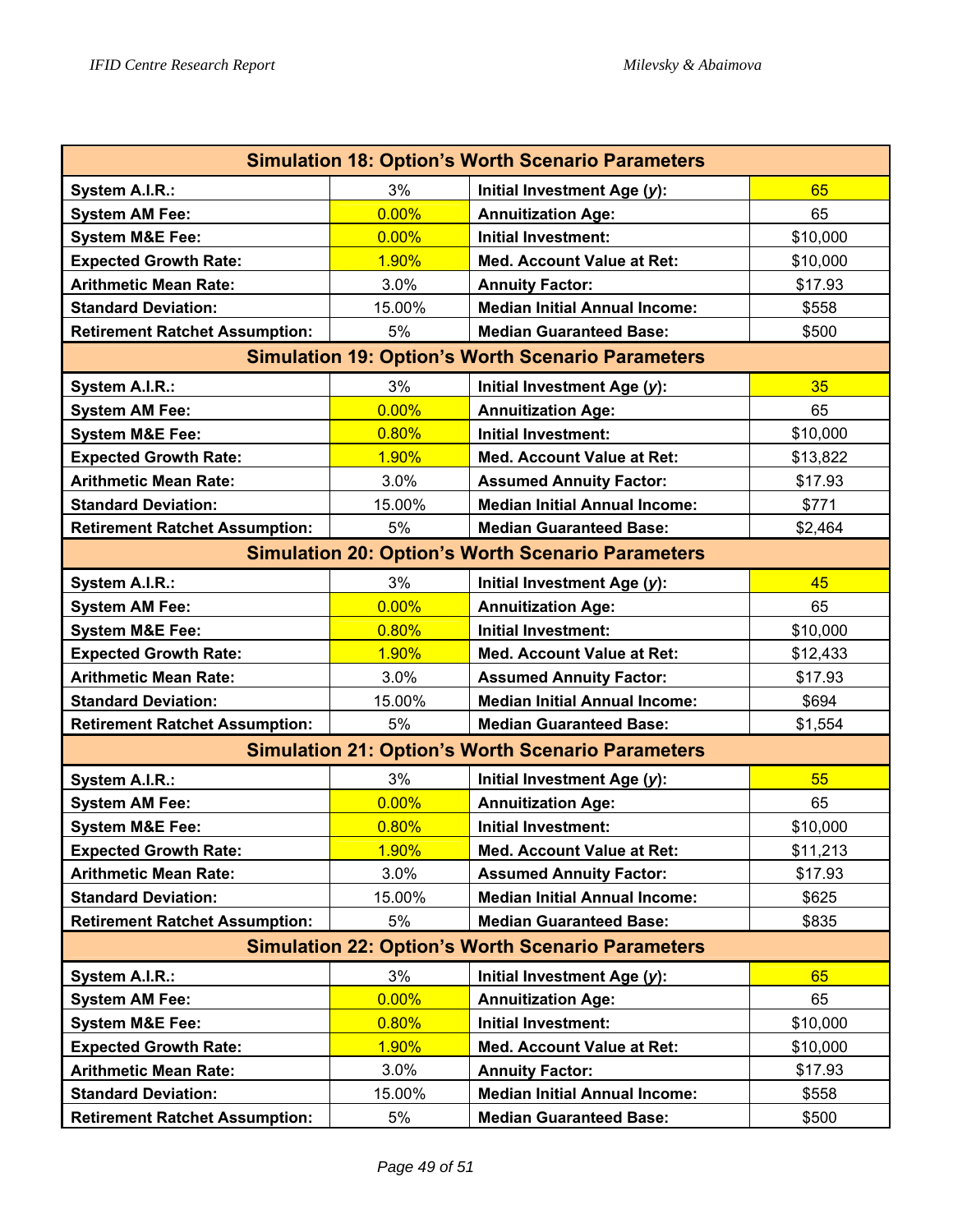| <b>Simulation 23: Option's Worth Scenario Parameters</b> |        |                                                          |          |  |  |  |
|----------------------------------------------------------|--------|----------------------------------------------------------|----------|--|--|--|
| System A.I.R.:                                           | 3%     | Initial Investment Age (y):                              | 35       |  |  |  |
| <b>System AM Fee:</b>                                    | 0.00%  | <b>Annuitization Age:</b>                                | 65       |  |  |  |
| <b>System M&amp;E Fee:</b>                               | 0.80%  | <b>Initial Investment:</b>                               | \$10,000 |  |  |  |
| <b>Expected Growth Rate:</b>                             | 1.90%  | <b>Med. Account Value at Ret:</b>                        | \$13,781 |  |  |  |
| <b>Arithmetic Mean Rate:</b>                             | 3.0%   | <b>Assumed Annuity Factor:</b>                           | \$20.75  |  |  |  |
| <b>Standard Deviation:</b>                               | 15.00% | <b>Median Initial Annual Income:</b>                     | \$664    |  |  |  |
| <b>Retirement Ratchet Assumption:</b>                    | 5%     | <b>Median Guaranteed Base:</b>                           | \$2,464  |  |  |  |
| <b>Simulation 24: Option's Worth Scenario Parameters</b> |        |                                                          |          |  |  |  |
| System A.I.R.:                                           | 3%     | Initial Investment Age (y):                              | 45       |  |  |  |
| <b>System AM Fee:</b>                                    | 0.00%  | <b>Annuitization Age:</b>                                | 65       |  |  |  |
| <b>System M&amp;E Fee:</b>                               | 0.80%  | <b>Initial Investment:</b>                               | \$10,000 |  |  |  |
| <b>Expected Growth Rate:</b>                             | 1.90%  | <b>Med. Account Value at Ret:</b>                        | \$12,644 |  |  |  |
| <b>Arithmetic Mean Rate:</b>                             | 3.0%   | <b>Assumed Annuity Factor:</b>                           | \$19.77  |  |  |  |
| <b>Standard Deviation:</b>                               | 15.00% | <b>Median Initial Annual Income:</b>                     | \$640    |  |  |  |
| <b>Retirement Ratchet Assumption:</b>                    | 5%     | <b>Median Guaranteed Base:</b>                           | \$1,554  |  |  |  |
|                                                          |        | <b>Simulation 25: Option's Worth Scenario Parameters</b> |          |  |  |  |
| System A.I.R.:                                           | 3%     | Initial Investment Age (y):                              | 55       |  |  |  |
| <b>System AM Fee:</b>                                    | 0.00%  | <b>Annuitization Age:</b>                                | 65       |  |  |  |
| <b>System M&amp;E Fee:</b>                               | 0.80%  | <b>Initial Investment:</b>                               | \$10,000 |  |  |  |
| <b>Expected Growth Rate:</b>                             | 1.90%  | <b>Med. Account Value at Ret:</b>                        | \$11,095 |  |  |  |
| <b>Arithmetic Mean Rate:</b>                             | 3.0%   | <b>Assumed Annuity Factor:</b>                           | \$18.82  |  |  |  |
| <b>Standard Deviation:</b>                               | 15.00% | <b>Median Initial Annual Income:</b>                     | \$589    |  |  |  |
| <b>Retirement Ratchet Assumption:</b>                    | 5%     | <b>Median Guaranteed Base:</b>                           | \$835    |  |  |  |